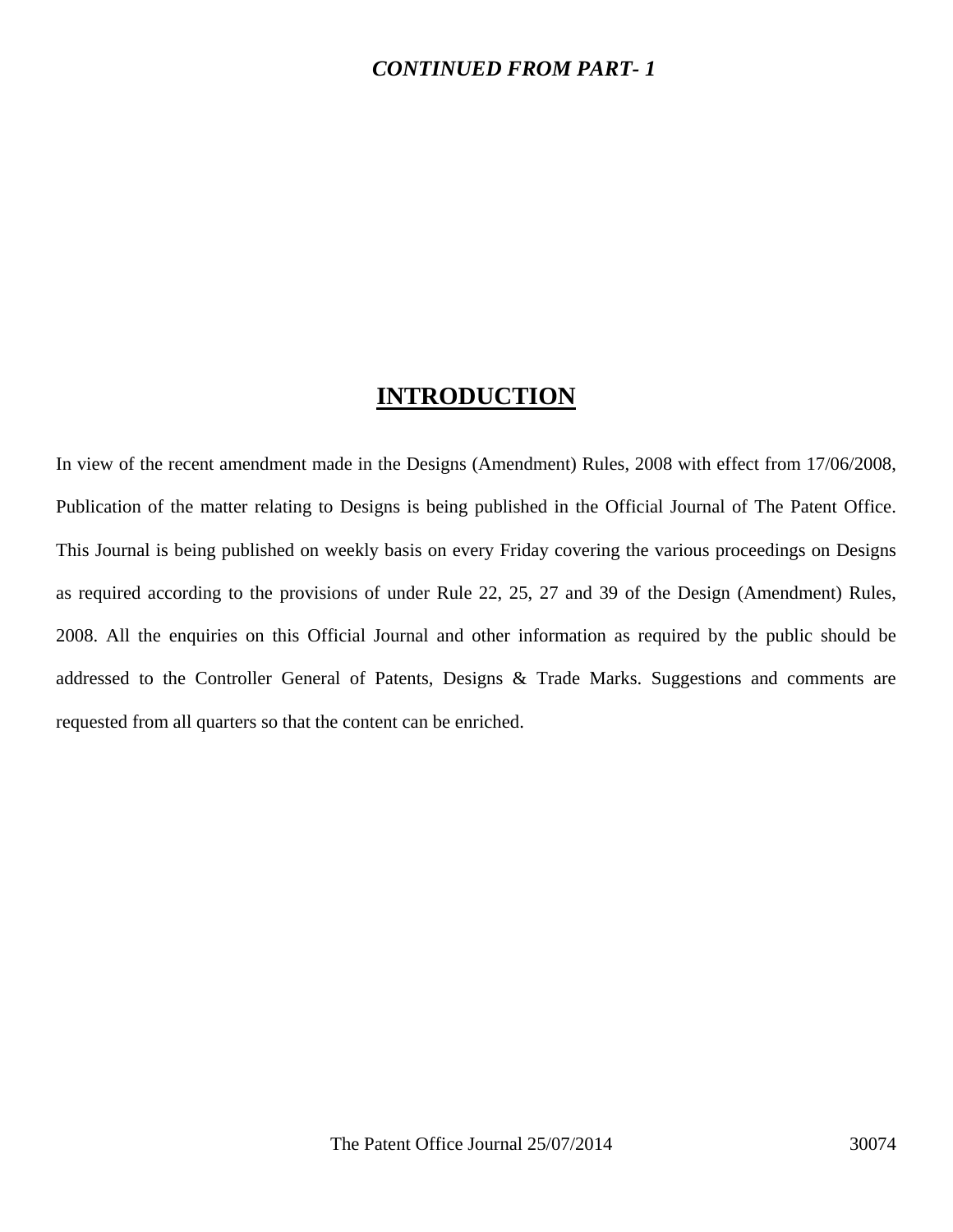# **COPYRIGHT PUBLICATION**

| <b>SL NO</b> | <b>REGISTERED DESIGN NUMBERS</b> | <b>RENEWED ON</b> |
|--------------|----------------------------------|-------------------|
| 1.           | 227224                           | 05.06.2014        |
| 2.           | 227223                           | 05.06.2014        |
| 3.           | 227093                           | 05.06.2014        |
| 4.           | 227092                           | 05.06.2014        |
| 5.           | 209748                           | 05.06.2014        |
| 6.           | 209747                           | 05.06.2014        |
| 7.           | 209746                           | 05.06.2014        |
| 8.           | 194453                           | 05.06.2014        |
| 9.           | 196239                           | 05.06.2014        |
| 10.          | 196240                           | 05.06.2014        |
| 11.          | 249377                           | 19.06.2014        |
| 12.          | 249373                           | 19.06.2014        |
| 13.          | 249379                           | 20.06.2014        |
| 14.          | 249380                           | 20.06.2014        |
| 15.          | 229536                           | 23.06.2014        |
| 16.          | 195525                           | 23.06.2014        |
| 17.          | 196905                           | 23.06.2014        |
| 18.          | 196906                           | 23.06.2014        |
| 19.          | 196907                           | 23.06.2014        |
| 20.          | 229585                           | 24.06.2014        |
| 21.          | 229584                           | 24.06.2014        |
| 22.          | 213745                           | 24.06.2014        |
| 23.          | 213744                           | 24.06.2014        |
| 24.          | 213743                           | 24.06.2014        |
| 25.          | 248390                           | 24.06.2014        |
| 26.          | 248388                           | 24.06.2014        |
| 27.          | 248387                           | 24.06.2014        |
| 28.          | 247283                           | 24.06.2014        |
| 29.          | 247282                           | 24.06.2014        |
| 30.          | 246314                           | 24.06.2014        |
| 31.          | 246313                           | 24.06.2014        |
| 32.          | 187867                           | 24.06.2014        |
| 33.          | 187866                           | 24.06.2014        |
| 34.          | 187864                           | 24.06.2014        |
| 35.          | 187858                           | 24.06.2014        |
| 36.          | 198067                           | 25.06.2014        |
| 37.          | 198068                           | 25.06.2014        |
| 38.          | 243500                           | 25.06.2014        |
| 39.          | 193538                           | 26.06.2014        |
| 40.          | 193242                           | 26.06.2014        |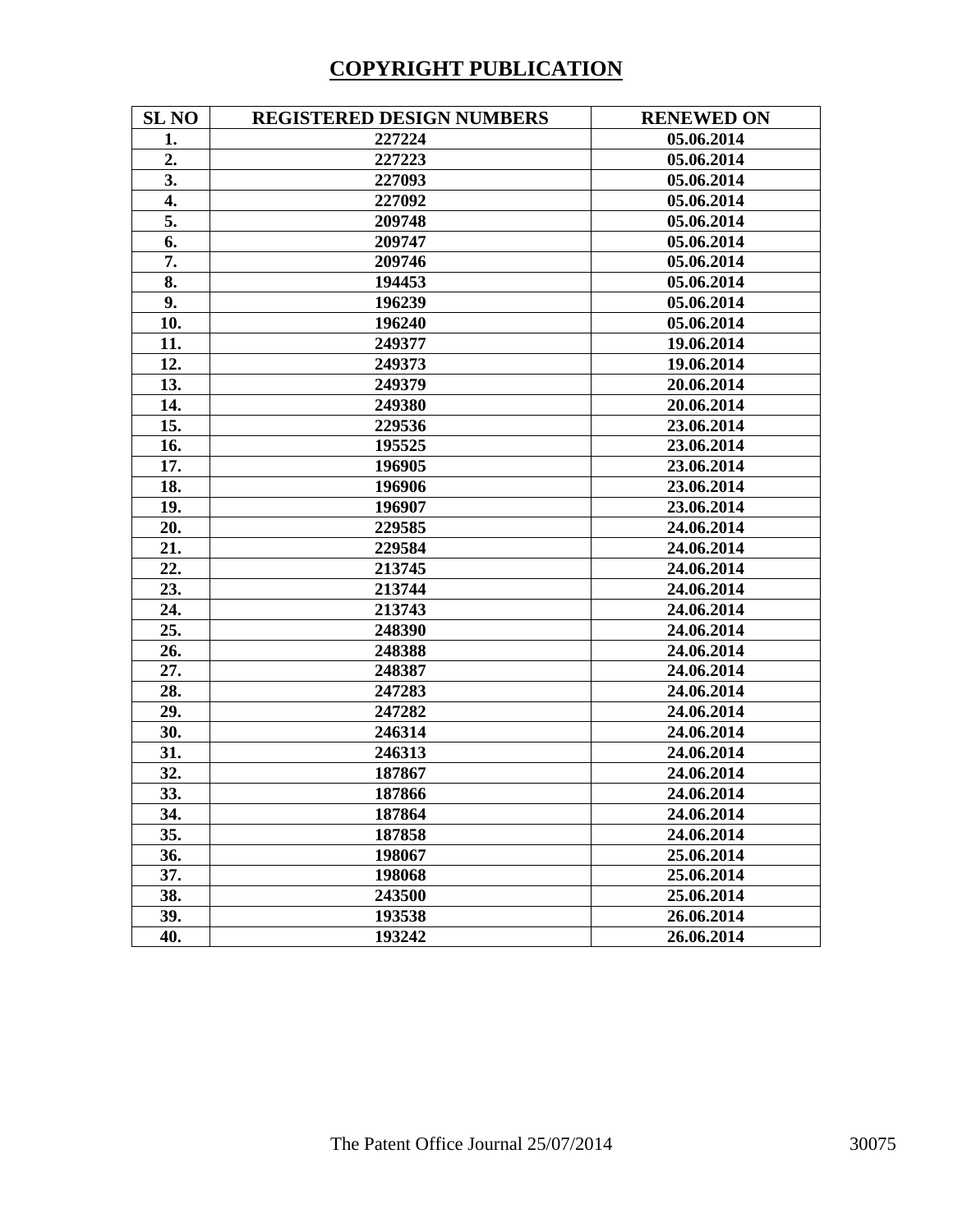## **THE DESIGNS ACT 2000 SECTION 30 DESIGN ASSIGNMENT**

**The Design stands in the name of PHOENIX LAMPS LIMITED registered under the Designs Act, 2000 has been assigned in the Register of Designs in the name as follows:-** 

| Design No. | Class | <b>Name</b>                                                                                                                                                            |
|------------|-------|------------------------------------------------------------------------------------------------------------------------------------------------------------------------|
| 195014     | 26-04 | HALONIX TECHNOLOGIES PRIVATE LIMITED, A<br>COMPANY INCORPORATED UNDER THE LAWS OF INDIA,<br>OF B-31, PHASE-II, NOIDA, DISTT. GAUTAM BUDH NAGAR<br>(U.P.)-201305, INDIA |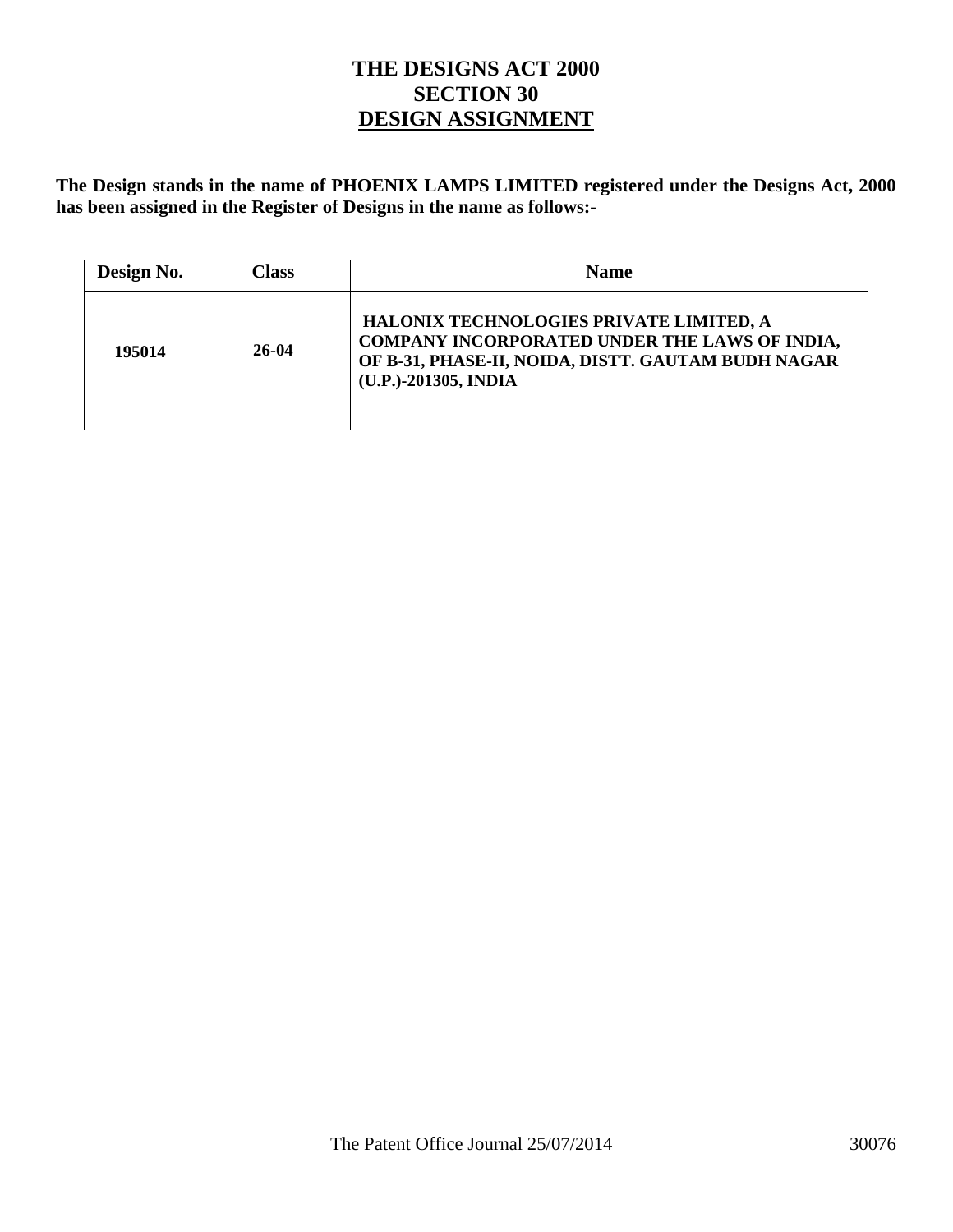#### **REGISTRATION OF DESIGNS**

**The following designs have been registered. They are now open for public inspection. In the following each entry the Date of Registration is shown. The Priority Number, Priority Date and Priority Country are also shown**

|                                                                                                                                                                                                                                                                                                                                     |             |                               | 258878                         |  |
|-------------------------------------------------------------------------------------------------------------------------------------------------------------------------------------------------------------------------------------------------------------------------------------------------------------------------------------|-------------|-------------------------------|--------------------------------|--|
| <b>DESIGN NUMBER</b>                                                                                                                                                                                                                                                                                                                |             |                               |                                |  |
| <b>CLASS</b>                                                                                                                                                                                                                                                                                                                        |             |                               | 15-07                          |  |
| 1) SAMSUNG ELECTRONICS CO., LTD.<br>129, SAMSUNG-RO, YEONGTONG-GU, SUWON-SI, GYEONGGI-DO, 443-742,<br>REPUBLIC OF KOREA, A COMPANY OF REPUBLIC OF KOREA                                                                                                                                                                             |             |                               |                                |  |
| <b>DATE OF REGISTRATION</b>                                                                                                                                                                                                                                                                                                         |             |                               | 19/12/2013                     |  |
| <b>TITLE</b>                                                                                                                                                                                                                                                                                                                        |             |                               | <b>REFRIGERATOR</b>            |  |
| <b>PRIORITY</b>                                                                                                                                                                                                                                                                                                                     |             |                               |                                |  |
| PRIORITY NUMBER                                                                                                                                                                                                                                                                                                                     | <b>DATE</b> | <b>COUNTRY</b>                |                                |  |
| 30-2013-0043126                                                                                                                                                                                                                                                                                                                     | 22/08/2013  |                               | REPUBLIC OF KOREA              |  |
|                                                                                                                                                                                                                                                                                                                                     |             |                               |                                |  |
| <b>DESIGN NUMBER</b>                                                                                                                                                                                                                                                                                                                |             |                               | 256365                         |  |
| <b>CLASS</b>                                                                                                                                                                                                                                                                                                                        |             |                               | 23-01                          |  |
| 1) THE GATES CORPORATION, A DELAWARE CORPORATION OF<br>1551 WEWATTA STREET, DENVER, CO 80202, U.S.A.                                                                                                                                                                                                                                |             |                               |                                |  |
| <b>DATE OF REGISTRATION</b>                                                                                                                                                                                                                                                                                                         |             |                               | 11/09/2013                     |  |
| <b>TITLE</b>                                                                                                                                                                                                                                                                                                                        |             |                               | <b>HYDRAULIC CONNECTOR</b>     |  |
| <b>PRIORITY</b>                                                                                                                                                                                                                                                                                                                     |             |                               |                                |  |
| PRIORITY NUMBER                                                                                                                                                                                                                                                                                                                     |             | <b>DATE</b><br><b>COUNTRY</b> |                                |  |
| 29/449,856                                                                                                                                                                                                                                                                                                                          |             | 15/03/2013<br>U.S.A.          |                                |  |
|                                                                                                                                                                                                                                                                                                                                     |             |                               |                                |  |
| <b>DESIGN NUMBER</b>                                                                                                                                                                                                                                                                                                                |             |                               | 259276                         |  |
| <b>CLASS</b>                                                                                                                                                                                                                                                                                                                        |             |                               |                                |  |
| 1) BAJAJ AUTO LIMITED, AN INDIAN COMPANY, INCORPORATED UNDER<br>THE COMPANIES ACT OF 1956, HAVING ITS PRINCIPAL PLACE OF BUSINESS<br>AT NEW 2ND & 3RD FLOOR, KHIVRAJ BUILDING, NO. 616, ANNASALAI,<br>CHENNAI - 600006, STATE OF TAMIL NADU, INDIA,<br>AND REGISTERED OFFICE AT AKURDI, PUNE-411035, STATE OF<br>MAHARASHTRA, INDIA |             |                               |                                |  |
| <b>DATE OF REGISTRATION</b>                                                                                                                                                                                                                                                                                                         |             |                               | 07/01/2014                     |  |
| <b>TITLE</b>                                                                                                                                                                                                                                                                                                                        |             |                               | FENDER ASSEMBLY FOR MOTORCYCLE |  |
| PRIORITY NA                                                                                                                                                                                                                                                                                                                         |             |                               |                                |  |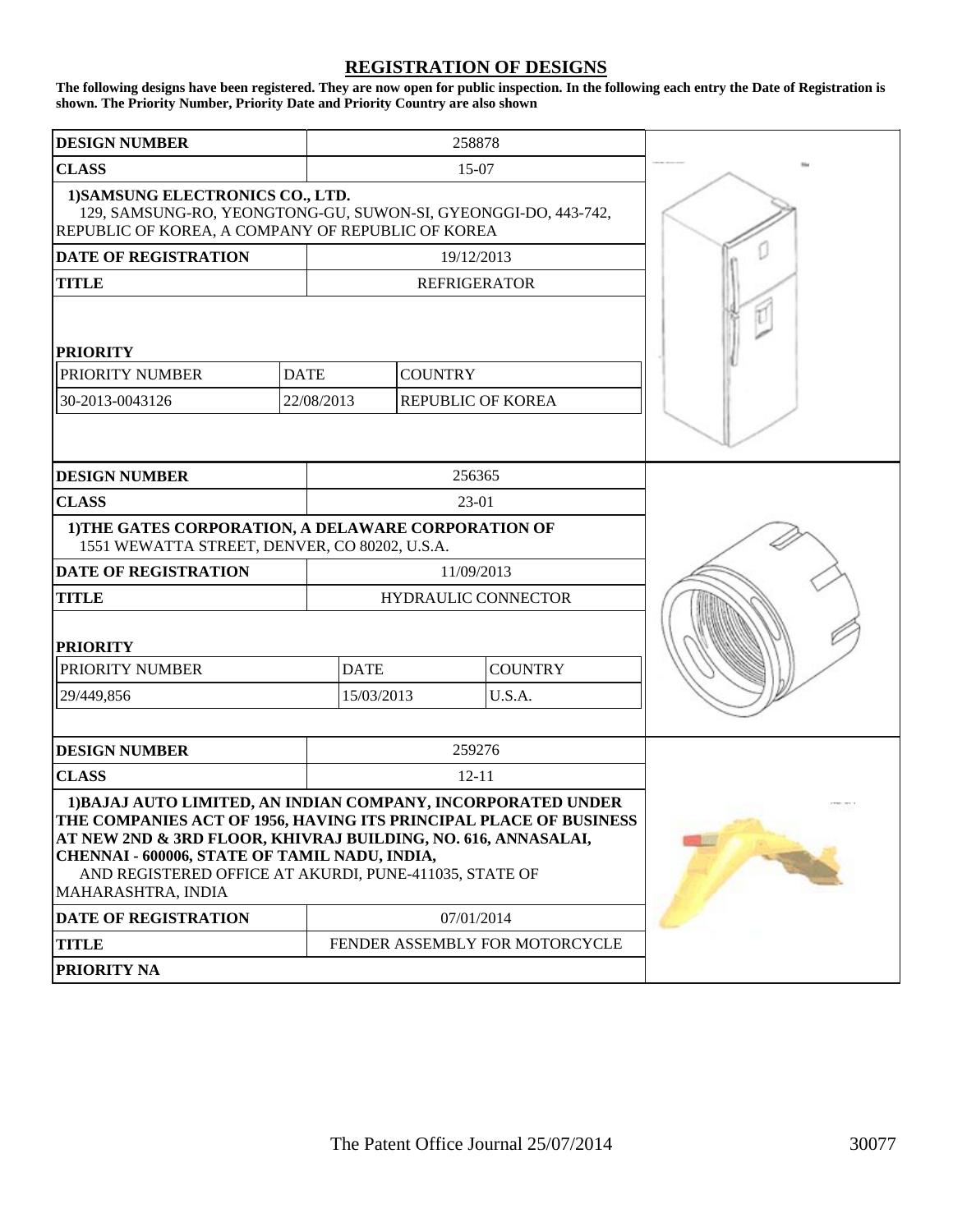| <b>DESIGN NUMBER</b>                                                                                                                                                                                                                                                                                                                     |  | 256494                                                                                                                          |                          |  |
|------------------------------------------------------------------------------------------------------------------------------------------------------------------------------------------------------------------------------------------------------------------------------------------------------------------------------------------|--|---------------------------------------------------------------------------------------------------------------------------------|--------------------------|--|
| <b>CLASS</b>                                                                                                                                                                                                                                                                                                                             |  | $09-03$                                                                                                                         |                          |  |
| LAWS OF THE STATE OF NEW YORK, USA.,                                                                                                                                                                                                                                                                                                     |  | 1) ALTRIA CLIENT SERVICES INC., A CORPORATION EXISTING UNDER THE<br>OF 6601 WEST BROAD STREET, RICHMOND, VIRGINIA 23230, USA    |                          |  |
| <b>DATE OF REGISTRATION</b>                                                                                                                                                                                                                                                                                                              |  | 16/09/2013                                                                                                                      |                          |  |
| <b>TITLE</b>                                                                                                                                                                                                                                                                                                                             |  | <b>DISPLAY PACKAGE</b>                                                                                                          |                          |  |
| <b>PRIORITY</b><br>PRIORITY NUMBER<br>29/450,130                                                                                                                                                                                                                                                                                         |  | <b>DATE</b><br>15/03/2013                                                                                                       | <b>COUNTRY</b><br>U.S.A. |  |
| <b>DESIGN NUMBER</b>                                                                                                                                                                                                                                                                                                                     |  | 259279                                                                                                                          |                          |  |
| <b>CLASS</b>                                                                                                                                                                                                                                                                                                                             |  | $12 - 11$                                                                                                                       |                          |  |
| 1) BAJAJ AUTO LIMITED, AN INDIAN COMPANY,<br><b>INCORPORATED UNDER THE COMPANIES ACT OF</b><br>1956, HAVING ITS PRINCIPAL PLACE OF BUSINESS AT<br>NEW 2ND & 3RD FLOOR, KHIVRAJ BUILDING, NO. 616,<br>ANNASALAI, CHENNAI - 600006, STATE OF TAMIL<br>NADU, INDIA,<br>STATE OF MAHARASHTRA, INDIA<br><b>DATE OF</b><br><b>REGISTRATION</b> |  | AND REGISTERED OFFICE AT AKURDI, PUNE-411035,<br>07/01/2014                                                                     |                          |  |
| <b>TITLE</b>                                                                                                                                                                                                                                                                                                                             |  | HUGGER FOR MOTORCYCLE                                                                                                           |                          |  |
| PRIORITY NA                                                                                                                                                                                                                                                                                                                              |  |                                                                                                                                 |                          |  |
| <b>DESIGN NUMBER</b>                                                                                                                                                                                                                                                                                                                     |  | 256799                                                                                                                          |                          |  |
| <b>CLASS</b><br>$07-01$                                                                                                                                                                                                                                                                                                                  |  |                                                                                                                                 |                          |  |
| 206, CHRISTELLA, VILLA NO. 6, WHITEFIELD MAIN ROAD, WHITEFIELD,<br><b>BANGALORE 560066 KARNATAKA, INDIA</b><br>AFORE-MENTIONED ADDRESS                                                                                                                                                                                                   |  | 1)1) NISHITA THAKURDAS AND 2) ABDULLA JAMAL BOTH RESIDING AT<br>AND TRADING AS PARTNERS OF M/S. NISHITA DESIGN, SITUATED AT THE |                          |  |
| <b>DATE OF REGISTRATION</b>                                                                                                                                                                                                                                                                                                              |  | 26/09/2013                                                                                                                      |                          |  |
| <b>TITLE</b>                                                                                                                                                                                                                                                                                                                             |  | <b>PLATE</b>                                                                                                                    |                          |  |
| PRIORITY NA                                                                                                                                                                                                                                                                                                                              |  |                                                                                                                                 |                          |  |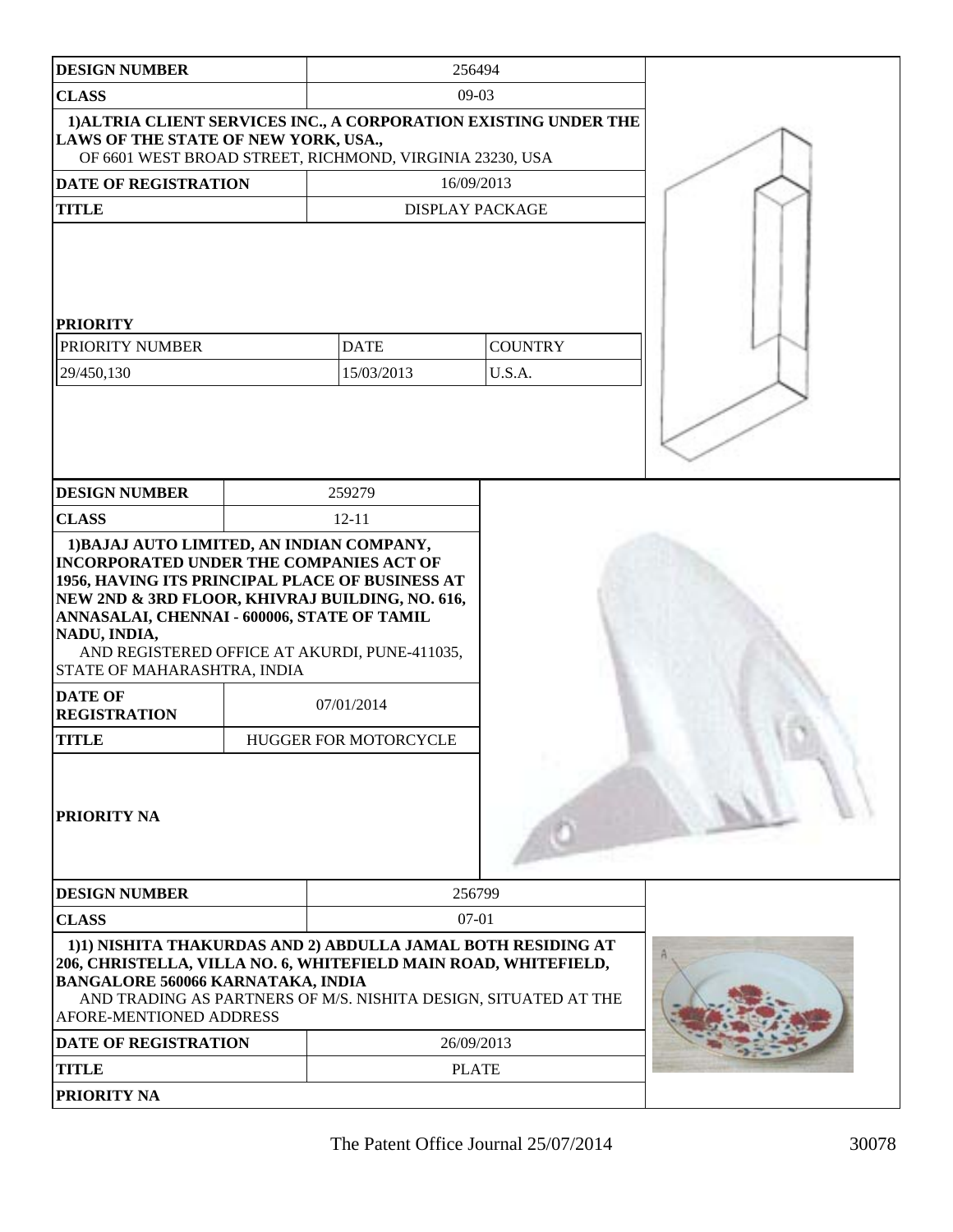| <b>DESIGN NUMBER</b>                                                                                                                                                                                                                                                                                                                                               |                                             | 256867                                          |  |  |  |  |  |
|--------------------------------------------------------------------------------------------------------------------------------------------------------------------------------------------------------------------------------------------------------------------------------------------------------------------------------------------------------------------|---------------------------------------------|-------------------------------------------------|--|--|--|--|--|
| <b>CLASS</b>                                                                                                                                                                                                                                                                                                                                                       |                                             | $07-01$                                         |  |  |  |  |  |
| 1) SHRI RAM & COMPANY AN INDIAN SOLE PROPRIETORSHIP FIRM AT 1/6,<br>VIKRAM VIHAR, GURUDWARA ROAD, NEW DOUBLE STOREY, LAJPAT<br>NAGAR-IV, NEW DELHI-110024<br>WHOSE PROPRIETOR IS GURDEEP SINGH AS AN INDIAN NATIONAL OF<br><b>ABOVE ADDRESS</b><br><b>DATE OF REGISTRATION</b><br><b>TITLE</b><br>PRIORITY NA                                                      |                                             |                                                 |  |  |  |  |  |
| <b>DESIGN NUMBER</b>                                                                                                                                                                                                                                                                                                                                               |                                             | 254672                                          |  |  |  |  |  |
| <b>CLASS</b>                                                                                                                                                                                                                                                                                                                                                       |                                             | $10-0.5$                                        |  |  |  |  |  |
| 1) OMICRON ELECTRONICS GMBH, A LIMITED LIABILITY COMPANY OF<br><b>AUSTRIA, OF</b><br>OBERES RIED 1, 6833 KLAUS, AUSTRIA<br><b>DATE OF REGISTRATION</b><br><b>TITLE</b><br><b>PRIORITY</b><br>PRIORITY NUMBER<br>002157974                                                                                                                                          | <b>TESTING DEVICE FOR POWER ENGINEERING</b> |                                                 |  |  |  |  |  |
| <b>DESIGN NUMBER</b>                                                                                                                                                                                                                                                                                                                                               |                                             | 259280                                          |  |  |  |  |  |
| <b>CLASS</b>                                                                                                                                                                                                                                                                                                                                                       |                                             | $12 - 11$                                       |  |  |  |  |  |
| 1) BAJAJ AUTO LIMITED, AN INDIAN COMPANY, INCORPORATED UNDER<br>THE COMPANIES ACT OF 1956, HAVING ITS PRINCIPAL PLACE OF BUSINESS<br>AT NEW 2ND & 3RD FLOOR, KHIVRAJ BUILDING, NO. 616, ANNASALAI,<br>CHENNAI - 600006, STATE OF TAMIL NADU, INDIA,<br>AND REGISTERED OFFICE AT AKURDI, PUNE-411035, STATE OF<br>MAHARASHTRA, INDIA<br><b>DATE OF REGISTRATION</b> |                                             |                                                 |  |  |  |  |  |
| <b>TITLE</b>                                                                                                                                                                                                                                                                                                                                                       |                                             | 07/01/2014<br>SEAT COWL ASSEMBLY FOR MOTORCYCLE |  |  |  |  |  |
| <b>PRIORITY NA</b>                                                                                                                                                                                                                                                                                                                                                 |                                             |                                                 |  |  |  |  |  |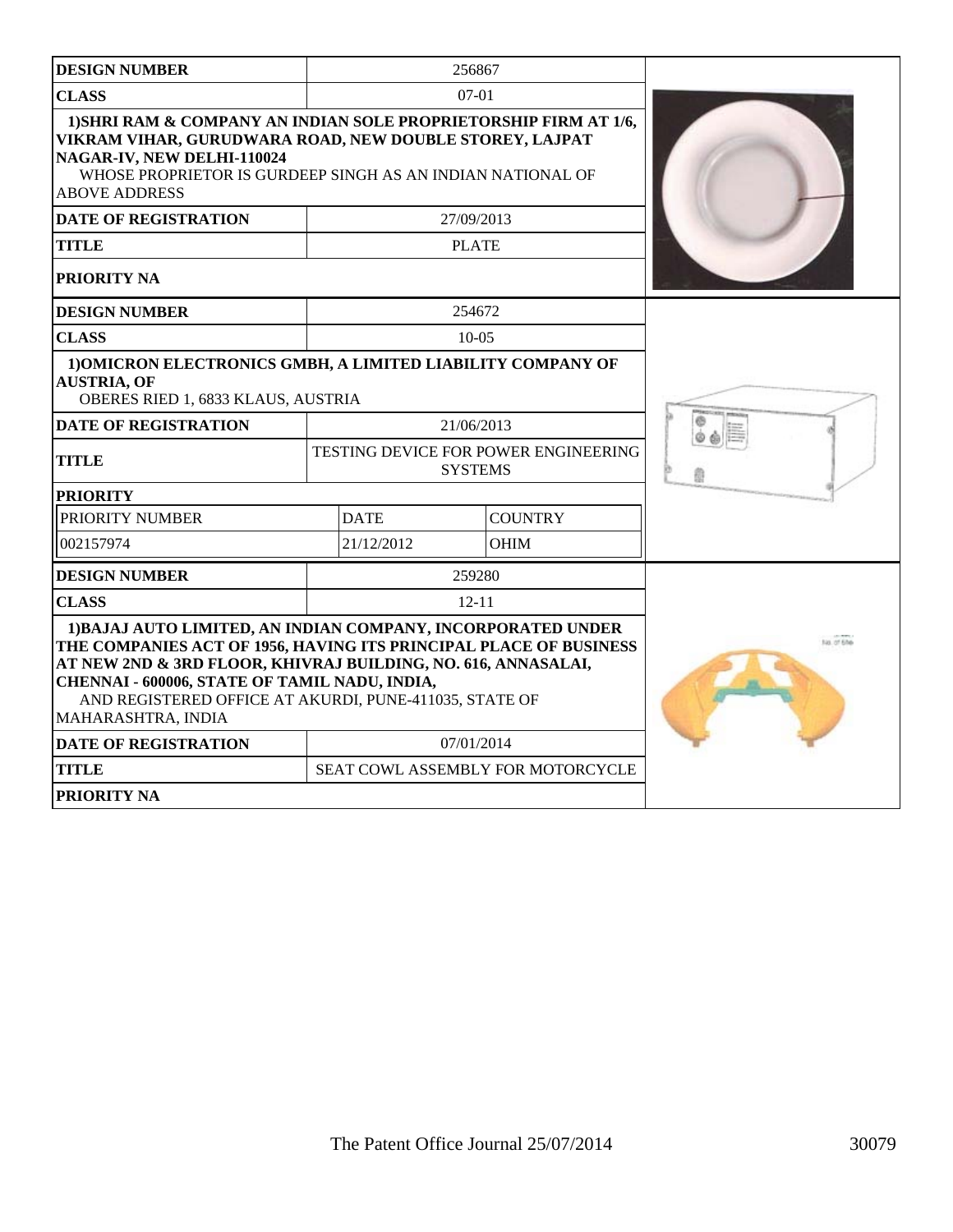| 256800<br><b>DESIGN NUMBER</b>                                                                                                                                                                                                                                            |             |                        |  |
|---------------------------------------------------------------------------------------------------------------------------------------------------------------------------------------------------------------------------------------------------------------------------|-------------|------------------------|--|
| <b>CLASS</b>                                                                                                                                                                                                                                                              |             |                        |  |
| 1)1) NISHITA THAKURDAS AND 2) ABDULLA JAMAL BOTH RESIDING AT<br>206, CHRISTELLA, VILLA NO. 6, WHITEFIELD MAIN ROAD, WHITEFIELD,<br><b>BANGALORE 560066 KARNATAKA, INDIA</b><br>AND TRADING AS PARTNERS OF M/S. NISHITA DESIGN, SITUATED AT THE<br>AFORE-MENTIONED ADDRESS |             |                        |  |
| <b>DATE OF REGISTRATION</b>                                                                                                                                                                                                                                               |             | 26/09/2013             |  |
| <b>TITLE</b>                                                                                                                                                                                                                                                              |             | <b>PLATE</b>           |  |
| <b>PRIORITY NA</b>                                                                                                                                                                                                                                                        |             |                        |  |
| <b>DESIGN NUMBER</b>                                                                                                                                                                                                                                                      |             | 256869                 |  |
| <b>CLASS</b>                                                                                                                                                                                                                                                              |             | $07-01$                |  |
| VIKRAM VIHAR, GURUDWARA ROAD, NEW DOUBLE STOREY, LAJPAT<br>NAGAR-IV, NEW DELHI-110024<br>WHOSE PROPRIETOR IS GURDEEP SINGH AS AN INDIAN NATIONAL OF<br><b>ABOVE ADDRESS</b><br><b>DATE OF REGISTRATION</b><br><b>TITLE</b>                                                |             |                        |  |
| <b>PRIORITY NA</b>                                                                                                                                                                                                                                                        |             | <b>BOWL</b>            |  |
| <b>DESIGN NUMBER</b>                                                                                                                                                                                                                                                      |             | 256760                 |  |
| <b>CLASS</b>                                                                                                                                                                                                                                                              |             | $07-02$                |  |
| 1)LA TERMOPLASTIC F.B.M. S.R.L., A COMPANY ORGANIZED UNDER LAW<br>OF THE ITALIAN REPUBLIC OF<br>VIA DEL TORNAGO Z.I.-21010 ARSAGO SEPRIO (VA), ITALY                                                                                                                      |             |                        |  |
| <b>DATE OF REGISTRATION</b>                                                                                                                                                                                                                                               |             |                        |  |
| <b>TITLE</b>                                                                                                                                                                                                                                                              |             | <b>COOKWARE HANDLE</b> |  |
| <b>PRIORITY</b>                                                                                                                                                                                                                                                           |             |                        |  |
| PRIORITY NUMBER                                                                                                                                                                                                                                                           | <b>DATE</b> | <b>COUNTRY</b>         |  |
| 002208165-0001                                                                                                                                                                                                                                                            | 25/03/2013  | <b>OHIM</b>            |  |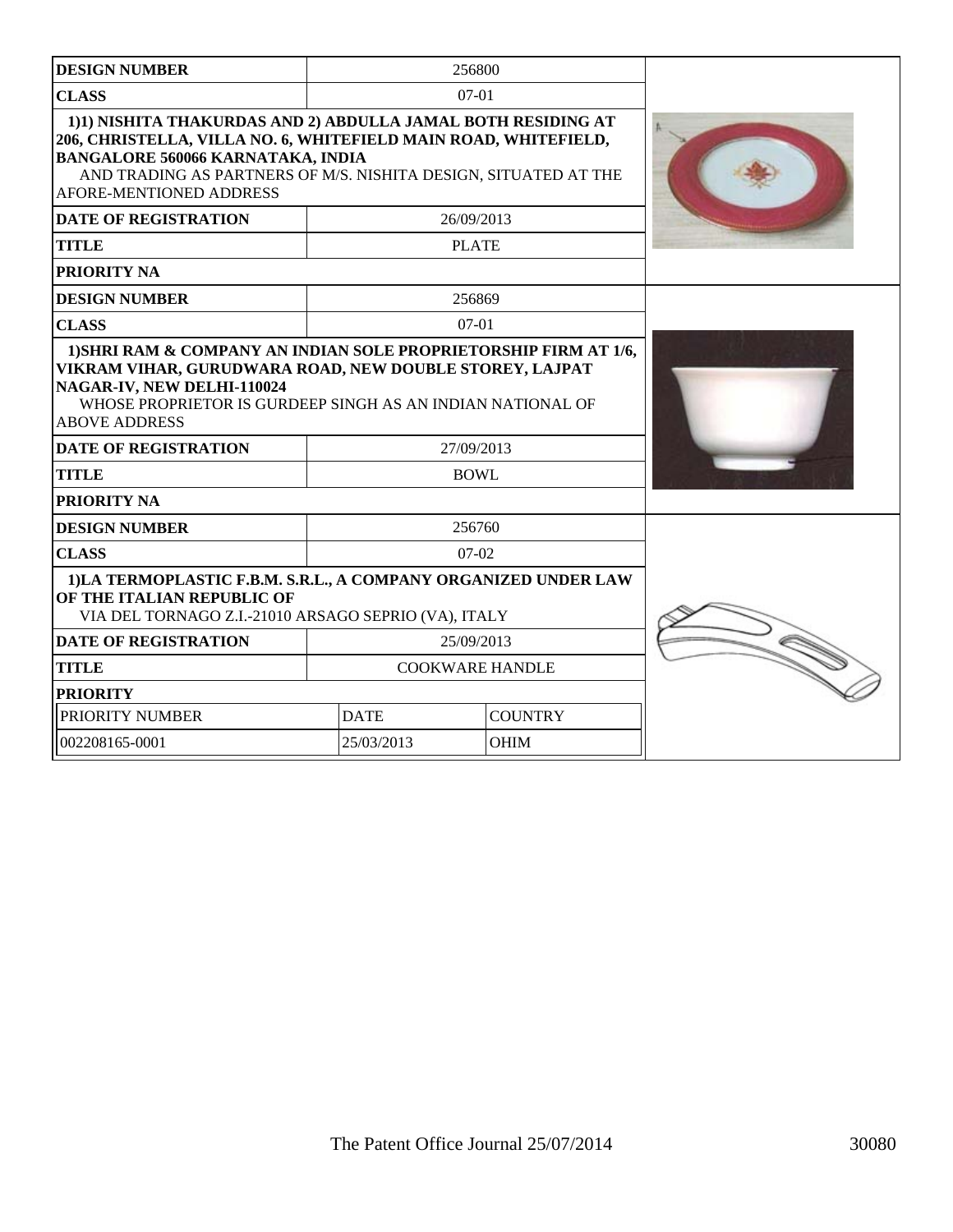| <b>DESIGN NUMBER</b>                                                                                                                                                                                                                                                                               |             | 255838                     |  |
|----------------------------------------------------------------------------------------------------------------------------------------------------------------------------------------------------------------------------------------------------------------------------------------------------|-------------|----------------------------|--|
| <b>CLASS</b>                                                                                                                                                                                                                                                                                       |             |                            |  |
| 1) HYPERTHERM, INC., A CORPORATION ORGANIZED AND EXISTING<br>UNDER THE LAWS OF THE STATE OF NEW HAMPSHIRE, UNITED STATES OF<br>AMERICA WHO ARE AMERICAN BY NATIONALITY AND WHOSE ADDRESS IS<br>21 GREAT HOLLOW ROAD, HANOVER, NH, 03755, UNITED STATES OF<br><b>AMERICA</b>                        |             |                            |  |
| <b>DATE OF REGISTRATION</b>                                                                                                                                                                                                                                                                        |             | 14/08/2013                 |  |
| <b>TITLE</b>                                                                                                                                                                                                                                                                                       |             | PLASMA ARC TORCH NOZZLE    |  |
| <b>PRIORITY</b>                                                                                                                                                                                                                                                                                    |             |                            |  |
| PRIORITY NUMBER                                                                                                                                                                                                                                                                                    | <b>DATE</b> | <b>COUNTRY</b>             |  |
| 201330142816.4                                                                                                                                                                                                                                                                                     | 26/04/2013  | <b>CHINA</b>               |  |
| <b>DESIGN NUMBER</b>                                                                                                                                                                                                                                                                               |             | 259281                     |  |
| <b>CLASS</b>                                                                                                                                                                                                                                                                                       |             | $12 - 11$                  |  |
| THE COMPANIES ACT OF 1956, HAVING ITS PRINCIPAL PLACE OF BUSINESS<br>AT NEW 2ND & 3RD FLOOR, KHIVRAJ BUILDING, NO. 616, ANNASALAI,<br>CHENNAI - 600006, STATE OF TAMIL NADU, INDIA,<br>AND REGISTERED OFFICE AT AKURDI, PUNE-411035, STATE OF<br>MAHARASHTRA, INDIA<br><b>DATE OF REGISTRATION</b> | 07/01/2014  |                            |  |
| <b>TITLE</b>                                                                                                                                                                                                                                                                                       |             | <b>GRAB FOR MOTORCYCLE</b> |  |
| PRIORITY NA                                                                                                                                                                                                                                                                                        |             |                            |  |
| <b>DESIGN NUMBER</b>                                                                                                                                                                                                                                                                               |             | 256870                     |  |
| <b>CLASS</b>                                                                                                                                                                                                                                                                                       |             | $07-01$                    |  |
| 1) SHRI RAM & COMPANY AN INDIAN SOLE PROPRIETORSHIP FIRM AT 1/6,<br>VIKRAM VIHAR, GURUDWARA ROAD, NEW DOUBLE STOREY, LAJPAT<br>NAGAR-IV, NEW DELHI-110 024<br>WHOSE PROPRIETOR IS GURDEEP SINGH AS AN INDIAN NATIONAL OF<br><b>ABOVE ADDRESS</b>                                                   |             |                            |  |
| <b>DATE OF REGISTRATION</b>                                                                                                                                                                                                                                                                        |             | 27/09/2013                 |  |
| <b>TITLE</b>                                                                                                                                                                                                                                                                                       |             |                            |  |
| <b>PRIORITY NA</b>                                                                                                                                                                                                                                                                                 |             |                            |  |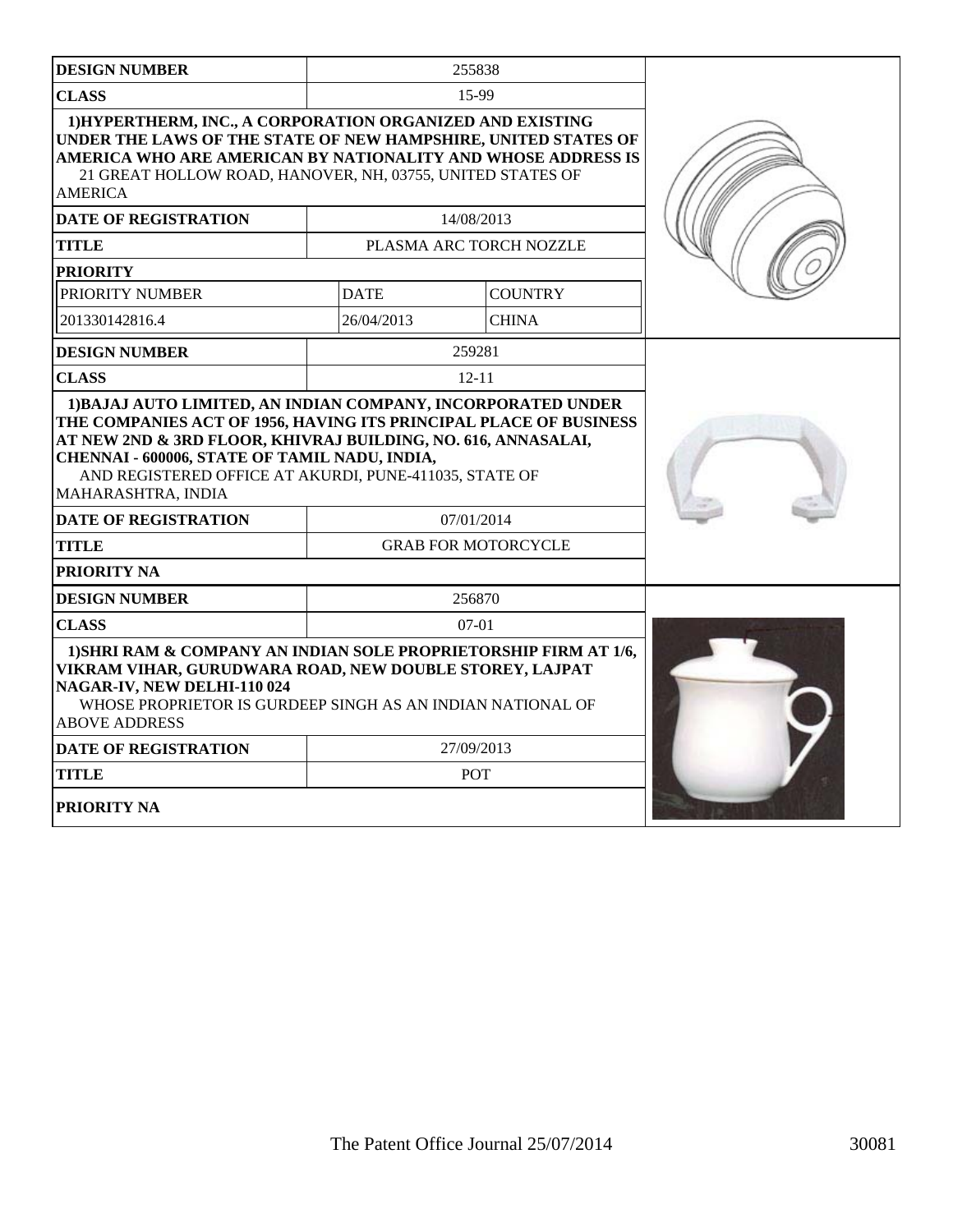| <b>DESIGN NUMBER</b>                                                                                                                                                                                                                                                                  |                               | 256761       |                          |  |
|---------------------------------------------------------------------------------------------------------------------------------------------------------------------------------------------------------------------------------------------------------------------------------------|-------------------------------|--------------|--------------------------|--|
| <b>CLASS</b>                                                                                                                                                                                                                                                                          |                               | $12 - 16$    |                          |  |
| 1) TATA MOTORS LIMITED, AN INDIAN COMPANY OF<br>BOMBAY HOUSE, 24 HOMI MODY STREET, HUTATMA CHOWK,<br>MUMBAI 400001, INDIA                                                                                                                                                             |                               |              |                          |  |
| DATE OF REGISTRATION                                                                                                                                                                                                                                                                  |                               | 25/09/2013   |                          |  |
| <b>TITLE</b>                                                                                                                                                                                                                                                                          | <b>BUSH FOR VEHICULAR USE</b> |              |                          |  |
| <b>PRIORITY NA</b>                                                                                                                                                                                                                                                                    |                               |              |                          |  |
| <b>DESIGN NUMBER</b>                                                                                                                                                                                                                                                                  | 255839                        |              |                          |  |
| <b>CLASS</b>                                                                                                                                                                                                                                                                          | 15-99                         |              |                          |  |
| 1) HYPERTHERM, INC., A CORPORATION ORGANIZED AND<br><b>EXISTING UNDER THE LAWS OF THE STATE OF NEW</b><br>HAMPSHIRE, UNITED STATES OF AMERICA WHO ARE<br>AMERICAN BY NATIONALITY AND WHOSE ADDRESS IS<br>21 GREAT HOLLOW ROAD, HANOVER, NH, 03755, UNITED<br><b>STATES OF AMERICA</b> |                               |              |                          |  |
| <b>DATE OF REGISTRATION</b>                                                                                                                                                                                                                                                           | 14/08/2013                    |              |                          |  |
| <b>TITLE</b>                                                                                                                                                                                                                                                                          | PLASMA ARC TORCH ELECTRODE    |              |                          |  |
| <b>PRIORITY</b>                                                                                                                                                                                                                                                                       |                               |              |                          |  |
| PRIORITY NUMBER                                                                                                                                                                                                                                                                       | <b>DATE</b><br><b>COUNTRY</b> |              |                          |  |
| 201330142982.4                                                                                                                                                                                                                                                                        | 26/04/2013                    | <b>CHINA</b> |                          |  |
| <b>DESIGN NUMBER</b>                                                                                                                                                                                                                                                                  |                               |              | 256042                   |  |
| <b>CLASS</b>                                                                                                                                                                                                                                                                          |                               | $09-01$      |                          |  |
| 1) HOUSE OF AUTH, LLC OF THE ADDRESS<br>1540 RIVERBANK ROAD, STAMFORD, CT 06903, US                                                                                                                                                                                                   |                               |              |                          |  |
| <b>DATE OF REGISTRATION</b>                                                                                                                                                                                                                                                           |                               |              | 26/08/2013               |  |
| <b>TITLE</b>                                                                                                                                                                                                                                                                          |                               |              | <b>BOTTLE WITH CAP</b>   |  |
| <b>PRIORITY</b><br>PRIORITY NUMBER<br>29446778                                                                                                                                                                                                                                        | <b>DATE</b><br>27/02/2013     |              | <b>COUNTRY</b><br>U.S.A. |  |
|                                                                                                                                                                                                                                                                                       |                               |              |                          |  |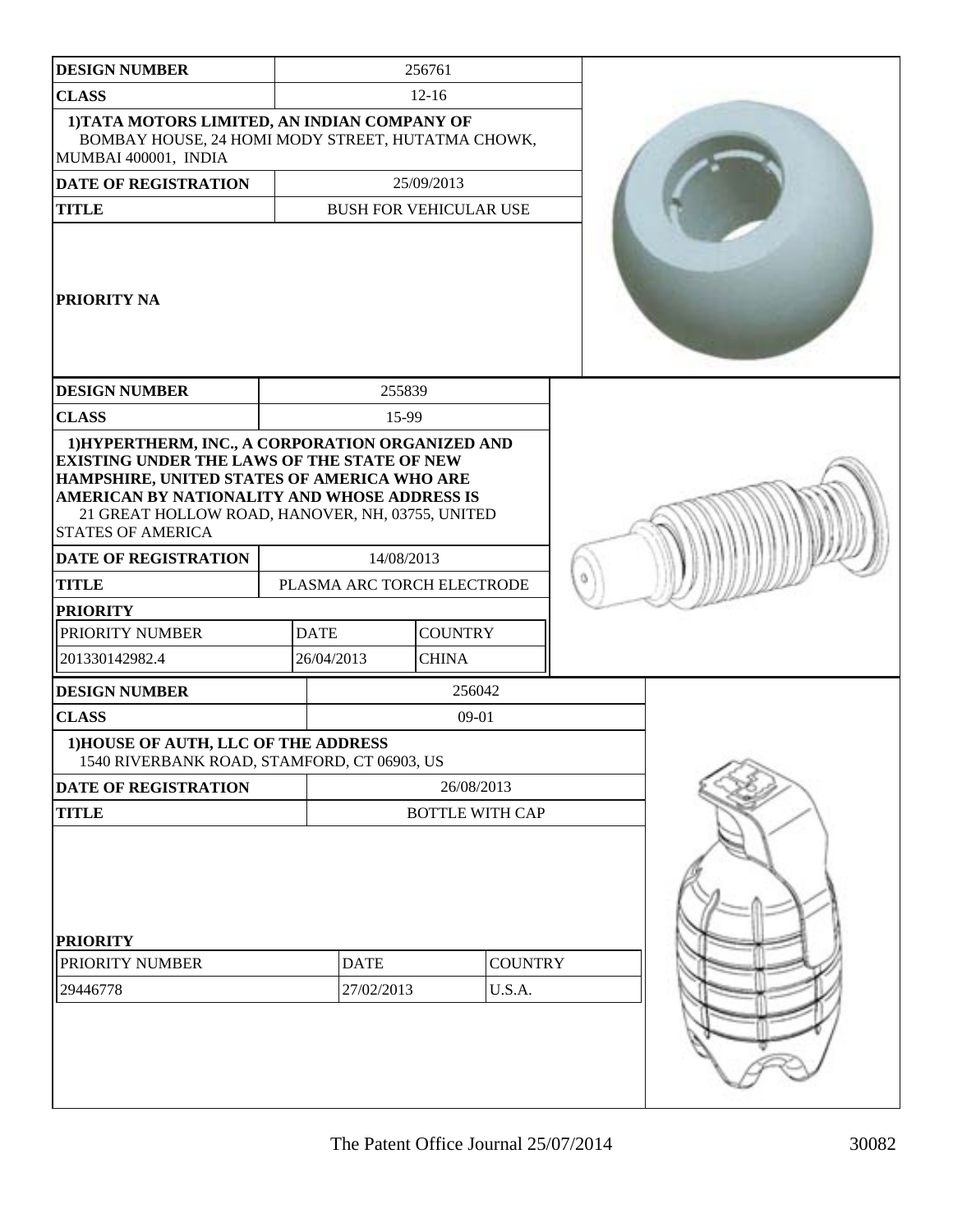| <b>DESIGN NUMBER</b>                                                                                                                                                                                                                                                                       | 257810                                                                                                                         |  |
|--------------------------------------------------------------------------------------------------------------------------------------------------------------------------------------------------------------------------------------------------------------------------------------------|--------------------------------------------------------------------------------------------------------------------------------|--|
| <b>CLASS</b>                                                                                                                                                                                                                                                                               |                                                                                                                                |  |
| ROAD, KAROL BAGH, NEW DELHI-110005, INDIA.<br>1956)                                                                                                                                                                                                                                        | 1) BAAN GANGA SPARKLING NOVELTIES PVT. LTD., 2057/38, GURUDWARA<br>(AN INDIAN COMPANY DULY REGISTERED UNDER THE COMPANIES ACT, |  |
| <b>DATE OF REGISTRATION</b>                                                                                                                                                                                                                                                                | 28/10/2013                                                                                                                     |  |
| <b>TITLE</b>                                                                                                                                                                                                                                                                               | TOY WHEEL RIDEON                                                                                                               |  |
| <b>PRIORITY NA</b>                                                                                                                                                                                                                                                                         |                                                                                                                                |  |
| <b>DESIGN NUMBER</b>                                                                                                                                                                                                                                                                       | 257567                                                                                                                         |  |
| <b>CLASS</b>                                                                                                                                                                                                                                                                               | $09-01$                                                                                                                        |  |
| 144002 (PUNJAB) INDIA, AN INDIAN PARTNERSHIP FIRM WHOSE PARTNERS<br>ARE:- PRAN NATH CHADHA, MAHESH CHADHA, ANURAG CHADHA, SAROJ<br>CHADHA, AMIT CHADHA & MANEKA CHADHA<br>BEING INDIAN NATIONALS OF THE ABOVE ADDRESS<br><b>DATE OF REGISTRATION</b><br><b>TITLE</b><br><b>PRIORITY NA</b> |                                                                                                                                |  |
| <b>DESIGN NUMBER</b>                                                                                                                                                                                                                                                                       | 256821                                                                                                                         |  |
| <b>CLASS</b>                                                                                                                                                                                                                                                                               | $25-01$                                                                                                                        |  |
| 1) NIPPON STEEL & SUMIKIN METAL PRODUCTS CO., LTD., A<br>CORPORATION ORGANIZED UNDER THE LAWS OF JAPAN, OF<br>17-12, KIBA 2-CHOME, KOTO-KU, TOKYO 135-0042, JAPAN                                                                                                                          |                                                                                                                                |  |
| <b>DATE OF REGISTRATION</b>                                                                                                                                                                                                                                                                | 26/09/2013                                                                                                                     |  |
| <b>TITLE</b>                                                                                                                                                                                                                                                                               | <b>BEARING DEVICE FOR STABILIZING</b><br><b>SLOPING EARTH STRUCTURES</b>                                                       |  |
| PRIORITY NA                                                                                                                                                                                                                                                                                |                                                                                                                                |  |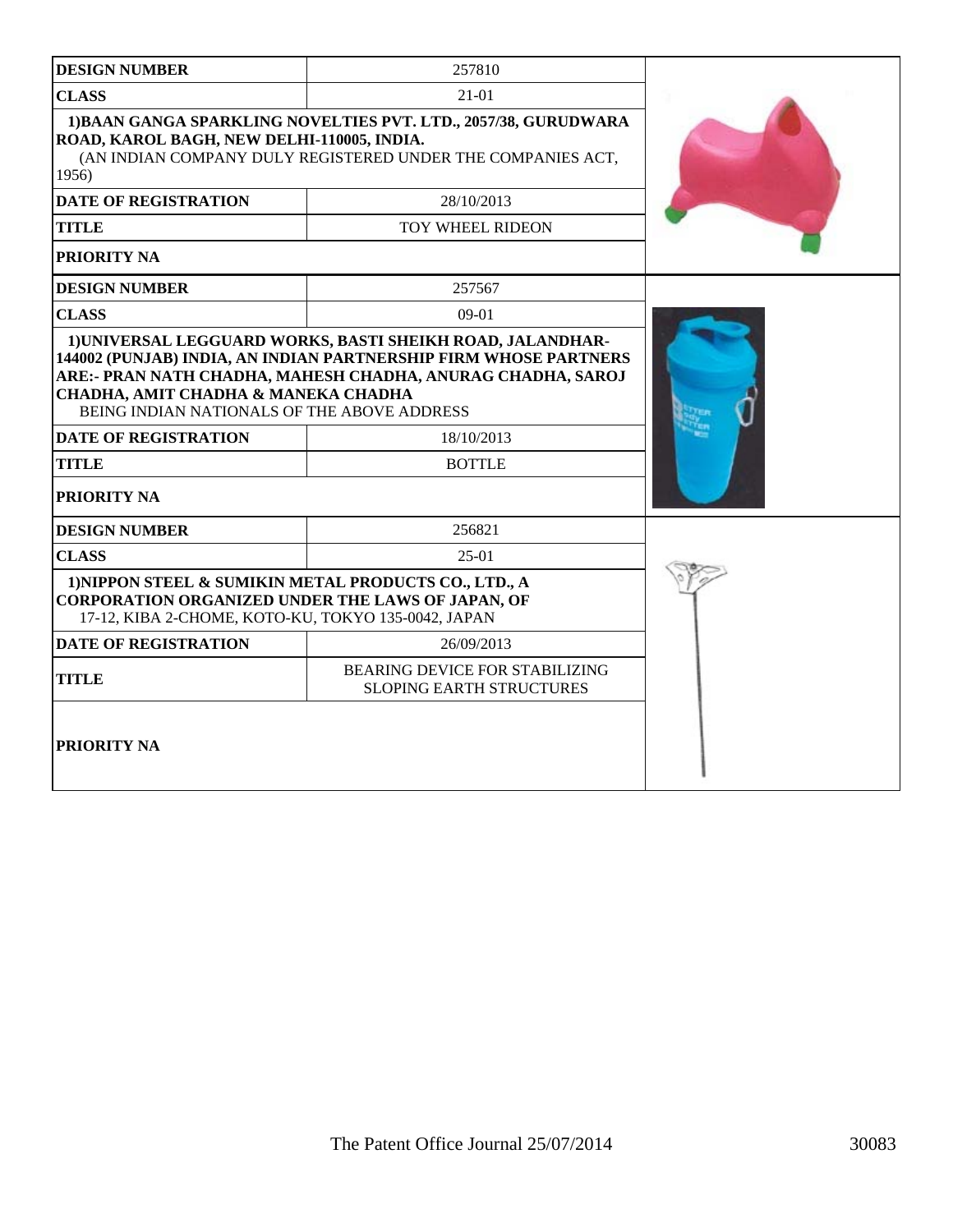| <b>DESIGN NUMBER</b>                                                                                                                                                                                                                                                                  |                                                 | 256419           |                               |  |
|---------------------------------------------------------------------------------------------------------------------------------------------------------------------------------------------------------------------------------------------------------------------------------------|-------------------------------------------------|------------------|-------------------------------|--|
| <b>CLASS</b>                                                                                                                                                                                                                                                                          |                                                 |                  |                               |  |
| 1) MRS. SONAL S. GANDHI, DHIREN C. GANDHI HUF, CHANDRAKANT D.<br><b>GANDHI AND MRS. PARUL N. MEHTA ALL INDIAN NATIONALS WHOSE</b><br><b>ADDRESS IS</b><br>25/B, G.I.D.C., INDUSTRIAL ESTATE, WAGHODIA, VADODARA 391 760,<br><b>GUJARAT</b>                                            |                                                 |                  |                               |  |
| <b>DATE OF REGISTRATION</b>                                                                                                                                                                                                                                                           |                                                 | 13/09/2013       |                               |  |
| <b>TITLE</b>                                                                                                                                                                                                                                                                          |                                                 | <b>WINE PUMP</b> |                               |  |
| <b>PRIORITY NA</b>                                                                                                                                                                                                                                                                    |                                                 |                  |                               |  |
| <b>DESIGN NUMBER</b>                                                                                                                                                                                                                                                                  |                                                 | 256781           |                               |  |
| <b>CLASS</b>                                                                                                                                                                                                                                                                          |                                                 | 03-01            |                               |  |
| 1) MAGPUL INDUSTRIES CORPORATION,<br>400 YOUNG COURT, UNIT 1, ERIE, COLORADO 80516, UNITED STATES OF<br>AMERICA, A COLORADO CORPORATION                                                                                                                                               |                                                 |                  |                               |  |
| <b>DATE OF REGISTRATION</b>                                                                                                                                                                                                                                                           |                                                 | 25/09/2013       |                               |  |
| <b>TITLE</b>                                                                                                                                                                                                                                                                          |                                                 |                  | <b>CASE FOR A SMART PHONE</b> |  |
| <b>PRIORITY</b>                                                                                                                                                                                                                                                                       |                                                 |                  |                               |  |
| PRIORITY NUMBER                                                                                                                                                                                                                                                                       | <b>DATE</b>                                     |                  | <b>COUNTRY</b>                |  |
| 29/452,374                                                                                                                                                                                                                                                                            | 16/04/2013                                      |                  | U.S.A.                        |  |
| <b>DESIGN NUMBER</b>                                                                                                                                                                                                                                                                  |                                                 | 255840           |                               |  |
| <b>CLASS</b>                                                                                                                                                                                                                                                                          |                                                 | 15-99            |                               |  |
| 1) HYPERTHERM, INC., A CORPORATION ORGANIZED AND EXISTING<br>UNDER THE LAWS OF THE STATE OF NEW HAMPSHIRE, UNITED STATES<br>OF AMERICA WHO ARE AMERICAN BY NATIONALITY AND WHOSE<br><b>ADDRESS IS</b><br>21 GREAT HOLLOW ROAD, HANOVER, NH, 03755, UNITED STATES OF<br><b>AMERICA</b> |                                                 |                  |                               |  |
| <b>DATE OF REGISTRATION</b>                                                                                                                                                                                                                                                           | 14/08/2013                                      |                  |                               |  |
| <b>TITLE</b>                                                                                                                                                                                                                                                                          | SHIELD FOR A PLASMA ARC CUTTING<br><b>TORCH</b> |                  |                               |  |
| <b>PRIORITY</b>                                                                                                                                                                                                                                                                       |                                                 |                  |                               |  |
| PRIORITY NUMBER                                                                                                                                                                                                                                                                       | <b>DATE</b>                                     |                  | <b>COUNTRY</b>                |  |
| 201330142846.5                                                                                                                                                                                                                                                                        | 26/04/2013                                      |                  |                               |  |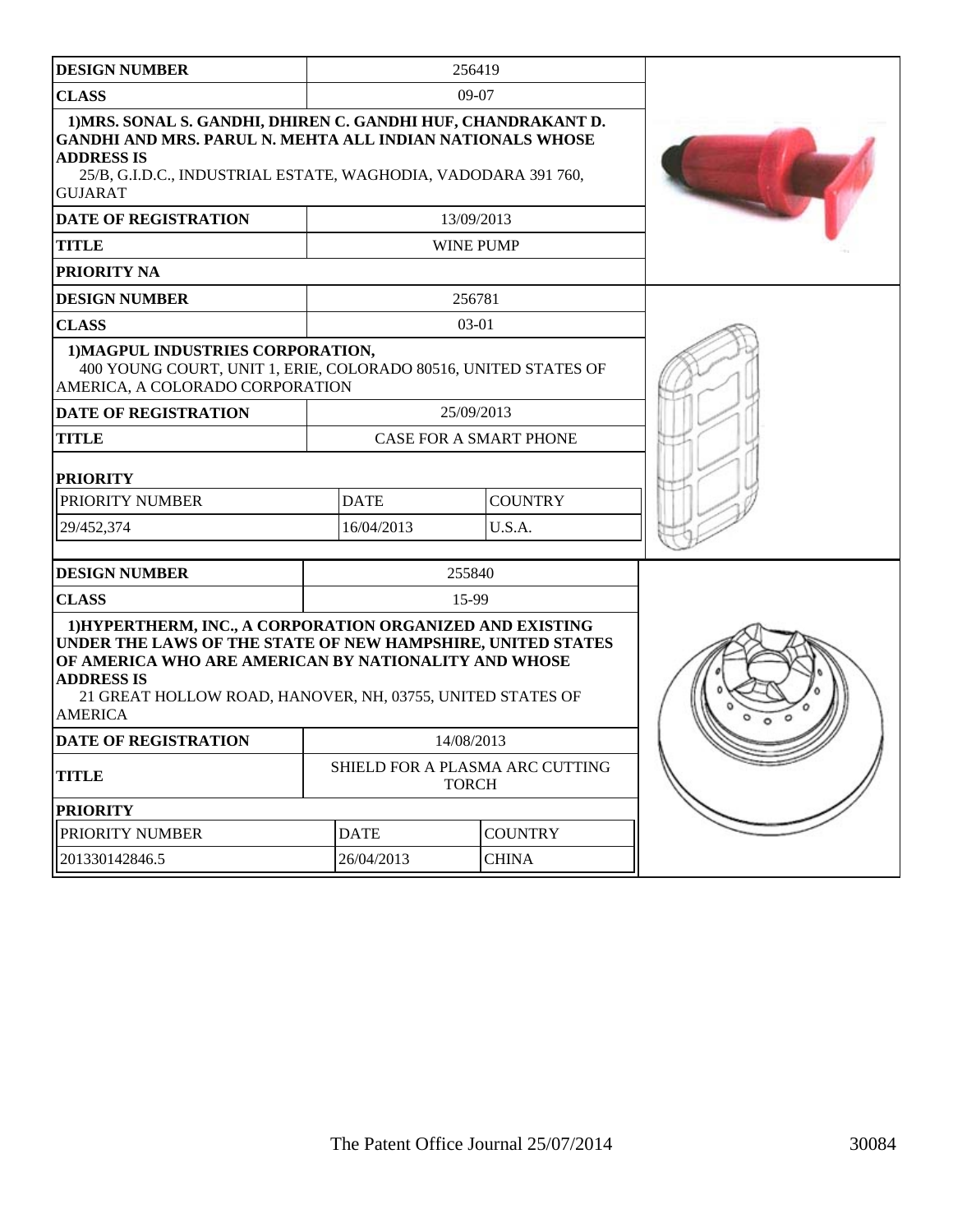| <b>DESIGN NUMBER</b>                                                                                                                     | 257212                                                                                                                                                                                      |  |
|------------------------------------------------------------------------------------------------------------------------------------------|---------------------------------------------------------------------------------------------------------------------------------------------------------------------------------------------|--|
| <b>CLASS</b>                                                                                                                             |                                                                                                                                                                                             |  |
| <b>BUSINESS AT ADDRESS</b><br>VADODARA, GUJARAT-INDIA                                                                                    | 1) STANDARD BELEX (INDIA) PVT. LTD. (A COMPANY INCORPORATED<br>UNDER THE COMPANIES ACT, 1956) HAVING ITS PRINCIPAL PLACE OF<br>PLOT NO. 463, G.I.D.C. ESTATE, POR-RAMANGAMDI-391243, DIST.: |  |
| <b>DATE OF REGISTRATION</b>                                                                                                              | 04/10/2013                                                                                                                                                                                  |  |
| <b>TITLE</b>                                                                                                                             | <b>CONCRETE FORM WORK FRAME</b>                                                                                                                                                             |  |
| <b>PRIORITY NA</b>                                                                                                                       |                                                                                                                                                                                             |  |
| <b>DESIGN NUMBER</b>                                                                                                                     | 256798                                                                                                                                                                                      |  |
| <b>CLASS</b>                                                                                                                             | $07-01$                                                                                                                                                                                     |  |
| <b>BANGALORE 560066 KARNATAKA, INDIA</b><br>AFORE-MENTIONED ADDRESS<br><b>DATE OF REGISTRATION</b><br><b>TITLE</b><br><b>PRIORITY NA</b> | 206, CHRISTELLA, VILLA NO. 6, WHITEFIELD MAIN ROAD, WHITEFIELD,<br>AND TRADING AS PARTNERS OF M/S. NISHITA DESIGN, SITUATED AT THE<br>26/09/2013<br><b>PLATE</b>                            |  |
| <b>DESIGN NUMBER</b>                                                                                                                     | 256866                                                                                                                                                                                      |  |
| <b>CLASS</b>                                                                                                                             | $07-01$                                                                                                                                                                                     |  |
| NAGAR-IV, NEW DELHI-110 024<br><b>ABOVE ADDRESS</b>                                                                                      | 1) SHRI RAM & COMPANY AN INDIAN SOLE PROPRIETORSHIP FIRM AT 1/6,<br>VIKRAM VIHAR, GURUDWARA ROAD, NEW DOUBLE STOREY, LAJPAT<br>WHOSE PROPRIETOR IS GURDEEP SINGH AS AN INDIAN NATIONAL OF   |  |
| <b>DATE OF REGISTRATION</b>                                                                                                              | 27/09/2013                                                                                                                                                                                  |  |
| <b>TITLE</b>                                                                                                                             | LID                                                                                                                                                                                         |  |
| <b>PRIORITY NA</b>                                                                                                                       |                                                                                                                                                                                             |  |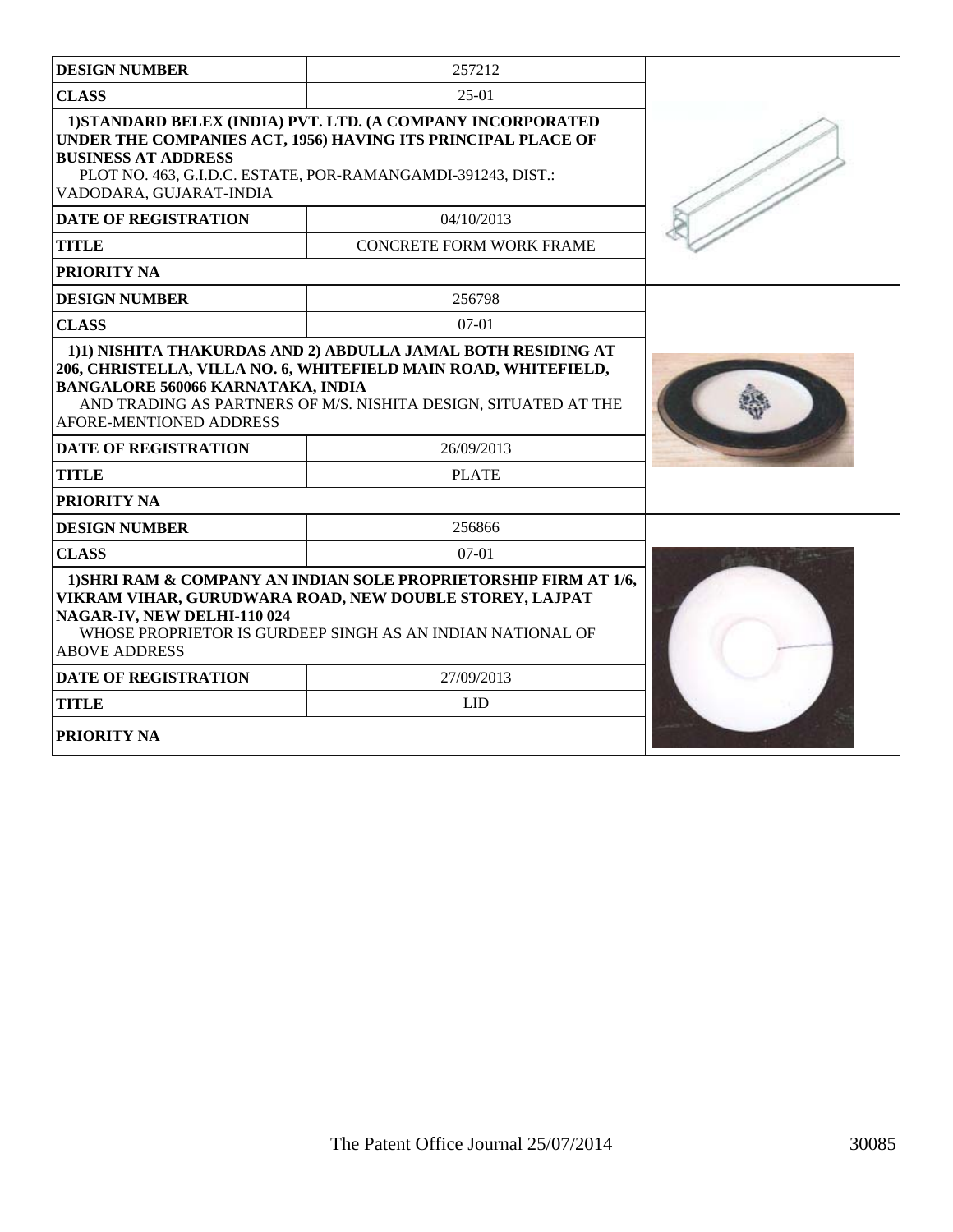| <b>DESIGN NUMBER</b>                                                                                                                          |                           | 256733                         |                          |  |
|-----------------------------------------------------------------------------------------------------------------------------------------------|---------------------------|--------------------------------|--------------------------|--|
| <b>CLASS</b>                                                                                                                                  |                           | $14-02$                        |                          |  |
| 1) SAMSUNG ELECTRONICS CO., LTD., A KOREAN COMPANY, OF<br>129, SAMSUNG-RO, YEONGTONG-GU, SUWON-SI, GYEONGGI-DO,<br>443-742M REPUBLIC OF KOREA |                           |                                |                          |  |
| DATE OF REGISTRATION                                                                                                                          |                           | 24/09/2013                     |                          |  |
| <b>TITLE</b>                                                                                                                                  |                           | <b>TELEVISION RECEIVER</b>     |                          |  |
| <b>PRIORITY</b><br>PRIORITY NUMBER<br>30-2013-0015152                                                                                         | <b>DATE</b><br>25/03/2013 | <b>COUNTRY</b><br>KOREA(SOUTH) |                          |  |
| <b>DESIGN NUMBER</b>                                                                                                                          |                           | 255265                         |                          |  |
| <b>CLASS</b>                                                                                                                                  |                           | 26-05                          |                          |  |
| 1) HAVELLS INDIA LIMITED HAVING REGISTERED OFFICE AT<br>1, RAJ NARAIN MARG, CIVIL LINES, DELHI 110054                                         |                           |                                |                          |  |
| <b>DATE OF REGISTRATION</b>                                                                                                                   |                           | 16/07/2013                     |                          |  |
| <b>TITLE</b>                                                                                                                                  |                           | <b>DOWN LIGHTER</b>            |                          |  |
| PRIORITY NA                                                                                                                                   |                           |                                |                          |  |
| <b>DESIGN NUMBER</b>                                                                                                                          |                           |                                | 256043                   |  |
| <b>CLASS</b>                                                                                                                                  |                           |                                | 09-07                    |  |
| 1) HOUSE OF AUTH, LLC OF THE ADDRESS<br>1540 RIVERBANK ROAD, STAMFORD, CT 06903, US                                                           |                           |                                |                          |  |
| DATE OF REGISTRATION                                                                                                                          |                           |                                | 26/08/2013               |  |
| <b>TITLE</b>                                                                                                                                  |                           |                                | <b>BOTTLE CAP</b>        |  |
| <b>PRIORITY</b><br>PRIORITY NUMBER<br>29446778                                                                                                | <b>DATE</b>               | 27/02/2013                     | <b>COUNTRY</b><br>U.S.A. |  |
|                                                                                                                                               |                           |                                |                          |  |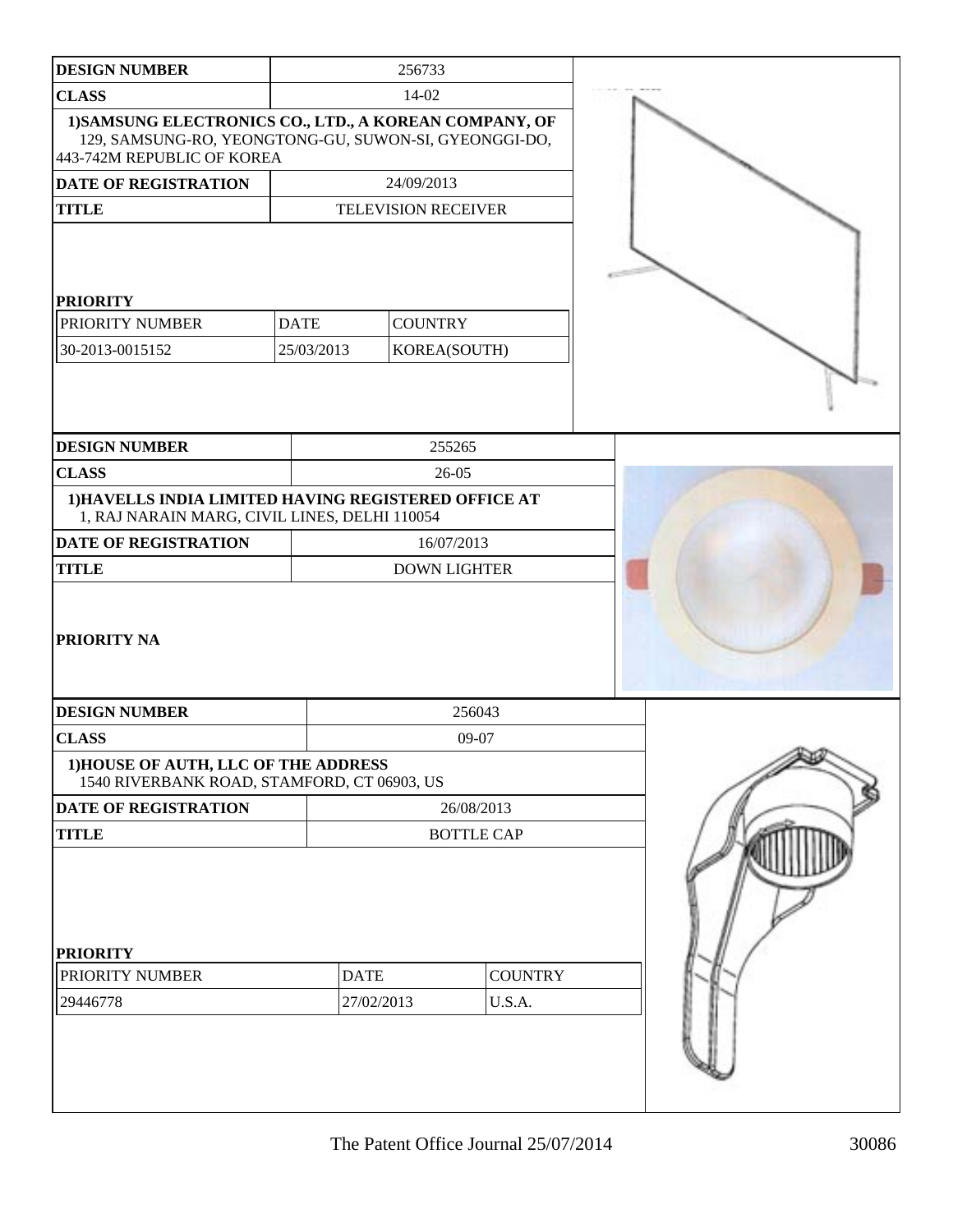| <b>DESIGN NUMBER</b>                                                                               | 257573                                                                                                                                                                                                                                              |  |
|----------------------------------------------------------------------------------------------------|-----------------------------------------------------------------------------------------------------------------------------------------------------------------------------------------------------------------------------------------------------|--|
| <b>CLASS</b>                                                                                       | $23-04$                                                                                                                                                                                                                                             |  |
|                                                                                                    | 1) DAYAL CHAND TRADING AS M/S. SIGMA REFRIGERATION WORKS,<br>3745, SHOP NO. 1 & 7, KUCHA PARMANAND, NETAJI SUBHASH MARG,<br>DARYA GANJ, NEW DELHI-110 002, INDIA (A SOLE PROPRIETORSHIP FIRM)                                                       |  |
| <b>DATE OF REGISTRATION</b>                                                                        | 21/10/2013                                                                                                                                                                                                                                          |  |
| <b>TITLE</b>                                                                                       | <b>LIQUID LINE FILTER DRIER</b>                                                                                                                                                                                                                     |  |
| PRIORITY NA                                                                                        |                                                                                                                                                                                                                                                     |  |
| <b>DESIGN NUMBER</b>                                                                               | 256824                                                                                                                                                                                                                                              |  |
| <b>CLASS</b>                                                                                       | $02 - 01$                                                                                                                                                                                                                                           |  |
| ESTATE, SUBHASH ROAD, JOGESHWARI (EAST), MUMBAI-400060,<br>MAHARASHTRA, INDIA.<br>OF ABOVE ADDRESS | WHOSE PROPRIETOR IS NIMESH JAYANTILAL SHAH. (INDIAN NATIONAL)                                                                                                                                                                                       |  |
| <b>DATE OF REGISTRATION</b>                                                                        | 26/09/2013                                                                                                                                                                                                                                          |  |
| <b>TITLE</b>                                                                                       | <b>SHIRT</b>                                                                                                                                                                                                                                        |  |
| PRIORITY NA                                                                                        |                                                                                                                                                                                                                                                     |  |
| <b>DESIGN NUMBER</b>                                                                               | 256637                                                                                                                                                                                                                                              |  |
| <b>CLASS</b>                                                                                       | $04-02$                                                                                                                                                                                                                                             |  |
| <b>INDIA,</b><br><b>COMPANIES ACT., ABOVE ADDRESS</b>                                              | 1) ANCHOR HEALTH & BEAUTY CARE PVT, LTD., 201-C, WING, INNOVA<br>MARATHON NEXT GEN., OFF G.K.MARG, OPP. PENINSULA CORPORATE<br>PARK, LOWER PAREL (W), MUMBAI-4000 13. STATE OF MAHARASHTRA<br>/ A PRIVATE LIMITED COMPANY INCORPORATED UNDER INDIAN |  |
| <b>DATE OF REGISTRATION</b>                                                                        | 20/09/2013                                                                                                                                                                                                                                          |  |
| <b>TITLE</b>                                                                                       | <b>TOOTH BRUSH</b>                                                                                                                                                                                                                                  |  |
| <b>PRIORITY NA</b>                                                                                 |                                                                                                                                                                                                                                                     |  |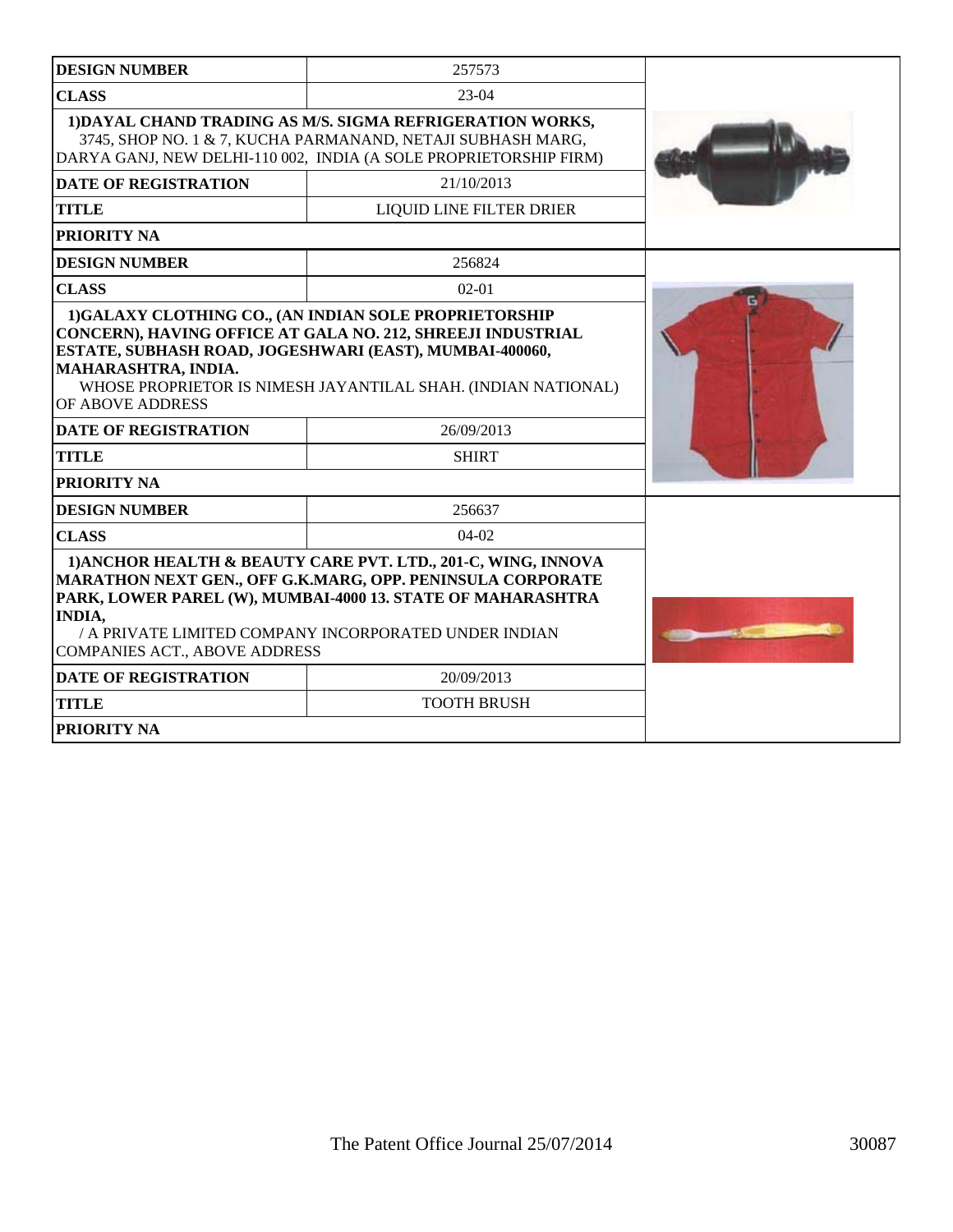| <b>DESIGN NUMBER</b>                                                                                                                                                                  |             | 256783                          |  |
|---------------------------------------------------------------------------------------------------------------------------------------------------------------------------------------|-------------|---------------------------------|--|
| <b>CLASS</b>                                                                                                                                                                          |             | $24-04$                         |  |
| 1) MAGPUL INDUSTRIES CORPORATION,<br>400 YOUNG COURT, UNIT 1, ERIE, COLORADO 80516, UNITED STATES OF<br>AMERICA, A COLORADO CORPORATION                                               |             |                                 |  |
| <b>DATE OF REGISTRATION</b>                                                                                                                                                           |             | 25/09/2013                      |  |
| <b>TITLE</b>                                                                                                                                                                          |             | <b>BUCKLE FOR A SLING</b>       |  |
| <b>PRIORITY</b>                                                                                                                                                                       |             |                                 |  |
| PRIORITY NUMBER                                                                                                                                                                       | <b>DATE</b> | <b>COUNTRY</b>                  |  |
| 29/453,793                                                                                                                                                                            | 02/05/2013  | U.S.A.                          |  |
| <b>DESIGN NUMBER</b>                                                                                                                                                                  |             | 257213                          |  |
| <b>CLASS</b>                                                                                                                                                                          |             | $25-01$                         |  |
| UNDER THE COMPANIES ACT, 1956) HAVING ITS PRINCIPAL PLACE OF<br><b>BUSINESS AT ADDRESS</b><br>PLOT NO. 463, G.I.D.C. ESTATE, POR-RAMANGAMDI-391243, DIST.:<br>VADODARA, GUJARAT-INDIA |             |                                 |  |
| <b>DATE OF REGISTRATION</b>                                                                                                                                                           |             | 04/10/2013                      |  |
| <b>TITLE</b>                                                                                                                                                                          |             | <b>CONCRETE FORM WORK FRAME</b> |  |
| PRIORITY NA                                                                                                                                                                           |             |                                 |  |
| <b>DESIGN NUMBER</b>                                                                                                                                                                  |             | 246003                          |  |
| <b>CLASS</b>                                                                                                                                                                          |             | 13-03                           |  |
| 1) MR. SAURAV AGARWAL (AN INDIAN NATIONAL), S/O SHRI PRABHU<br>DAYAL AGARWAL,<br>A-62, MAY FAIR GARDENS, NEW DELHI-110016, (INDIA)                                                    |             |                                 |  |
| <b>DATE OF REGISTRATION</b>                                                                                                                                                           |             | 18/06/2012                      |  |
| <b>TITLE</b>                                                                                                                                                                          |             | <b>ELECTRIC SWITCH</b>          |  |
| PRIORITY NA                                                                                                                                                                           |             |                                 |  |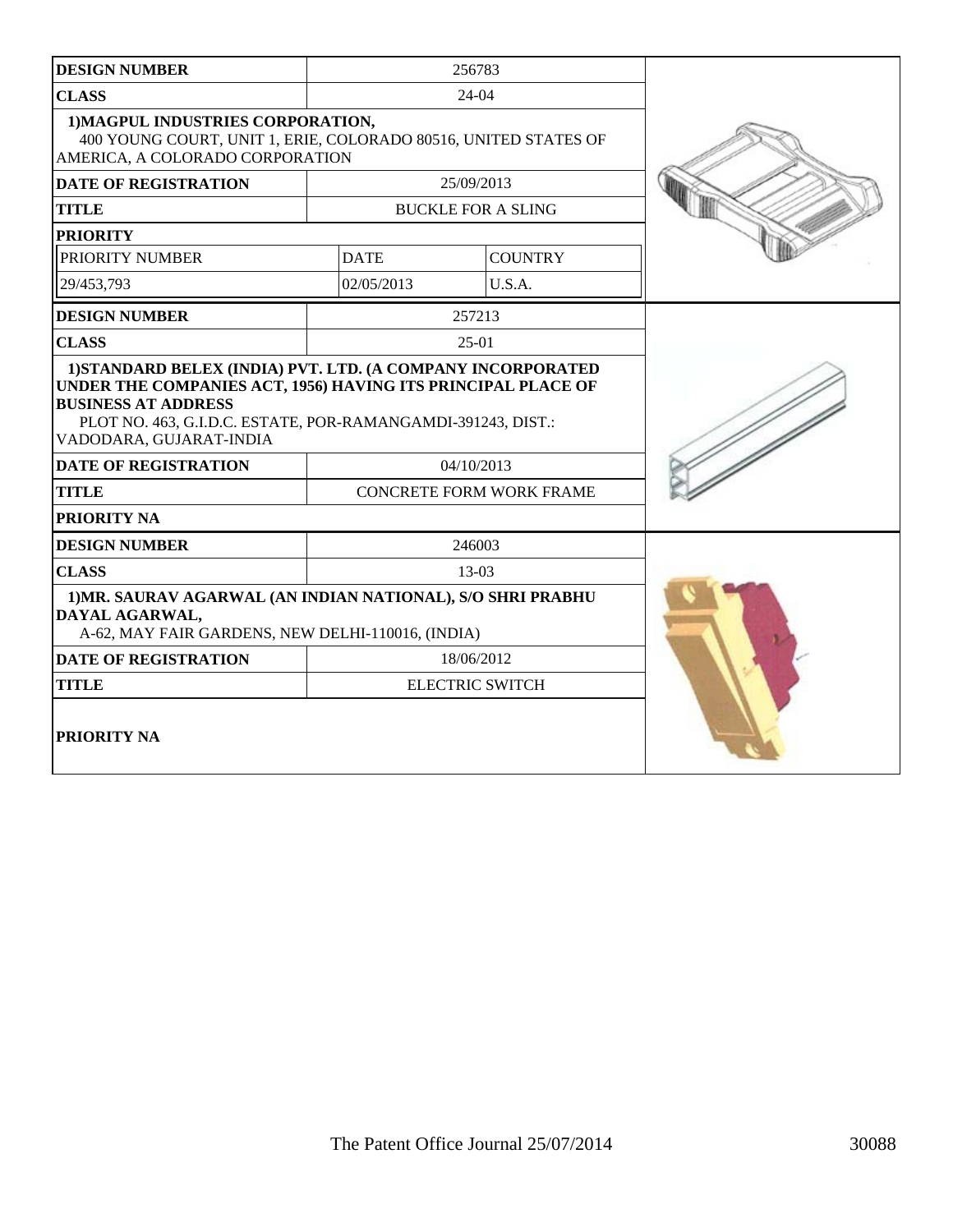| <b>DESIGN NUMBER</b>                                                                                                                                                              |                               | 257591                           |  |
|-----------------------------------------------------------------------------------------------------------------------------------------------------------------------------------|-------------------------------|----------------------------------|--|
| <b>CLASS</b>                                                                                                                                                                      |                               | $26-05$                          |  |
| 1) M/S SHREE SANT KRIPA INTELLECTUAL, HAVING OFFICE AT<br>7, AKSHAY COMPLEX, OFF. DHOLE PATIL ROAD, PUNE-411001,<br>MAHARASHTRA, INDIA, AN INDIAN COMPANY                         |                               |                                  |  |
| <b>DATE OF REGISTRATION</b>                                                                                                                                                       |                               | 21/10/2013                       |  |
| <b>TITLE</b>                                                                                                                                                                      |                               | <b>CEILING FIXTURE FOR LAMPS</b> |  |
| <b>PRIORITY NA</b>                                                                                                                                                                |                               |                                  |  |
| <b>DESIGN NUMBER</b>                                                                                                                                                              |                               | 258297                           |  |
| <b>CLASS</b>                                                                                                                                                                      |                               | $02-04$                          |  |
| 1) MR. PIYUSH GOYAL, AN INDIAN CITIZEN, PROPRIETOR OF PIYUSH<br>POLYMERS, AN INDIAN PROPRIETORSHIP COMPANY OF<br>A-61, MANGOLPURI, INDUSTRIAL AREA, PHASE II, DELHI-110053, INDIA |                               |                                  |  |
| <b>DATE OF REGISTRATION</b>                                                                                                                                                       |                               | 22/11/2013                       |  |
| <b>TITLE</b>                                                                                                                                                                      |                               | <b>FOOTWEAR</b>                  |  |
| PRIORITY NA                                                                                                                                                                       |                               |                                  |  |
| <b>DESIGN NUMBER</b>                                                                                                                                                              |                               | 256438                           |  |
| <b>CLASS</b>                                                                                                                                                                      |                               | 08-08                            |  |
| 1) HUBBELL INCORPORATED,<br>40 WATERVIEW DRIVE, P.O. BOX 1000, SHELTON, CONNECTICUT 06484-1000<br>UNITED STATES, A CORPORATION OF THE STATE OF CONNECTICUT, USA                   |                               |                                  |  |
| <b>DATE OF REGISTRATION</b>                                                                                                                                                       |                               | 13/09/2013                       |  |
| <b>TITLE</b>                                                                                                                                                                      |                               | <b>CLIP-ON BONDING WASHER</b>    |  |
| <b>PRIORITY</b>                                                                                                                                                                   |                               |                                  |  |
| PRIORITY NUMBER                                                                                                                                                                   | <b>COUNTRY</b><br><b>DATE</b> |                                  |  |
| 29/450,142                                                                                                                                                                        | 15/03/2013                    | U.S.A.                           |  |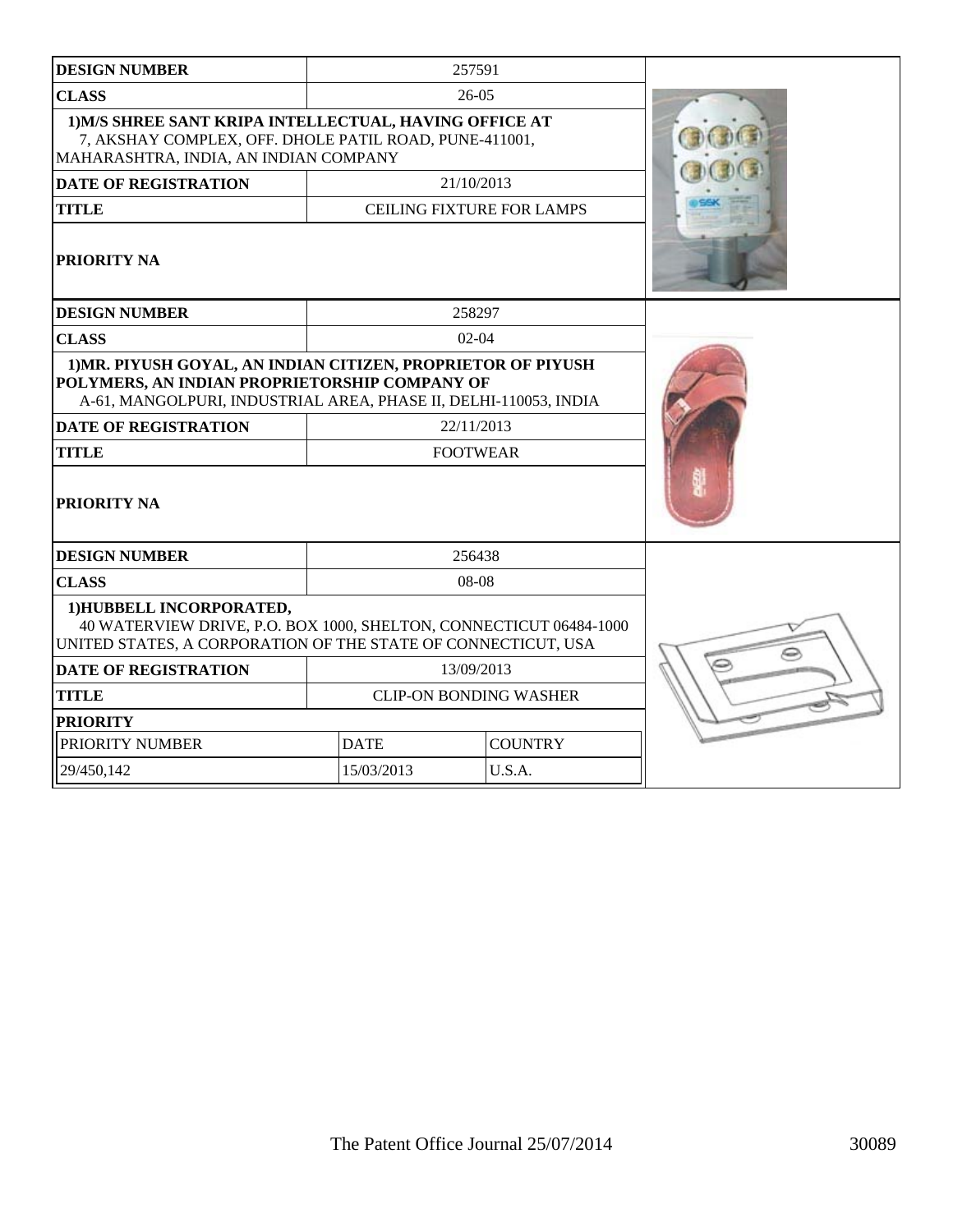| <b>DESIGN NUMBER</b>                                                                                                                                                                                                                          |                                          |                                 | 256656                           |                        |  |  |
|-----------------------------------------------------------------------------------------------------------------------------------------------------------------------------------------------------------------------------------------------|------------------------------------------|---------------------------------|----------------------------------|------------------------|--|--|
| <b>CLASS</b>                                                                                                                                                                                                                                  |                                          |                                 |                                  | $14 - 01$              |  |  |
| 1) BANG & OLUFSEN A/S, A DANISH PUBLIC LIMITED COMPANY OF THE<br><b>ADDRESS</b>                                                                                                                                                               |                                          |                                 |                                  |                        |  |  |
|                                                                                                                                                                                                                                               | PETER BANGS VEJ 15, 7600 STRUER, DENMARK |                                 |                                  |                        |  |  |
| DATE OF REGISTRATION                                                                                                                                                                                                                          |                                          |                                 |                                  | 20/09/2013             |  |  |
| <b>TITLE</b>                                                                                                                                                                                                                                  |                                          |                                 |                                  | <b>SUBWOOFER</b>       |  |  |
| <b>PRIORITY</b><br>PRIORITY NUMBER<br>002207563-0002                                                                                                                                                                                          |                                          |                                 | <b>DATE</b><br>22/03/2013        | <b>COUNTRY</b><br>OHIM |  |  |
| <b>DESIGN NUMBER</b>                                                                                                                                                                                                                          |                                          |                                 | 257215                           |                        |  |  |
| <b>CLASS</b>                                                                                                                                                                                                                                  |                                          |                                 | 25-01                            |                        |  |  |
| 1) STANDARD BELEX (INDIA) PVT. LTD. (A COMPANY<br>INCORPORATED UNDER THE COMPANIES ACT, 1956) HAVING ITS<br>PRINCIPAL PLACE OF BUSINESS AT ADDRESS<br>PLOT NO. 463, G.I.D.C. ESTATE, POR-RAMANGAMDI-391243, DIST.:<br>VADODARA, GUJARAT-INDIA |                                          |                                 |                                  |                        |  |  |
| <b>DATE OF REGISTRATION</b>                                                                                                                                                                                                                   |                                          | 04/10/2013                      |                                  |                        |  |  |
| <b>TITLE</b>                                                                                                                                                                                                                                  |                                          | <b>CONCRETE FORM WORK FRAME</b> |                                  |                        |  |  |
| <b>PRIORITY NA</b>                                                                                                                                                                                                                            |                                          |                                 |                                  |                        |  |  |
| <b>DESIGN NUMBER</b>                                                                                                                                                                                                                          |                                          |                                 | 257592                           |                        |  |  |
| <b>CLASS</b>                                                                                                                                                                                                                                  |                                          |                                 | 26-05                            |                        |  |  |
| 1) M/S SHREE SANT KRIPA INTELLECTUAL, HAVING<br><b>OFFICE AT</b><br>7, AKSHAY COMPLEX, OFF. DHOLE PATIL ROAD,<br>PUNE-411001, MAHARASHTRA, INDIA, AN INDIAN<br><b>COMPANY</b>                                                                 |                                          |                                 |                                  |                        |  |  |
| <b>DATE OF</b><br><b>REGISTRATION</b>                                                                                                                                                                                                         |                                          |                                 | 21/10/2013                       |                        |  |  |
| <b>TITLE</b>                                                                                                                                                                                                                                  |                                          |                                 | <b>CEILING FIXTURE FOR LAMPS</b> |                        |  |  |
| PRIORITY NA                                                                                                                                                                                                                                   |                                          |                                 |                                  |                        |  |  |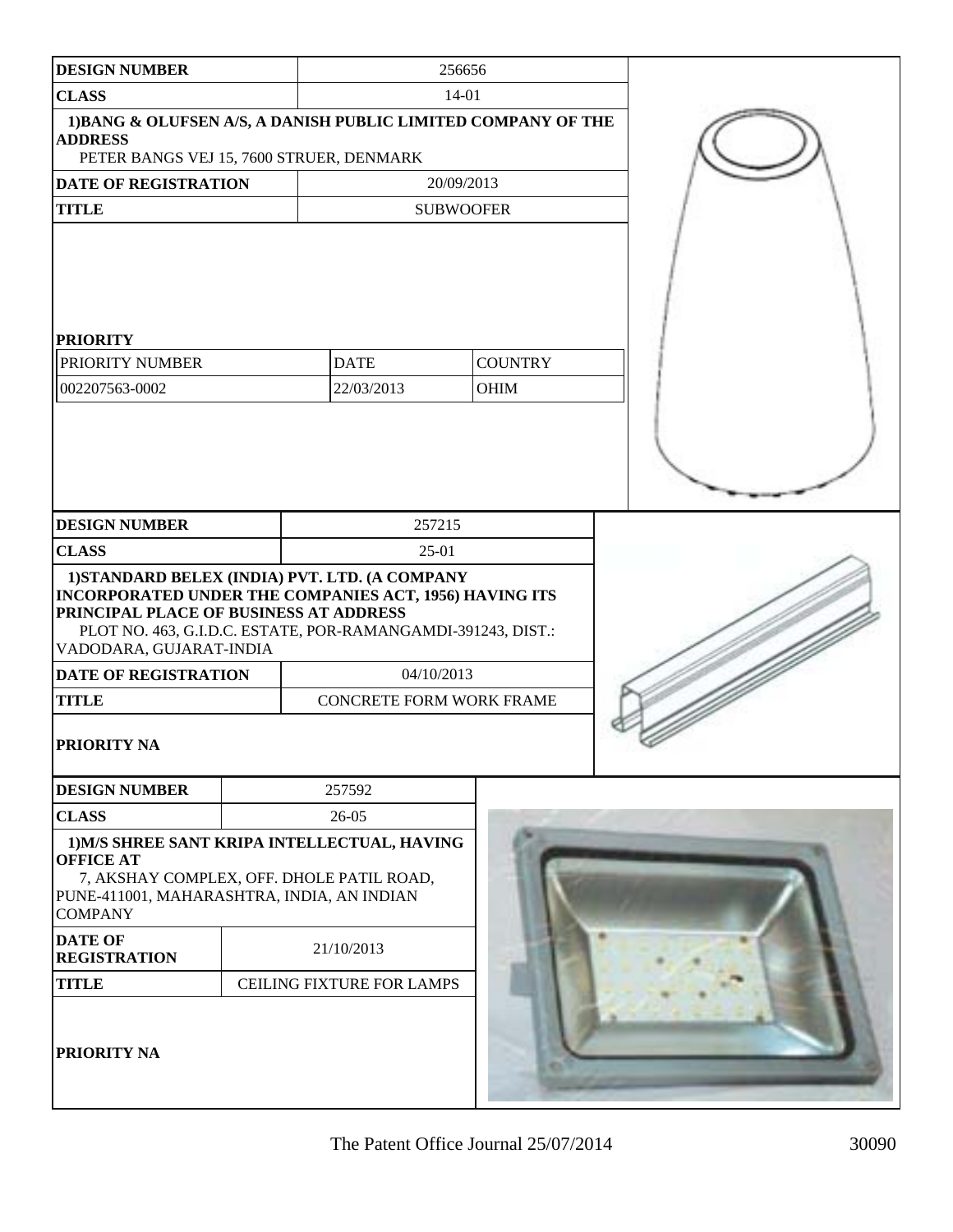| <b>DESIGN NUMBER</b>                                                                                                                                                                                                                                                                     |             | 256827                        |   |
|------------------------------------------------------------------------------------------------------------------------------------------------------------------------------------------------------------------------------------------------------------------------------------------|-------------|-------------------------------|---|
| <b>CLASS</b>                                                                                                                                                                                                                                                                             |             | $02 - 01$                     |   |
| 1)GALAXY CLOTHING CO., (AN INDIAN SOLE PROPRIETORSHIP<br>CONCERN), HAVING OFFICE AT GALA NO. 212, SHREEJEE INDUSTRIAL<br>ESTATE, SUBHASH ROAD, JOGESHWARI (EAST), MUMBAI-400060,<br>MAHARASHTRA, INDIA.<br>WHOSE PROPRIETOR IS NIMESH SHAH. (INDIAN NATIONAL) OF ABOVE<br><b>ADDRESS</b> |             |                               |   |
| <b>DATE OF REGISTRATION</b>                                                                                                                                                                                                                                                              |             | 26/09/2013                    |   |
| <b>TITLE</b>                                                                                                                                                                                                                                                                             |             | <b>SHIRT</b>                  |   |
| PRIORITY NA                                                                                                                                                                                                                                                                              |             |                               |   |
| <b>DESIGN NUMBER</b>                                                                                                                                                                                                                                                                     |             | 255473                        |   |
| <b>CLASS</b>                                                                                                                                                                                                                                                                             |             | 14-99                         |   |
| 1) BARCO N.V.,<br>PRESIDENT KENNEDYPARK 35, B-8500 KORTRIJK, BELGIUM                                                                                                                                                                                                                     |             |                               |   |
| <b>DATE OF REGISTRATION</b>                                                                                                                                                                                                                                                              |             | 29/07/2013                    |   |
| <b>TITLE</b>                                                                                                                                                                                                                                                                             |             | <b>VIDEO DISPLAY SYSTEM</b>   |   |
| <b>PRIORITY</b>                                                                                                                                                                                                                                                                          |             |                               |   |
| PRIORITY NUMBER                                                                                                                                                                                                                                                                          | <b>DATE</b> | <b>COUNTRY</b>                |   |
| 002266635                                                                                                                                                                                                                                                                                | 02/07/2013  | <b>OHIM</b>                   |   |
| <b>DESIGN NUMBER</b>                                                                                                                                                                                                                                                                     |             | 256439                        |   |
| <b>CLASS</b>                                                                                                                                                                                                                                                                             |             | 08-08                         |   |
| 1) HUBBELL INCORPORATED,<br>40 WATERVIEW DRIVE, P.O. BOX 1000, SHELTON, CONNECTICUT 06484-1000<br>UNITED STATES, A CORPORATION OF THE STATE OF CONNECTICUT, USA                                                                                                                          |             |                               |   |
| <b>DATE OF REGISTRATION</b>                                                                                                                                                                                                                                                              |             | 13/09/2013                    |   |
| <b>TITLE</b>                                                                                                                                                                                                                                                                             |             | <b>CLIP-ON BONDING WASHER</b> | ó |
| <b>PRIORITY</b>                                                                                                                                                                                                                                                                          |             |                               |   |
| PRIORITY NUMBER                                                                                                                                                                                                                                                                          | <b>DATE</b> | <b>COUNTRY</b>                |   |
| 29/450,142                                                                                                                                                                                                                                                                               | 15/03/2013  | U.S.A.                        |   |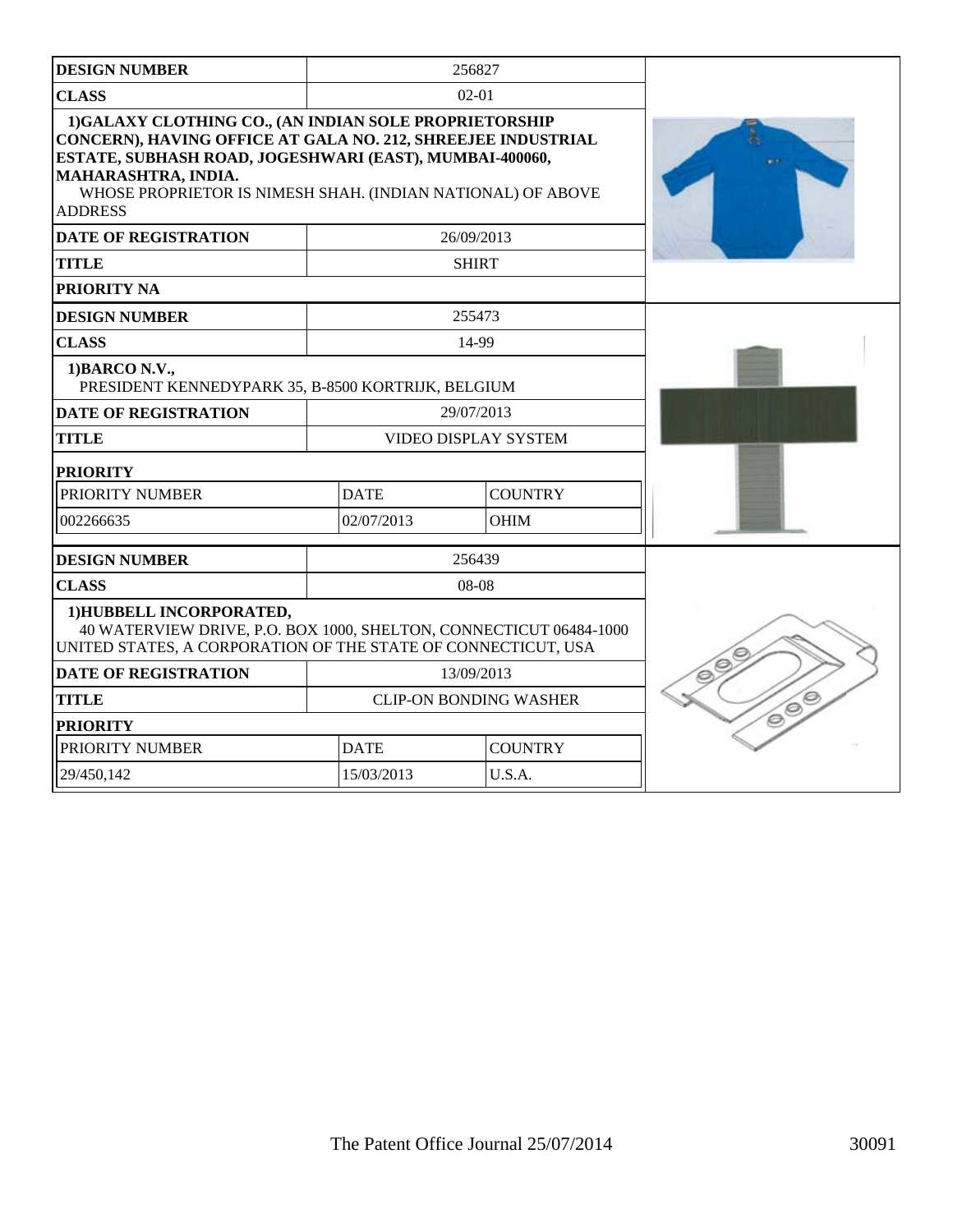| <b>DESIGN NUMBER</b>                                                                                                                                                                                                                                                                                                                |              | 257216                                                      |  |
|-------------------------------------------------------------------------------------------------------------------------------------------------------------------------------------------------------------------------------------------------------------------------------------------------------------------------------------|--------------|-------------------------------------------------------------|--|
| <b>CLASS</b>                                                                                                                                                                                                                                                                                                                        |              | $25-01$                                                     |  |
| 1) STANDARD BELEX (INDIA) PVT. LTD. (A COMPANY INCORPORATED<br>UNDER THE COMPANIES ACT, 1956) HAVING ITS PRINCIPAL PLACE OF<br><b>BUSINESS AT ADDRESS</b><br>PLOT NO. 463, G.I.D.C. ESTATE, POR-RAMANGAMDI-391243, DIST.:<br>VADODARA, GUJARAT-INDIA                                                                                |              |                                                             |  |
| <b>DATE OF REGISTRATION</b>                                                                                                                                                                                                                                                                                                         |              | 04/10/2013                                                  |  |
| <b>TITLE</b>                                                                                                                                                                                                                                                                                                                        |              | <b>CONCRETE FORM WORK FRAME</b>                             |  |
| PRIORITY NA                                                                                                                                                                                                                                                                                                                         |              |                                                             |  |
| <b>DESIGN NUMBER</b>                                                                                                                                                                                                                                                                                                                |              | 259277                                                      |  |
| <b>CLASS</b>                                                                                                                                                                                                                                                                                                                        |              | $12 - 11$                                                   |  |
| 1) BAJAJ AUTO LIMITED, AN INDIAN COMPANY, INCORPORATED UNDER<br>THE COMPANIES ACT OF 1956, HAVING ITS PRINCIPAL PLACE OF BUSINESS<br>AT NEW 2ND & 3RD FLOOR, KHIVRAJ BUILDING, NO. 616, ANNASALAI,<br>CHENNAI - 600006, STATE OF TAMIL NADU, INDIA,<br>AND REGISTERED OFFICE AT AKURDI, PUNE-411035, STATE OF<br>MAHARASHTRA, INDIA | fun of Shout |                                                             |  |
| <b>DATE OF REGISTRATION</b>                                                                                                                                                                                                                                                                                                         |              | 07/01/2014                                                  |  |
| <b>TITLE</b>                                                                                                                                                                                                                                                                                                                        |              | SEAT ASSEMBLY FOR MOTORCYCLE                                |  |
| PRIORITY NA                                                                                                                                                                                                                                                                                                                         |              |                                                             |  |
| <b>DESIGN NUMBER</b>                                                                                                                                                                                                                                                                                                                |              | 253790                                                      |  |
| <b>CLASS</b>                                                                                                                                                                                                                                                                                                                        |              | 14-03                                                       |  |
| 1) ABB TECHNOLOGY LTD.,<br>AFFOLTERNSTRASSE 44, ZURICH, CH-8050, SWITZERLAND                                                                                                                                                                                                                                                        |              |                                                             |  |
| <b>DATE OF REGISTRATION</b>                                                                                                                                                                                                                                                                                                         |              | 13/05/2013                                                  |  |
| <b>TITLE</b>                                                                                                                                                                                                                                                                                                                        |              | BACKPLANE OF CONTROL DEVICE USED<br>FOR INPUT/OUTPUT MODULE |  |
| <b>PRIORITY</b>                                                                                                                                                                                                                                                                                                                     |              |                                                             |  |
| PRIORITY NUMBER                                                                                                                                                                                                                                                                                                                     | <b>DATE</b>  | <b>COUNTRY</b>                                              |  |
| 201230630049.7                                                                                                                                                                                                                                                                                                                      | 14/12/2012   | <b>CHINA</b>                                                |  |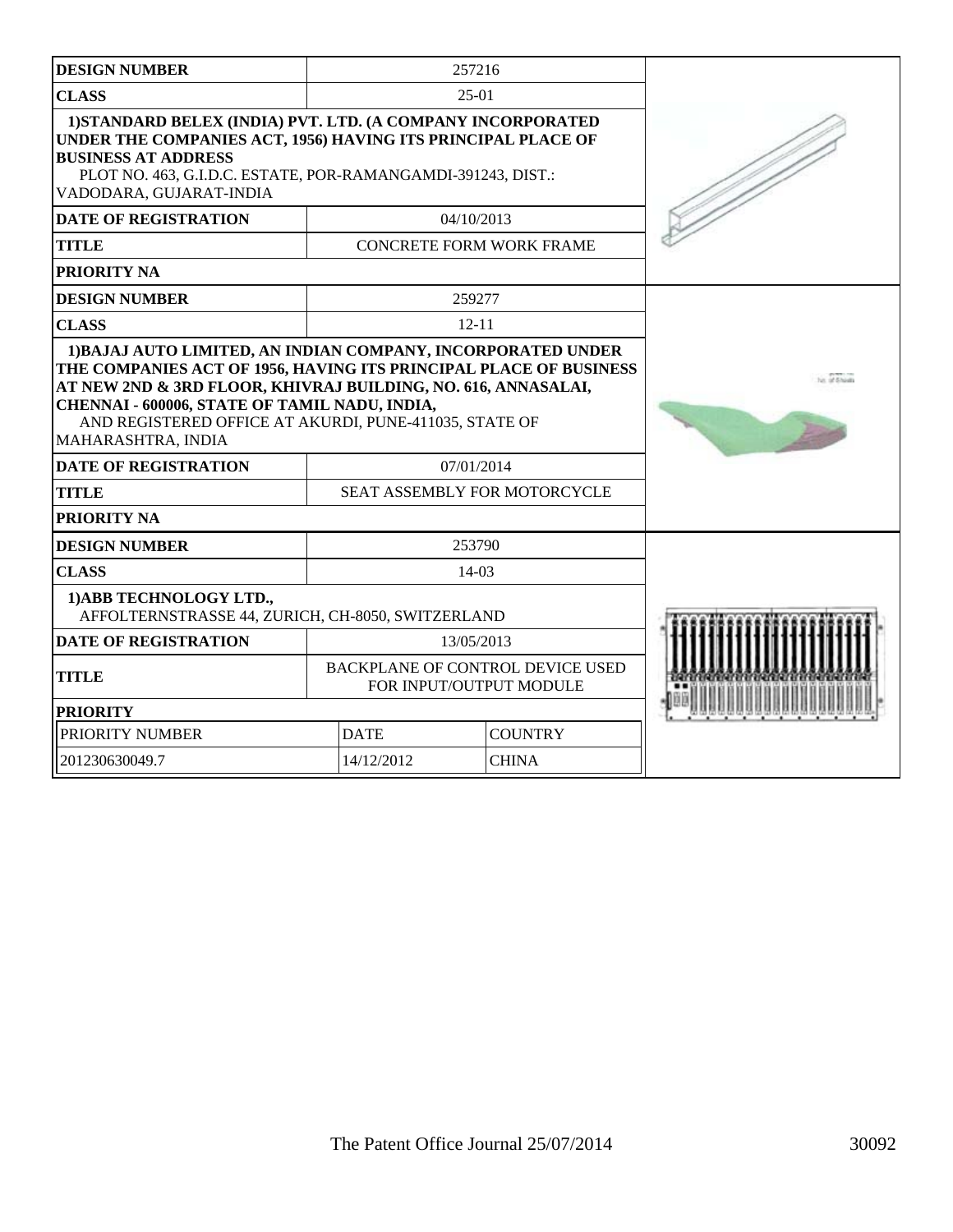| <b>DESIGN NUMBER</b>                                                                                                                                                                                                                                                                     |             | 256732                           |     |
|------------------------------------------------------------------------------------------------------------------------------------------------------------------------------------------------------------------------------------------------------------------------------------------|-------------|----------------------------------|-----|
| <b>CLASS</b>                                                                                                                                                                                                                                                                             |             | $14-02$                          | 3.3 |
| 1) SAMSUNG ELECTRONICS CO., LTD., A KOREAN COMPANY, OF<br>129, SAMSUNG-RO, YEONGTONG-GU, SUWON-SI, GYEONGGI-DO, 443-742M<br><b>REPUBLIC OF KOREA</b>                                                                                                                                     |             |                                  |     |
| <b>DATE OF REGISTRATION</b>                                                                                                                                                                                                                                                              |             | 24/09/2013                       |     |
| <b>TITLE</b>                                                                                                                                                                                                                                                                             |             | STAND FOR TELEVISION RECEIVER    |     |
| <b>PRIORITY</b>                                                                                                                                                                                                                                                                          |             |                                  |     |
| PRIORITY NUMBER                                                                                                                                                                                                                                                                          | <b>DATE</b> | <b>COUNTRY</b>                   |     |
| 30-2013-0015155                                                                                                                                                                                                                                                                          | 25/03/2013  | KOREA(SOUTH)                     |     |
| <b>DESIGN NUMBER</b>                                                                                                                                                                                                                                                                     |             | 257597                           |     |
| <b>CLASS</b>                                                                                                                                                                                                                                                                             |             | $26-05$                          |     |
| 1) M/S SHREE SANT KRIPA INTELLECTUAL, HAVING OFFICE AT<br>7, AKSHAY COMPLEX, OFF. DHOLE PATIL ROAD, PUNE-411001,<br>MAHARASHTRA, INDIA, AN INDIAN COMPANY                                                                                                                                |             |                                  |     |
| <b>DATE OF REGISTRATION</b>                                                                                                                                                                                                                                                              |             | 21/10/2013                       |     |
| <b>TITLE</b>                                                                                                                                                                                                                                                                             |             | <b>CEILING FIXTURE FOR LAMPS</b> |     |
| PRIORITY NA                                                                                                                                                                                                                                                                              |             |                                  |     |
| <b>DESIGN NUMBER</b>                                                                                                                                                                                                                                                                     |             | 256830                           |     |
| <b>CLASS</b>                                                                                                                                                                                                                                                                             |             | $02-01$                          |     |
| 1)GALAXY CLOTHING CO., (AN INDIAN SOLE PROPRIETORSHIP<br>CONCERN), HAVING OFFICE AT GALA NO. 212, SHREEJEE INDUSTRIAL<br>ESTATE, SUBHASH ROAD, JOGESHWARI (EAST), MUMBAI-400060,<br>MAHARASHTRA, INDIA.<br>WHOSE PROPRIETOR IS NIMESH SHAH. (INDIAN NATIONAL) OF ABOVE<br><b>ADDRESS</b> |             |                                  |     |
| <b>DATE OF REGISTRATION</b>                                                                                                                                                                                                                                                              |             | 26/09/2013                       |     |
| <b>TITLE</b>                                                                                                                                                                                                                                                                             |             | <b>SHIRT</b>                     |     |
| <b>PRIORITY NA</b>                                                                                                                                                                                                                                                                       |             |                                  |     |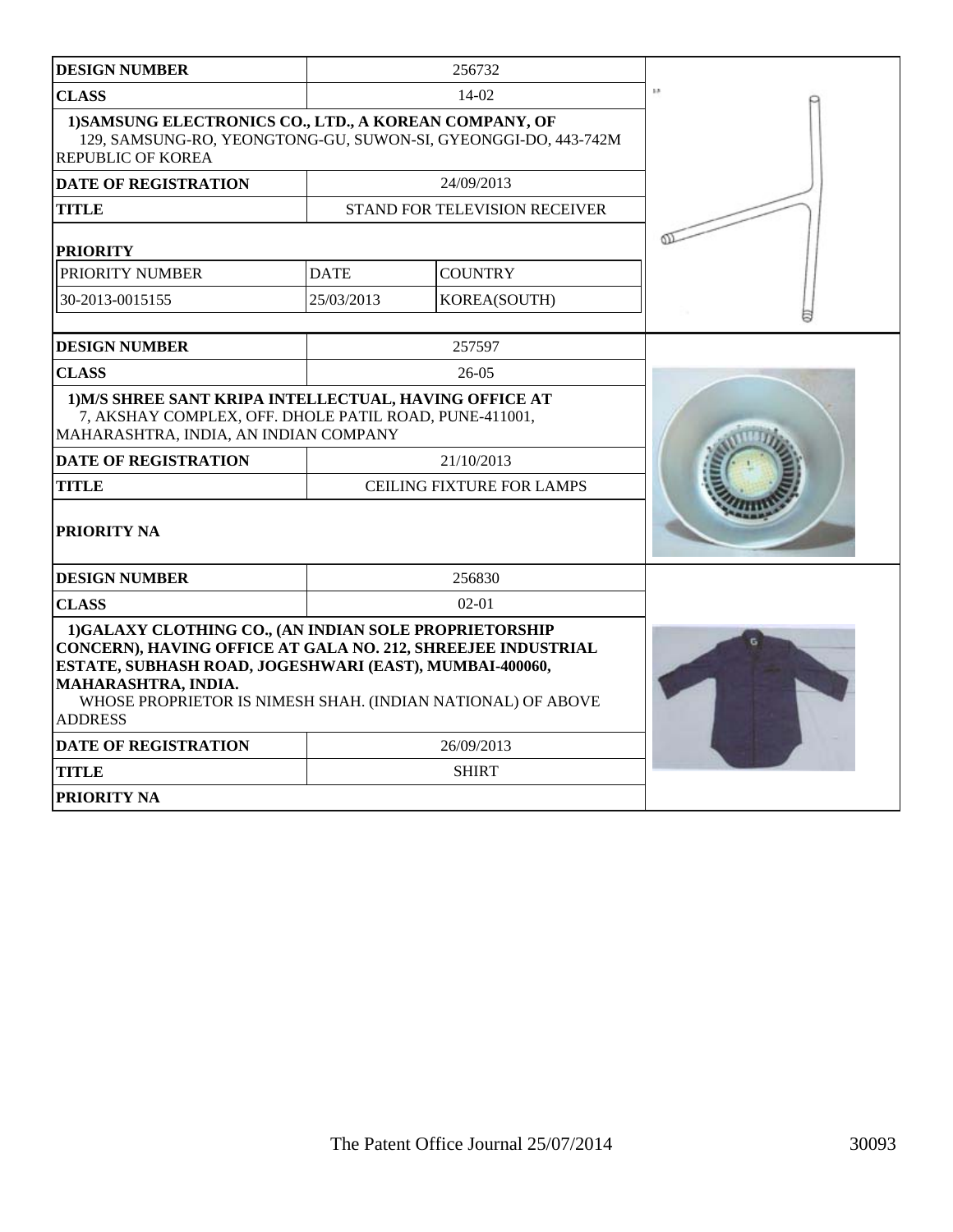| <b>DESIGN NUMBER</b>                                                                                                                                                                                                    | 255481                        |                               |  |  |
|-------------------------------------------------------------------------------------------------------------------------------------------------------------------------------------------------------------------------|-------------------------------|-------------------------------|--|--|
| <b>CLASS</b>                                                                                                                                                                                                            | 14-99                         |                               |  |  |
| 1) BARCO N.V.,<br>PRESIDENT KENNEDYPARK 35, B-8500 KORTRIJK,<br><b>BELGIUM</b>                                                                                                                                          |                               |                               |  |  |
| <b>DATE OF</b><br><b>REGISTRATION</b>                                                                                                                                                                                   |                               | 29/07/2013                    |  |  |
| <b>TITLE</b>                                                                                                                                                                                                            | VIDEO DISPLAY SYSTEM          |                               |  |  |
| <b>PRIORITY</b><br>PRIORITY NUMBER<br>002266635                                                                                                                                                                         | <b>DATE</b><br>02/07/2013     | <b>COUNTRY</b><br><b>OHIM</b> |  |  |
|                                                                                                                                                                                                                         |                               |                               |  |  |
| <b>DESIGN NUMBER</b>                                                                                                                                                                                                    | 256442                        |                               |  |  |
| <b>CLASS</b>                                                                                                                                                                                                            | 08-08                         |                               |  |  |
| 1) HUBBELL INCORPORATED,<br>40 WATERVIEW DRIVE, P.O. BOX 1000,<br>SHELTON, CONNECTICUT 06484-1000 UNITED<br>STATES, A CORPORATION OF THE STATE OF<br>CONNECTICUT, USA                                                   |                               |                               |  |  |
| <b>DATE OF</b><br><b>REGISTRATION</b>                                                                                                                                                                                   | 13/09/2013                    |                               |  |  |
| <b>TITLE</b>                                                                                                                                                                                                            | <b>CLIP-ON BONDING WASHER</b> |                               |  |  |
| <b>PRIORITY</b>                                                                                                                                                                                                         |                               |                               |  |  |
| PRIORITY NUMBER                                                                                                                                                                                                         | <b>DATE</b>                   | <b>COUNTRY</b>                |  |  |
| 29/450,142                                                                                                                                                                                                              | U.S.A.<br>15/03/2013          |                               |  |  |
| <b>DESIGN NUMBER</b>                                                                                                                                                                                                    |                               | 256600                        |  |  |
| <b>CLASS</b>                                                                                                                                                                                                            |                               | 08-06                         |  |  |
| 1) HARESHBHAI SAVJIBHA FACHARA (INDIAN NATIONAL)<br>AND SOLE PROPRIETOR OF M/S. J. B. ENTERPRISE HAVING<br>PLACE OF BUSINESS AT,<br>PLOT NO. 01, SURVEY NO. 31, NR. RAJ FIBER, VAVDI,<br>GONDAL ROAD, RAJKOT. (GUJARAT) |                               |                               |  |  |
| <b>DATE OF</b><br><b>REGISTRATION</b>                                                                                                                                                                                   |                               | 19/09/2013                    |  |  |
| <b>TITLE</b>                                                                                                                                                                                                            |                               | <b>HANDLE</b>                 |  |  |
| PRIORITY NA                                                                                                                                                                                                             |                               |                               |  |  |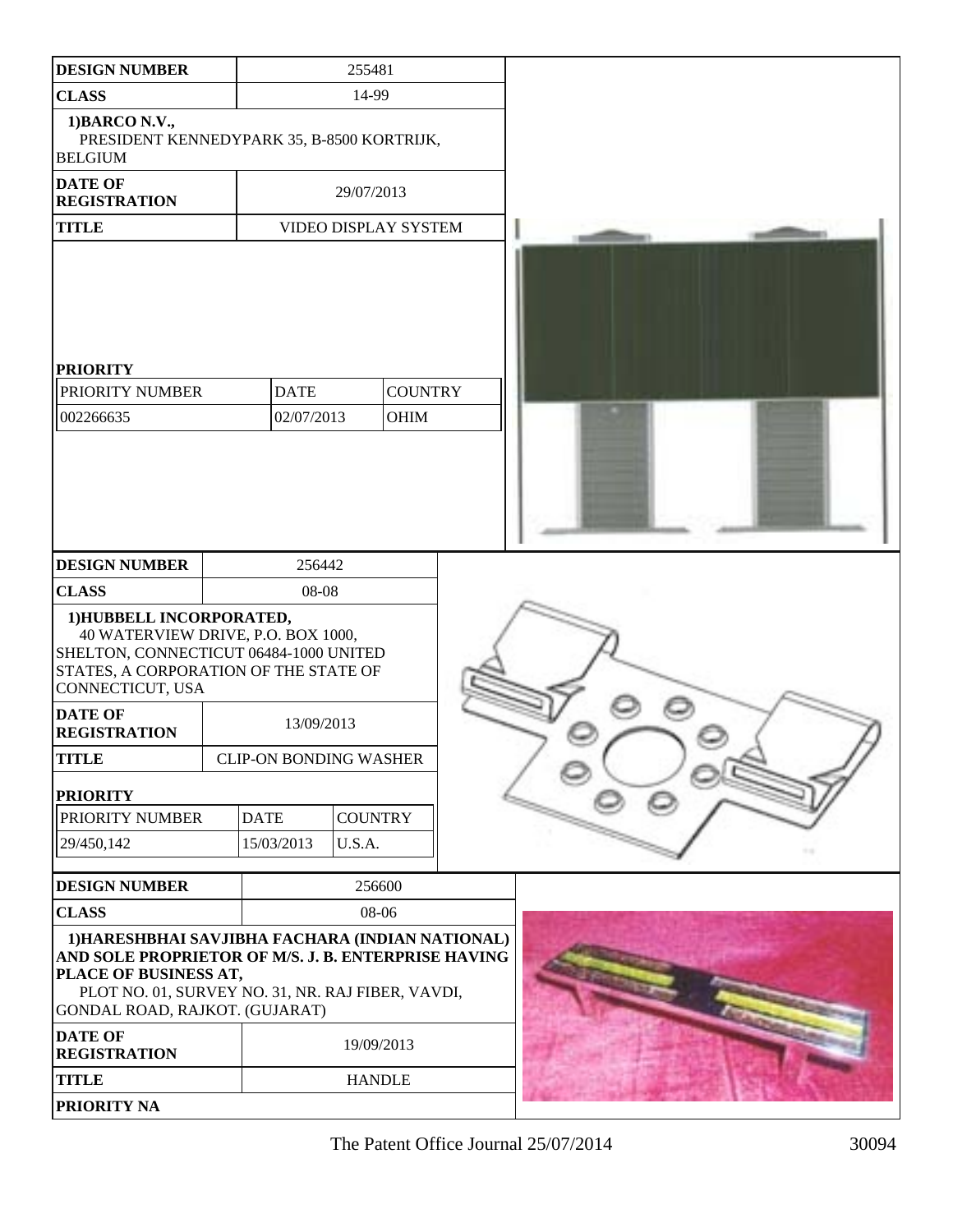| <b>DESIGN NUMBER</b>                                                                                                                                                                                                                                                                       |             | 257114                           |  |
|--------------------------------------------------------------------------------------------------------------------------------------------------------------------------------------------------------------------------------------------------------------------------------------------|-------------|----------------------------------|--|
| <b>CLASS</b>                                                                                                                                                                                                                                                                               |             | $26-05$                          |  |
| 1) FLOS S.P.A., AN ITALIAN COMPANY,<br>VIA A. FAINI, 2, I-25073 BOVEZZO, BRESCIA, ITALY.                                                                                                                                                                                                   |             |                                  |  |
| <b>DATE OF REGISTRATION</b>                                                                                                                                                                                                                                                                |             | 30/09/2013                       |  |
| <b>TITLE</b>                                                                                                                                                                                                                                                                               |             | <b>TABLE LAMP</b>                |  |
| <b>PRIORITY</b>                                                                                                                                                                                                                                                                            |             |                                  |  |
| PRIORITY NUMBER                                                                                                                                                                                                                                                                            | <b>DATE</b> | <b>COUNTRY</b>                   |  |
| BS2013O000014                                                                                                                                                                                                                                                                              | 05/04/2013  | <b>ITALY</b>                     |  |
|                                                                                                                                                                                                                                                                                            |             |                                  |  |
| <b>DESIGN NUMBER</b>                                                                                                                                                                                                                                                                       |             | 257595                           |  |
| <b>CLASS</b>                                                                                                                                                                                                                                                                               |             | $26 - 05$                        |  |
| 1) M/S SHREE SANT KRIPA INTELLECTUAL, HAVING OFFICE AT<br>7, AKSHAY COMPLEX, OFF. DHOLE PATIL ROAD, PUNE-411001,<br>MAHARASHTRA, INDIA, AN INDIAN COMPANY                                                                                                                                  |             |                                  |  |
| <b>DATE OF REGISTRATION</b>                                                                                                                                                                                                                                                                |             | 21/10/2013                       |  |
| <b>TITLE</b>                                                                                                                                                                                                                                                                               |             | <b>CEILING FIXTURE FOR LAMPS</b> |  |
| PRIORITY NA                                                                                                                                                                                                                                                                                |             |                                  |  |
| <b>DESIGN NUMBER</b>                                                                                                                                                                                                                                                                       |             | 256829                           |  |
| <b>CLASS</b>                                                                                                                                                                                                                                                                               |             | $02 - 01$                        |  |
| 1) GALAXY CLOTHING CO., (AN INDIAN SOLE PROPRIETORSHIP<br>CONCERN), HAVING OFFICE AT GALA NO. 212, SHREEJEE INDUSTRIAL<br>ESTATE, SUBHASH ROAD, JOGESHWARI (EAST), MUMBAI-400 060,<br>MAHARASHTRA, INDIA.<br>WHOSE PROPRIETOR IS NIMESH SHAH. (INDIAN NATIONAL) OF ABOVE<br><b>ADDRESS</b> |             |                                  |  |
| <b>DATE OF REGISTRATION</b>                                                                                                                                                                                                                                                                |             | 26/09/2013                       |  |
| <b>TITLE</b>                                                                                                                                                                                                                                                                               |             | <b>SHIRT</b>                     |  |
| PRIORITY NA                                                                                                                                                                                                                                                                                |             |                                  |  |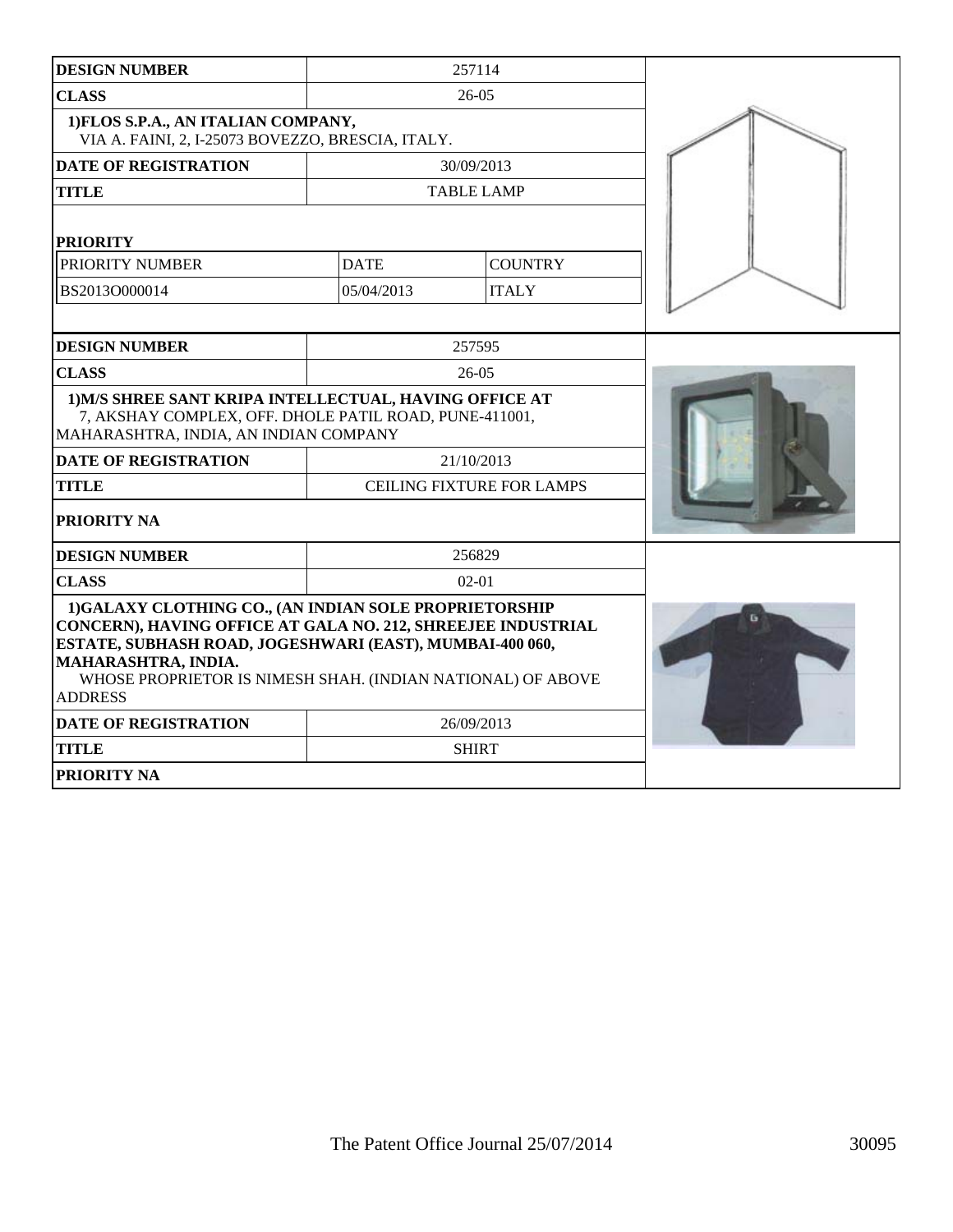| <b>DESIGN NUMBER</b>                                                                                                | 257113                                                                                                                                                            |            |  |
|---------------------------------------------------------------------------------------------------------------------|-------------------------------------------------------------------------------------------------------------------------------------------------------------------|------------|--|
| <b>CLASS</b>                                                                                                        | $09-05$                                                                                                                                                           |            |  |
| OF                                                                                                                  | 1) LUXOR WRITING INSTRUMENTS PVT. LIMITED, AN INDIAN COMPANY,                                                                                                     |            |  |
|                                                                                                                     | 229, OKHLA INDUSTRIAL ESTATE, PHASE-III, NEW DELHI, INDIA                                                                                                         |            |  |
| <b>DATE OF REGISTRATION</b>                                                                                         | 30/09/2013                                                                                                                                                        |            |  |
| <b>TITLE</b>                                                                                                        | <b>BLISTER PACK</b>                                                                                                                                               |            |  |
| <b>PRIORITY NA</b>                                                                                                  |                                                                                                                                                                   |            |  |
| <b>DESIGN NUMBER</b>                                                                                                | 256078                                                                                                                                                            |            |  |
| <b>CLASS</b>                                                                                                        | $31 - 00$                                                                                                                                                         |            |  |
| CITIZEN) TRADING AS "M/S SARADA ROBOTECH" OF<br><b>BENGAL, INDIA</b><br><b>DATE OF REGISTRATION</b><br><b>TITLE</b> | 1) SIDDHARTHA CHATTERJEE (SOLE PROPRIETOR BEING INDIAN<br>30, CHOWDHURY PARA STREET, UTTARPARA, HOOGHLY-712258, WEST<br>27/08/2013<br><b>SWEET MAKING MACHINE</b> |            |  |
| PRIORITY NA                                                                                                         |                                                                                                                                                                   |            |  |
| <b>DESIGN NUMBER</b>                                                                                                | 253386                                                                                                                                                            |            |  |
| <b>CLASS</b>                                                                                                        |                                                                                                                                                                   |            |  |
|                                                                                                                     | $09-01$<br>1) M/S EMAMI LIMITED, A COMPANY INCORPORATED UNDER INDIAN                                                                                              |            |  |
| <b>INDIAN</b>                                                                                                       | <b>COMPANIES ACT, 1956 HAVING ITS REGISTERED OFFICE ADDRESS AT</b><br>687, ANANDAPUR, EM BYPASS, KOLKATA-700107, INDIA BY NATIONALITY                             | vavratna   |  |
| <b>DATE OF REGISTRATION</b>                                                                                         | 23/04/2013                                                                                                                                                        | <b>CNN</b> |  |
| <b>TITLE</b>                                                                                                        | <b>BOTTLE WITH CAP</b>                                                                                                                                            |            |  |
| PRIORITY NA                                                                                                         |                                                                                                                                                                   |            |  |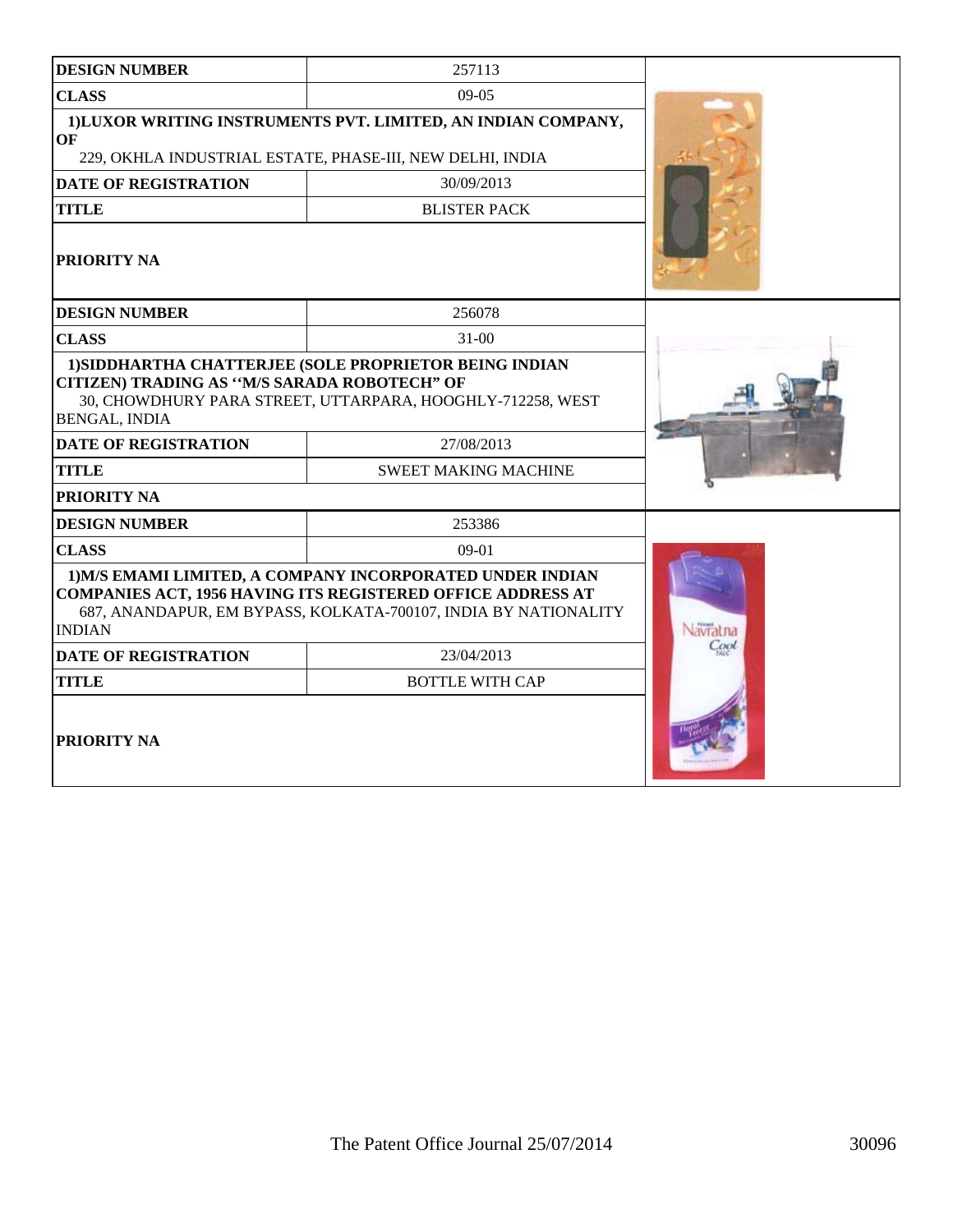| <b>DESIGN NUMBER</b>                                                      | 259338                                                                                                                                                                                                                                                           |  |
|---------------------------------------------------------------------------|------------------------------------------------------------------------------------------------------------------------------------------------------------------------------------------------------------------------------------------------------------------|--|
| <b>CLASS</b>                                                              |                                                                                                                                                                                                                                                                  |  |
| <b>ACT 1956</b><br>BANDRA KURLA COMPLEX, BANDRA (E), MUMBAI-400051, INDIA | 1)H. K JEWELS PVT. LTD. A COMPANY REGISTERED UNDER COMPANY<br>OF 1701-A, 17TH FLOOR, THE CAPITAL BUILDING, B-WING, OPP ICICI BANK,                                                                                                                               |  |
| <b>DATE OF REGISTRATION</b>                                               | 10/01/2014                                                                                                                                                                                                                                                       |  |
| <b>TITLE</b>                                                              | <b>PENDANT</b>                                                                                                                                                                                                                                                   |  |
| <b>PRIORITY NA</b>                                                        |                                                                                                                                                                                                                                                                  |  |
| <b>DESIGN NUMBER</b>                                                      | 259379                                                                                                                                                                                                                                                           |  |
| <b>CLASS</b>                                                              | 08-06                                                                                                                                                                                                                                                            |  |
| AT<br><b>GUJARAT-INDIA</b>                                                | <b>INDIAN PARTNERSHIP FIRM HAVING ITS PRINCIPAL PLACE OF BUSINESS</b><br>5, AJI VASAHAT, OPP. WESTERN MINERAL, 80 FEET ROAD, RAJKOT,                                                                                                                             |  |
| <b>DATE OF REGISTRATION</b>                                               | 13/01/2014                                                                                                                                                                                                                                                       |  |
| TITLE                                                                     | <b>HANDLE</b>                                                                                                                                                                                                                                                    |  |
| <b>PRIORITY NA</b>                                                        |                                                                                                                                                                                                                                                                  |  |
| <b>DESIGN NUMBER</b>                                                      | 259378                                                                                                                                                                                                                                                           |  |
| <b>CLASS</b>                                                              | $08-06$                                                                                                                                                                                                                                                          |  |
| AT<br><b>GUJARAT-INDIA</b>                                                | 1) BHARATBHAI BHURABHAI DOMADIA AND KALPESHBHAI VELJIBHAI<br>DOMADIA BOTH INDIAN NATIONAL PARTNERS OF APEX TECHNOCAST AN<br><b>INDIAN PARTNERSHIP FIRM HAVING ITS PRINCIPAL PLACE OF BUSINESS</b><br>5, AJI VASAHAT, OPP. WESTERN MINERAL, 80 FEET ROAD, RAJKOT, |  |
| <b>DATE OF REGISTRATION</b>                                               | 13/01/2014                                                                                                                                                                                                                                                       |  |
| <b>TITLE</b>                                                              | <b>HANDLE</b>                                                                                                                                                                                                                                                    |  |
| <b>PRIORITY NA</b>                                                        |                                                                                                                                                                                                                                                                  |  |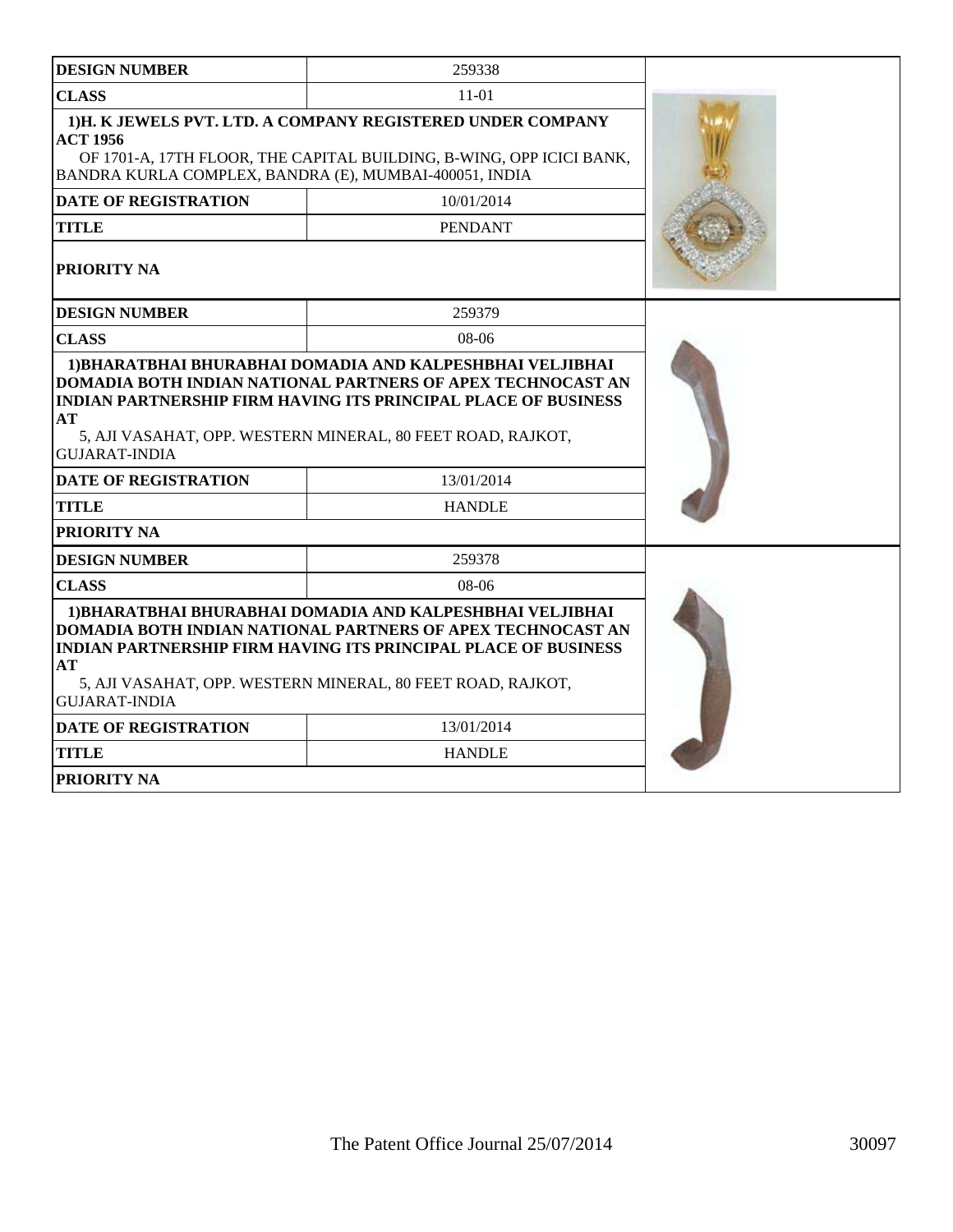| <b>DESIGN NUMBER</b>                                                                                                                                                                                                           |                           | 256832                         |  |
|--------------------------------------------------------------------------------------------------------------------------------------------------------------------------------------------------------------------------------|---------------------------|--------------------------------|--|
| <b>CLASS</b>                                                                                                                                                                                                                   | 26-05                     |                                |  |
| 1) FLOS S.P.A., AN ITALIAN COMPANY,<br>VIA A. FAINI, 2, I-25073 BOVEZZO, BRESCIA, ITALY.                                                                                                                                       |                           |                                |  |
| <b>DATE OF REGISTRATION</b>                                                                                                                                                                                                    | 26/09/2013                |                                |  |
| <b>TITLE</b>                                                                                                                                                                                                                   |                           | <b>TABLE LAMP</b>              |  |
| <b>PRIORITY</b><br>PRIORITY NUMBER<br>BS2013O000012                                                                                                                                                                            | <b>DATE</b><br>29/03/2013 | <b>COUNTRY</b><br><b>ITALY</b> |  |
| <b>DESIGN NUMBER</b>                                                                                                                                                                                                           |                           | 256444                         |  |
| <b>CLASS</b>                                                                                                                                                                                                                   |                           | 08-08                          |  |
| 1) HUBBELL INCORPORATED,<br>40 WATERVIEW DRIVE, P.O. BOX 1000, SHELTON,<br>CONNECTICUT 06484-1000 UNITED STATES, A CORPORATION OF<br>THE STATE OF CONNECTICUT, USA                                                             |                           |                                |  |
| <b>DATE OF</b><br><b>REGISTRATION</b>                                                                                                                                                                                          | 13/09/2013                |                                |  |
| <b>TITLE</b>                                                                                                                                                                                                                   |                           | <b>CLIP-ON BONDING WASHER</b>  |  |
| <b>PRIORITY</b>                                                                                                                                                                                                                | <b>DATE</b>               | <b>COUNTRY</b>                 |  |
| PRIORITY NUMBER                                                                                                                                                                                                                |                           |                                |  |
| 29/450,142                                                                                                                                                                                                                     | 15/03/2013                | U.S.A.                         |  |
| <b>DESIGN NUMBER</b>                                                                                                                                                                                                           |                           | 256602                         |  |
| <b>CLASS</b>                                                                                                                                                                                                                   |                           | 08-06                          |  |
| 1) HARESHBHAI SAVJIBHA FACHARA (INDIAN NATIONAL) AND<br>SOLE PROPRIETOR OF M/S. J. B. ENTERPRISE HAVING PLACE OF<br><b>BUSINESS AT,</b><br>PLOT NO. 01, SURVEY NO. 31, NR. RAJ FIBER, VAVDI, GONDAL<br>ROAD, RAJKOT. (GUJARAT) |                           |                                |  |
| DATE OF REGISTRATION                                                                                                                                                                                                           |                           | 19/09/2013                     |  |
| <b>TITLE</b>                                                                                                                                                                                                                   |                           | <b>HANDLE</b>                  |  |
| PRIORITY NA                                                                                                                                                                                                                    |                           |                                |  |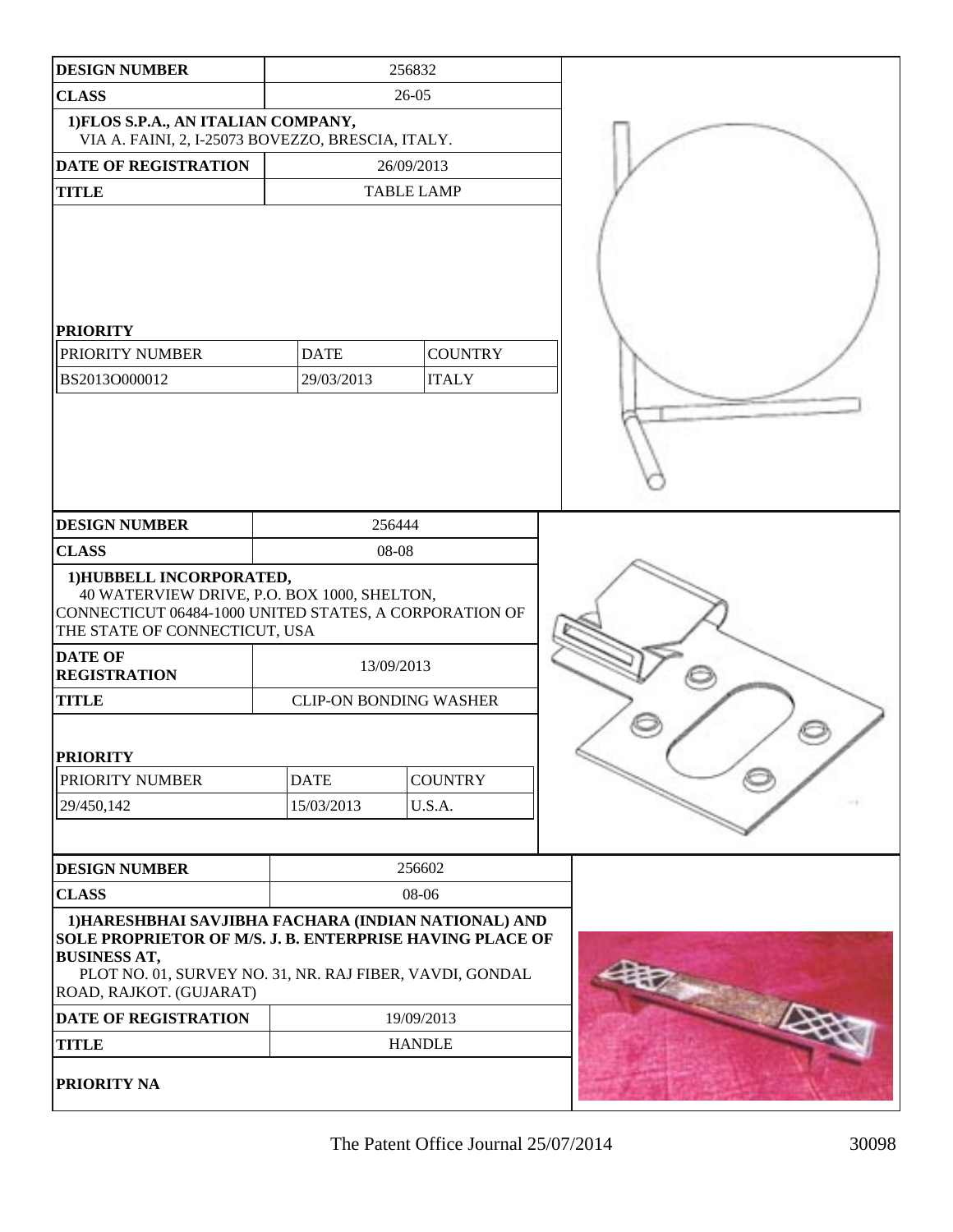| <b>DESIGN NUMBER</b>                                                                                                                                                                                                                                                                              |             | 257116                |  |
|---------------------------------------------------------------------------------------------------------------------------------------------------------------------------------------------------------------------------------------------------------------------------------------------------|-------------|-----------------------|--|
| <b>CLASS</b>                                                                                                                                                                                                                                                                                      |             | $26-05$               |  |
| 1) FLOS S.P.A., AN ITALIAN COMPANY,<br>VIA A. FAINI, 2, I-25073 BOVEZZO, BRESCIA, ITALY.                                                                                                                                                                                                          |             |                       |  |
| <b>DATE OF REGISTRATION</b>                                                                                                                                                                                                                                                                       |             | 30/09/2013            |  |
| <b>TITLE</b>                                                                                                                                                                                                                                                                                      |             | <b>TABLE LAMP</b>     |  |
| <b>PRIORITY</b>                                                                                                                                                                                                                                                                                   |             |                       |  |
| PRIORITY NUMBER                                                                                                                                                                                                                                                                                   | <b>DATE</b> | <b>COUNTRY</b>        |  |
| BS2013O000014                                                                                                                                                                                                                                                                                     | 05/04/2013  | <b>ITALY</b>          |  |
|                                                                                                                                                                                                                                                                                                   |             |                       |  |
| <b>DESIGN NUMBER</b>                                                                                                                                                                                                                                                                              |             | 257224                |  |
| <b>CLASS</b>                                                                                                                                                                                                                                                                                      |             | $10 - 04$             |  |
| 1) FREEMANS MEASURES PVT. LTD, AN INDIAN COMPANY,<br>G. T. ROAD, JUGIANA, LUDHIANA - 141117, PUNJAB, INDIA, AN INDIAN<br><b>COMPANY</b>                                                                                                                                                           |             |                       |  |
| <b>DATE OF REGISTRATION</b>                                                                                                                                                                                                                                                                       |             | 07/10/2013            |  |
| <b>TITLE</b>                                                                                                                                                                                                                                                                                      |             | <b>MEASURING TAPE</b> |  |
| PRIORITY NA                                                                                                                                                                                                                                                                                       |             |                       |  |
| <b>DESIGN NUMBER</b>                                                                                                                                                                                                                                                                              |             | 259481                |  |
| <b>CLASS</b>                                                                                                                                                                                                                                                                                      |             | 08-06                 |  |
| 1) DILIPBHAI BACHUBHAI HIRPARA (INDIAN NATIONALS) AND SOLE<br>PROPRIETOR OF JANKI DIE-CAST (INDIAN PROPRIETORSHIP CONCERN)<br><b>HAVING PLACE OF BUSINESS</b><br>AT-PLOT NO. 834, AJI INDUSTRIAL AREA, NR; SITARAM WAY BRIDGE, OPP:<br>MUNICIPAL WORKSHOP, BHAVNAGAR ROAD, RAJKOT-GUJARAT (INDIA) |             |                       |  |
| <b>DATE OF REGISTRATION</b>                                                                                                                                                                                                                                                                       |             | 20/01/2014            |  |
| <b>TITLE</b>                                                                                                                                                                                                                                                                                      |             | <b>HANDLE</b>         |  |
| <b>PRIORITY NA</b>                                                                                                                                                                                                                                                                                |             |                       |  |
|                                                                                                                                                                                                                                                                                                   |             |                       |  |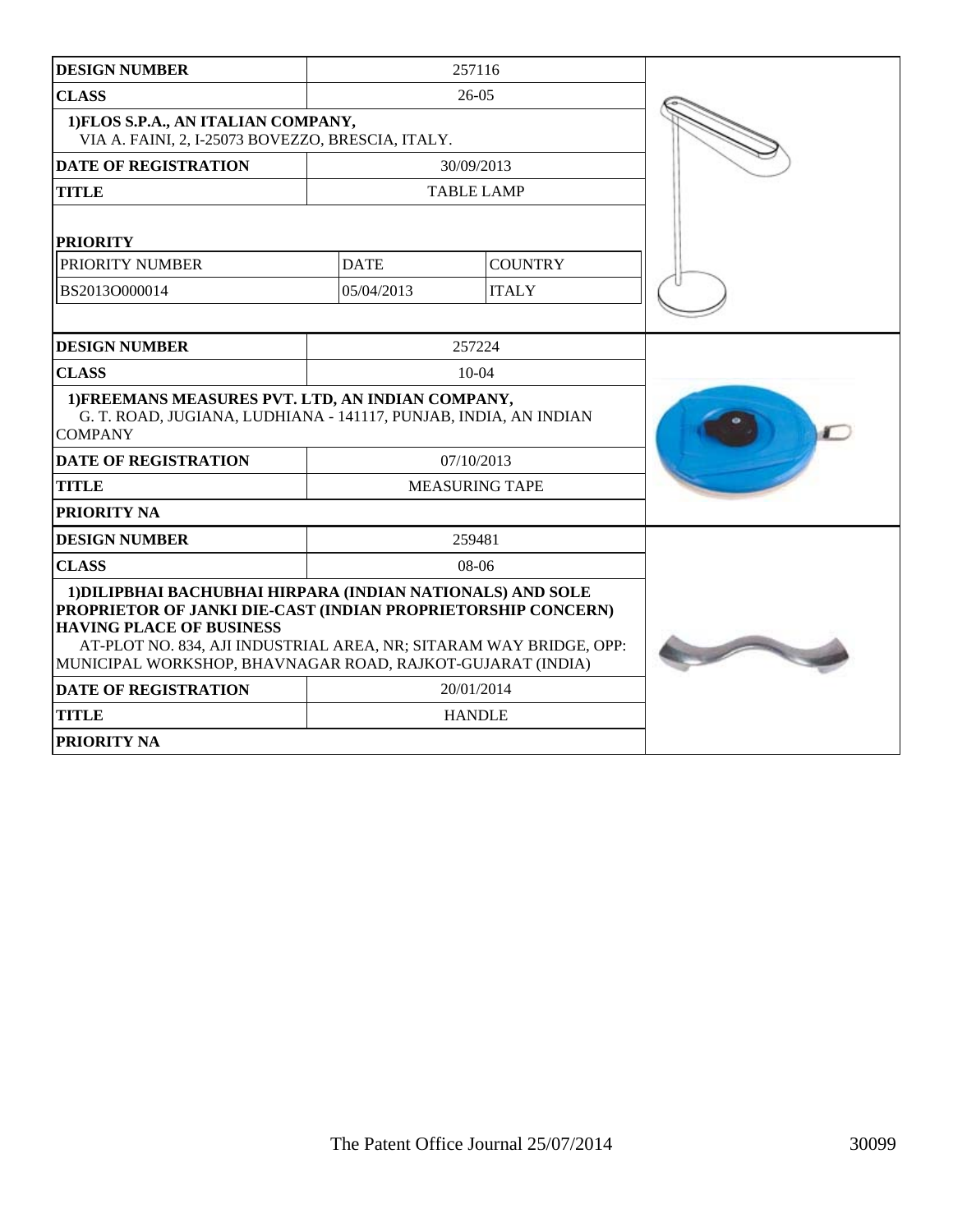| <b>DESIGN NUMBER</b>                                                                                                                                                                 |             | 256665                               |  |
|--------------------------------------------------------------------------------------------------------------------------------------------------------------------------------------|-------------|--------------------------------------|--|
| <b>CLASS</b>                                                                                                                                                                         |             | 13-03                                |  |
| 1) LARSEN & TOUBRO LIMITED, AN INDIAN COMPANY INCORPORATED<br><b>UNDER THE COMPANIES ACT, 1956 OF</b><br>L & T HOUSE, BALLARD ESTATE, MUMBAI 400 001, STATE OF<br>MAHARASHTRA, INDIA |             |                                      |  |
| <b>DATE OF REGISTRATION</b>                                                                                                                                                          |             | 20/09/2013                           |  |
| <b>TITLE</b>                                                                                                                                                                         |             | <b>SUBMERSIBLE PUMP CONTROLLER</b>   |  |
| PRIORITY NA                                                                                                                                                                          |             |                                      |  |
| <b>DESIGN NUMBER</b>                                                                                                                                                                 |             | 253992                               |  |
| <b>CLASS</b>                                                                                                                                                                         |             | $26 - 05$                            |  |
| 1) MAQUET SAS, A FRENCH COMPANY OF,<br>PARC DE LIMÉRE, AVENUE DE LA POMME DE PIN, 45160 ARDON, FRANCE                                                                                |             |                                      |  |
| <b>DATE OF REGISTRATION</b>                                                                                                                                                          |             | 21/05/2013                           |  |
| <b>TITLE</b>                                                                                                                                                                         |             | SUPPORTING ARM FOR SURGICAL LIGHTING |  |
| <b>PRIORITY</b>                                                                                                                                                                      |             |                                      |  |
| PRIORITY NUMBER                                                                                                                                                                      | <b>DATE</b> | <b>COUNTRY</b>                       |  |
| 002178020-0001                                                                                                                                                                       | 04/02/2013  | <b>OHIM</b>                          |  |
| <b>DESIGN NUMBER</b>                                                                                                                                                                 |             | 256219                               |  |
| <b>CLASS</b>                                                                                                                                                                         |             | 23-02                                |  |
| 1) KOHLER CO., A COMPANY ORGANIZED AND EXISTING UNDER THE LAW<br>OF USA,<br>OF 444 HIGHLAND DRIVE, KOHLER, WISCONSIN 53044, UNITED STATES OF<br><b>AMERICA</b>                       |             |                                      |  |
| <b>DATE OF REGISTRATION</b>                                                                                                                                                          |             | 04/09/2013                           |  |
| <b>TITLE</b>                                                                                                                                                                         |             | <b>WATER CLOSET</b>                  |  |
| <b>PRIORITY</b>                                                                                                                                                                      |             |                                      |  |
| PRIORITY NUMBER                                                                                                                                                                      | <b>DATE</b> | <b>COUNTRY</b>                       |  |
| 29/448,058                                                                                                                                                                           | 08/03/2013  | U.S.A.                               |  |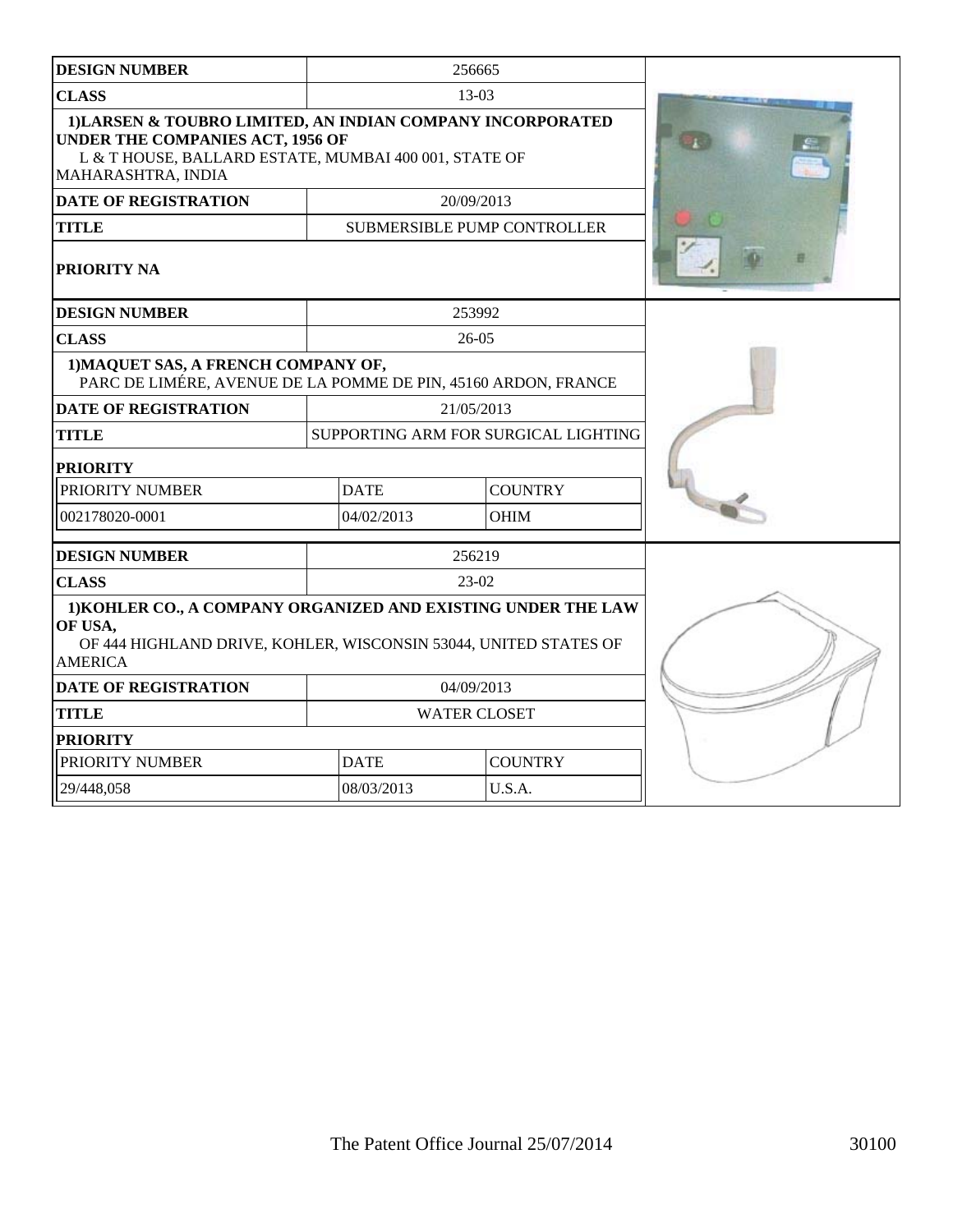| <b>DESIGN NUMBER</b>                                                                                                                                                                                                                                            |             | 252299                 |                                 |  |
|-----------------------------------------------------------------------------------------------------------------------------------------------------------------------------------------------------------------------------------------------------------------|-------------|------------------------|---------------------------------|--|
| <b>CLASS</b>                                                                                                                                                                                                                                                    |             | $09-05$                |                                 |  |
| 1) SOCIÉTÉ DES PRODUITS NESTLÉ S.A. A COMPANY INCORPORATED<br>UNDER THE LAWS OF THE SWITZERLAND HAVING ITS REGISTERED<br><b>OFFICE AT</b><br>1800 VEVEY, SWITZERLAND                                                                                            |             |                        |                                 |  |
| <b>DATE OF REGISTRATION</b>                                                                                                                                                                                                                                     |             | 14/03/2013             |                                 |  |
| <b>TITLE</b>                                                                                                                                                                                                                                                    |             |                        | <b>PACKAGING FOR FOODSTUFFS</b> |  |
| <b>PRIORITY</b>                                                                                                                                                                                                                                                 |             |                        |                                 |  |
| <b>PRIORITY NUMBER</b>                                                                                                                                                                                                                                          | <b>DATE</b> | <b>COUNTRY</b>         |                                 |  |
| 139222                                                                                                                                                                                                                                                          | 09/10/2012  |                        | <b>SWITZERLAND</b>              |  |
| <b>DESIGN NUMBER</b>                                                                                                                                                                                                                                            |             | 256838                 |                                 |  |
| <b>CLASS</b>                                                                                                                                                                                                                                                    |             | $26-05$                |                                 |  |
| 1) FLOS S.P.A., AN ITALIAN COMPANY,<br>VIA A. FAINI, 2, I-25073 BOVEZZO, BRESCIA, ITALY                                                                                                                                                                         |             |                        |                                 |  |
| <b>DATE OF REGISTRATION</b>                                                                                                                                                                                                                                     |             | 26/09/2013             |                                 |  |
| <b>TITLE</b>                                                                                                                                                                                                                                                    |             | <b>SUSPENSION LAMP</b> |                                 |  |
| <b>PRIORITY</b>                                                                                                                                                                                                                                                 |             |                        |                                 |  |
| PRIORITY NUMBER                                                                                                                                                                                                                                                 | <b>DATE</b> |                        | <b>COUNTRY</b>                  |  |
| BS2013O000012                                                                                                                                                                                                                                                   | 29/03/2013  |                        | <b>ITALY</b>                    |  |
|                                                                                                                                                                                                                                                                 |             |                        |                                 |  |
| <b>DESIGN NUMBER</b>                                                                                                                                                                                                                                            |             | 259484                 |                                 |  |
| <b>CLASS</b>                                                                                                                                                                                                                                                    | 08-08       |                        |                                 |  |
| 1) RAJILKUMAR MANGANLAL TRAMBADIA (ADULT & INDIAN NATIONAL)<br><b>SOLE PROPRIETOR OF SHREE NILKANTHVARNI CREATION (INDIAN</b><br>PROPRIETORSHIP CONCERN) HAVING PLACE OF BUSINESS AT:<br>MAVDI PLOT, OPP: ASHOK GARDEN, NAVRANGPARA, RAJKOT-GUJARAT-<br>(INDIA) |             |                        |                                 |  |
| <b>DATE OF REGISTRATION</b>                                                                                                                                                                                                                                     |             | 20/01/2014             |                                 |  |
| <b>TITLE</b>                                                                                                                                                                                                                                                    |             | <b>CURTAIN BRACKET</b> |                                 |  |
| <b>PRIORITY NA</b>                                                                                                                                                                                                                                              |             |                        |                                 |  |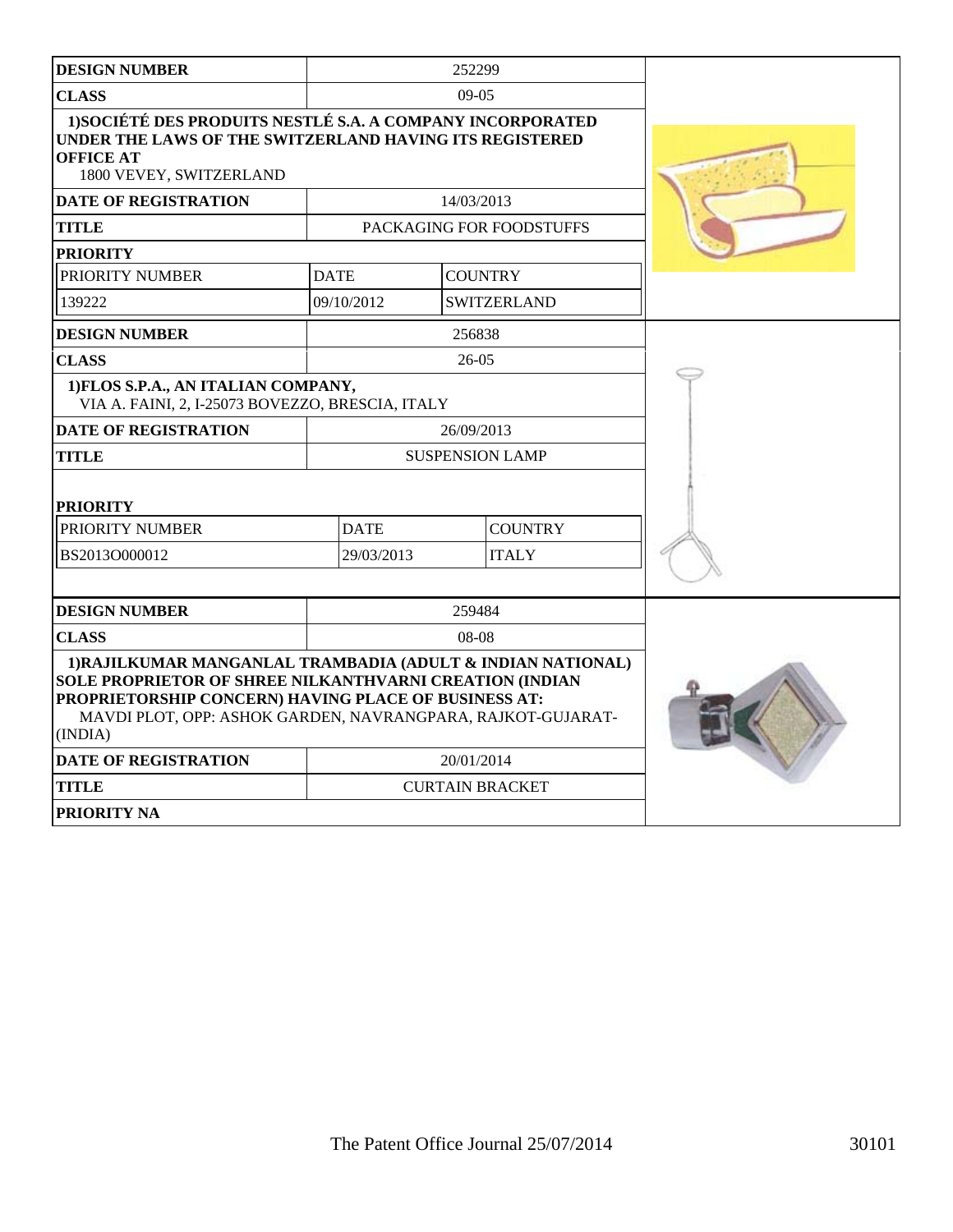| <b>DESIGN NUMBER</b>                                                                                                                                                                                            |                           | 256685                             |  |
|-----------------------------------------------------------------------------------------------------------------------------------------------------------------------------------------------------------------|---------------------------|------------------------------------|--|
| <b>CLASS</b>                                                                                                                                                                                                    |                           | 08-05                              |  |
| 1) EQUALIZER INTERNATIONAL LIMITED, A BRITISH LIMITED<br><b>COMPANY, OF</b><br>EQUALIZER HOUSE, CLAYMORE DRIVE, ABERDEEN SCIENCE &<br>ENERGY PARK, BRIDGE OF DON, ABERDEEN, AB23 8 GD, UNITED<br><b>KINGDOM</b> |                           |                                    |  |
| DATE OF REGISTRATION                                                                                                                                                                                            |                           | 23/09/2013                         |  |
| <b>TITLE</b>                                                                                                                                                                                                    |                           | SEPARATOR TOOL                     |  |
| <b>PRIORITY</b><br>PRIORITY NUMBER<br>002224980-0001                                                                                                                                                            | <b>DATE</b><br>22/04/2013 | <b>COUNTRY</b><br>OHIM             |  |
| <b>DESIGN NUMBER</b>                                                                                                                                                                                            |                           | 257145                             |  |
| <b>CLASS</b>                                                                                                                                                                                                    |                           | 09-03                              |  |
| 1) WASFI ALSHDAIFAT, A JORDANIAN CITIZEN, OF P.O. BOX: 46618-<br><b>ABU DHABI, UAE AND</b><br>EIDA ALMUHAIRBI, AN EMIRATI CITIZEN, OF P.O. BOX: 46618-ABU<br>DHABI, UAE                                         |                           |                                    |  |
| <b>DATE OF REGISTRATION</b><br><b>TITLE</b>                                                                                                                                                                     |                           | 01/10/2013<br><b>CAR COVER BOX</b> |  |
| PRIORITY NA                                                                                                                                                                                                     |                           |                                    |  |
| <b>DESIGN NUMBER</b>                                                                                                                                                                                            |                           | 255891                             |  |
| <b>CLASS</b>                                                                                                                                                                                                    |                           | 13-03                              |  |
| 1) PHOENIX CONTACT GMBH & CO. KG; A GERMAN COMPANY OF<br>BRUNO MUTH, FLACHSMARKTSTR. 8, D-32825 BLOMBERG, GERMANY                                                                                               |                           |                                    |  |
| <b>DATE OF REGISTRATION</b>                                                                                                                                                                                     |                           | 19/08/2013                         |  |
| <b>TITLE</b>                                                                                                                                                                                                    |                           | <b>ELECTRIC CONNECTOR</b>          |  |
| <b>PRIORITY</b><br>PRIORITY NUMBER<br>002190058-0006                                                                                                                                                            | <b>DATE</b><br>22/02/2013 | <b>COUNTRY</b><br><b>OHIM</b>      |  |
|                                                                                                                                                                                                                 |                           |                                    |  |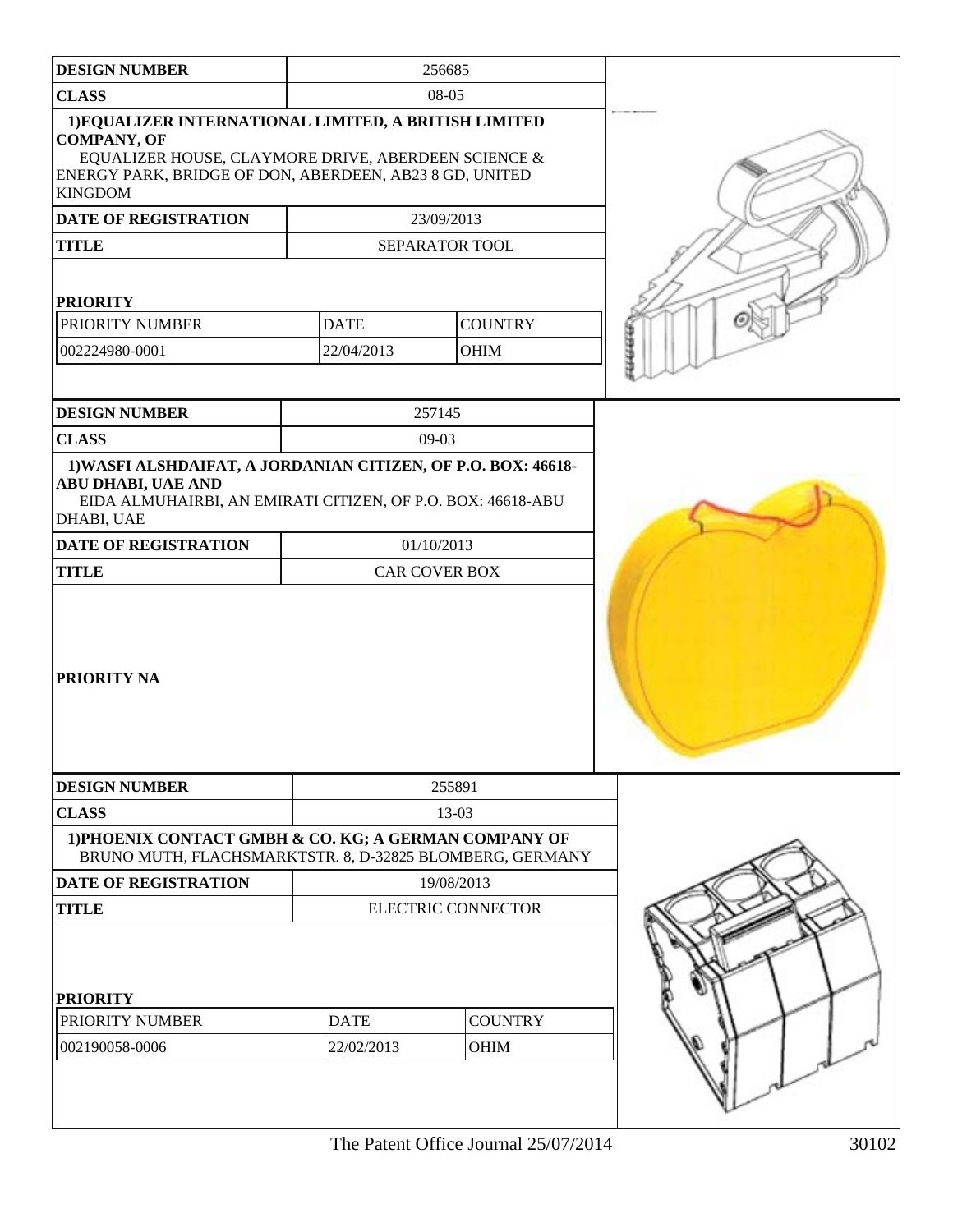| <b>DESIGN NUMBER</b>                                                                                                                                                                                                                                                  | 256835                     |                |  |
|-----------------------------------------------------------------------------------------------------------------------------------------------------------------------------------------------------------------------------------------------------------------------|----------------------------|----------------|--|
| <b>CLASS</b>                                                                                                                                                                                                                                                          | $26 - 05$                  |                |  |
| 1) FLOS S.P.A., AN ITALIAN COMPANY,<br>VIA A. FAINI, 2, I-25073 BOVEZZO, BRESCIA, ITALY.                                                                                                                                                                              |                            |                |  |
| <b>DATE OF REGISTRATION</b>                                                                                                                                                                                                                                           | 26/09/2013                 |                |  |
| <b>TITLE</b>                                                                                                                                                                                                                                                          | <b>TABLE LAMP</b>          |                |  |
| <b>PRIORITY</b>                                                                                                                                                                                                                                                       |                            |                |  |
| PRIORITY NUMBER                                                                                                                                                                                                                                                       | <b>DATE</b>                | <b>COUNTRY</b> |  |
| BS2013O000012                                                                                                                                                                                                                                                         | 29/03/2013                 | <b>ITALY</b>   |  |
|                                                                                                                                                                                                                                                                       |                            |                |  |
| <b>DESIGN NUMBER</b>                                                                                                                                                                                                                                                  | 255410                     |                |  |
| <b>CLASS</b>                                                                                                                                                                                                                                                          | $09-03$                    |                |  |
| 1) STEMPEUTICS RESEARCH PRIVATE LIMITED, A COMPANY REGISTERED<br>UNDER THE COMPANIES ACT, 1956 HAVING ITS REGISTERED OFFICE AT<br>AKSHAY TECH PARK, 72 & 73, 2ND FLOOR EPIP ZONE, PHASE 1-AREA<br>WHITEFIELD, BANGALORE 560066, KARNATAKA, INDIA, NATIONALITY: INDIAN |                            |                |  |
| <b>DATE OF REGISTRATION</b>                                                                                                                                                                                                                                           | 26/07/2013                 |                |  |
| <b>TITLE</b>                                                                                                                                                                                                                                                          | <b>AGITATION CONTAINER</b> |                |  |
| <b>PRIORITY NA</b>                                                                                                                                                                                                                                                    |                            |                |  |
| <b>DESIGN NUMBER</b>                                                                                                                                                                                                                                                  | 259483                     |                |  |
| <b>CLASS</b>                                                                                                                                                                                                                                                          | 08-08                      |                |  |
| 1) RAJILKUMAR MANGANLAL TRAMBADIA (ADULT & INDIAN NATIONAL)<br><b>SOLE PROPRIETOR OF SHREE NILKANTHVARNI CREATION (INDIAN</b><br>PROPRIETORSHIP CONCERN) HAVING PLACE OF BUSINESS AT:<br>MAVDI PLOT, OPP: ASHOK GARDEN, NAVRANGPARA, RAJKOT-GUJARAT-<br>(INDIA)       |                            |                |  |
| <b>DATE OF REGISTRATION</b>                                                                                                                                                                                                                                           | 20/01/2014                 |                |  |
| <b>TITLE</b>                                                                                                                                                                                                                                                          | <b>CURTAIN BRACKET</b>     |                |  |
| PRIORITY NA                                                                                                                                                                                                                                                           |                            |                |  |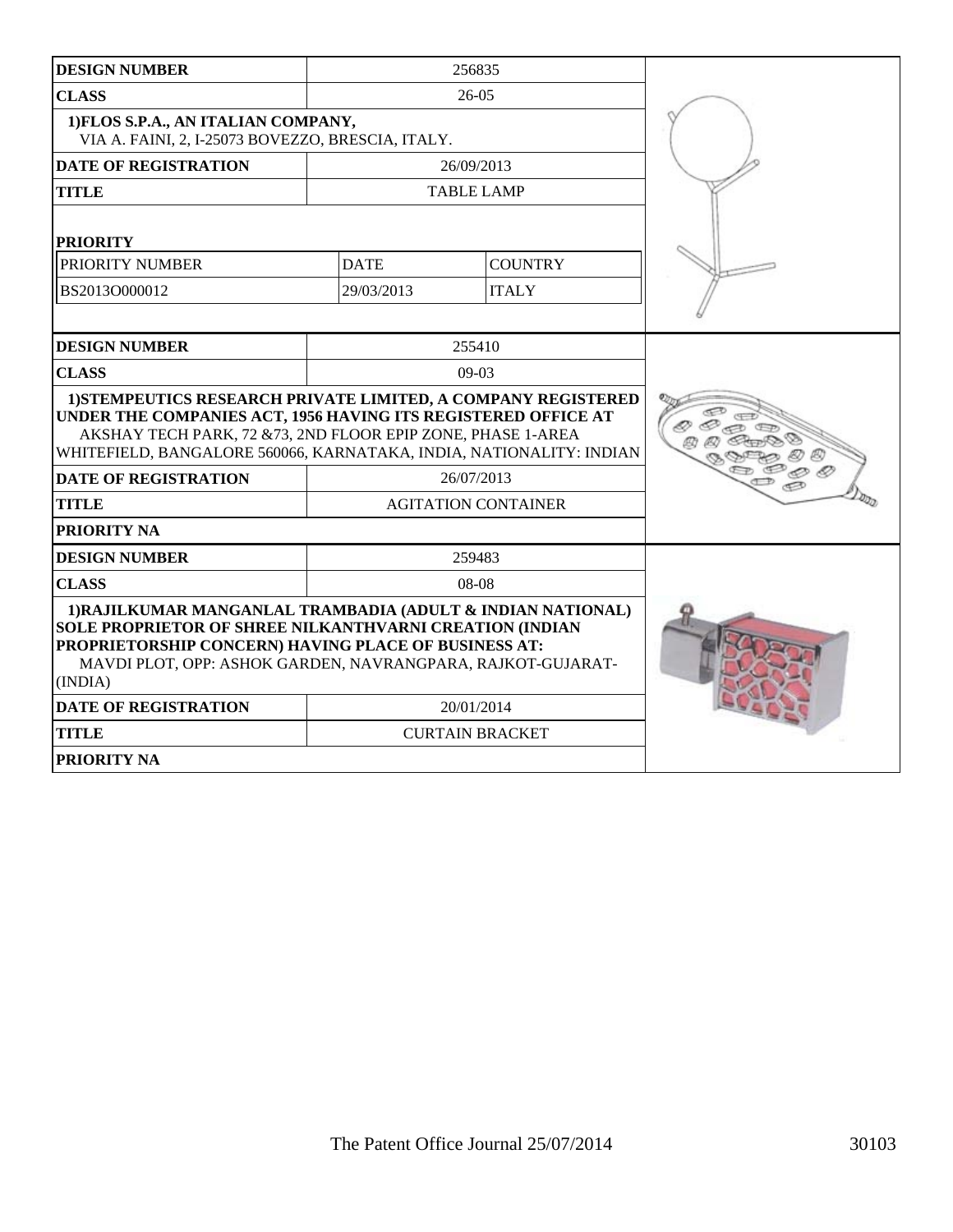| <b>DESIGN NUMBER</b>                                                                             | 256683                                                                                                                                      |  |
|--------------------------------------------------------------------------------------------------|---------------------------------------------------------------------------------------------------------------------------------------------|--|
| <b>CLASS</b>                                                                                     | 06-01                                                                                                                                       |  |
| 1) NILKAMAL LIMITED OF<br><b>COMPANY</b>                                                         | SURVEY NO. - 354/2 & 354/3, NEAR RAKHOLI BRIDGE, SILVASSA - KHANVEL<br>ROAD, VILLAGE VASONA, SILVASSA (D & N. H.), (U. T.), INDIA, INDIAN   |  |
| <b>DATE OF REGISTRATION</b>                                                                      | 23/09/2013                                                                                                                                  |  |
| <b>TITLE</b>                                                                                     | <b>CHAIR</b>                                                                                                                                |  |
| PRIORITY NA                                                                                      |                                                                                                                                             |  |
| <b>DESIGN NUMBER</b>                                                                             | 256831                                                                                                                                      |  |
| <b>CLASS</b>                                                                                     | $02 - 01$                                                                                                                                   |  |
| ESTATE, SUBHASH ROAD, JOGESHWARI (EAST), MUMBAI-400060,<br>MAHARASHTRA, INDIA.<br><b>ADDRESS</b> | CONCERN), HAVING OFFICE AT GALA NO. 212, SHREEJEE INDUSTRIAL<br>WHOSE PROPRIETOR IS NIMESH SHAH. (INDIAN NATIONAL) OF ABOVE                 |  |
| <b>DATE OF REGISTRATION</b>                                                                      | 26/09/2013                                                                                                                                  |  |
| <b>TITLE</b>                                                                                     | <b>SHIRT</b>                                                                                                                                |  |
| PRIORITY NA                                                                                      |                                                                                                                                             |  |
| <b>DESIGN NUMBER</b>                                                                             | 253605                                                                                                                                      |  |
| <b>CLASS</b>                                                                                     | $09-03$                                                                                                                                     |  |
| UNDER THE INDIAN COMPANIES ACT, 1956),                                                           | 1) M/S. INDIAN SOYA INDUSTRIES PVT. LTD., (A COMPANY INCORPORATED<br>1, 2, 3, 4, A, SECTOR-D, INDUSTRIAL ESTATE, SANWAR ROAD, INDORE (M.P.) |  |
| <b>DATE OF REGISTRATION</b>                                                                      | 01/05/2013                                                                                                                                  |  |
| <b>TITLE</b>                                                                                     | <b>CONTAINER</b>                                                                                                                            |  |
| <b>PRIORITY NA</b>                                                                               |                                                                                                                                             |  |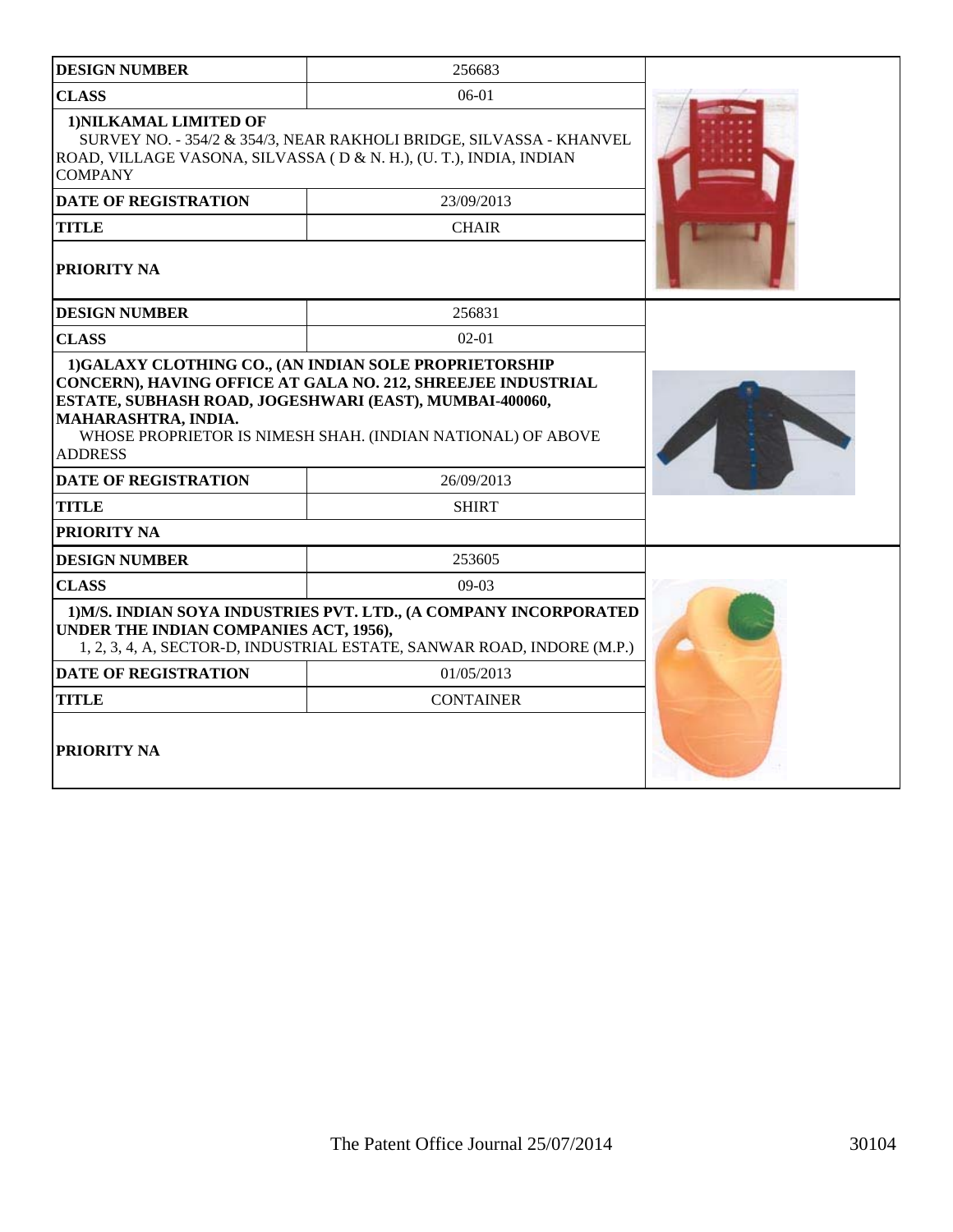| <b>DESIGN NUMBER</b>                                                                                                                                            |                               | 255482                        |         |
|-----------------------------------------------------------------------------------------------------------------------------------------------------------------|-------------------------------|-------------------------------|---------|
| <b>CLASS</b>                                                                                                                                                    |                               | 14-99                         |         |
| 1) BARCO N.V.,<br>PRESIDENT KENNEDYPARK 35, B-8500 KORTRIJK, BELGIUM                                                                                            |                               |                               |         |
| <b>DATE OF REGISTRATION</b>                                                                                                                                     |                               | 29/07/2013                    |         |
| <b>TITLE</b>                                                                                                                                                    |                               | VIDEO DISPLAY SYSTEM          |         |
| <b>PRIORITY</b>                                                                                                                                                 |                               |                               |         |
| PRIORITY NUMBER                                                                                                                                                 | <b>DATE</b>                   | <b>COUNTRY</b>                |         |
| 002266635                                                                                                                                                       | 02/07/2013                    | <b>OHIM</b>                   |         |
| <b>DESIGN NUMBER</b>                                                                                                                                            |                               | 256443                        |         |
| <b>CLASS</b>                                                                                                                                                    |                               | 08-08                         |         |
| 1) HUBBELL INCORPORATED,<br>40 WATERVIEW DRIVE, P.O. BOX 1000, SHELTON, CONNECTICUT 06484-1000<br>UNITED STATES, A CORPORATION OF THE STATE OF CONNECTICUT, USA | O                             |                               |         |
| <b>DATE OF REGISTRATION</b>                                                                                                                                     |                               | 13/09/2013                    | $\circ$ |
| <b>TITLE</b>                                                                                                                                                    |                               | <b>CLIP-ON BONDING WASHER</b> |         |
| <b>PRIORITY</b>                                                                                                                                                 |                               |                               |         |
| PRIORITY NUMBER                                                                                                                                                 | <b>DATE</b>                   | <b>COUNTRY</b>                |         |
| 29/450,142                                                                                                                                                      | 15/03/2013                    | U.S.A.                        |         |
| <b>DESIGN NUMBER</b>                                                                                                                                            |                               | 257115                        |         |
| <b>CLASS</b>                                                                                                                                                    |                               | $26 - 05$                     |         |
| 1) FLOS S.P.A., AN ITALIAN COMPANY,<br>VIA A. FAINI, 2, I-25073 BOVEZZO, BRESCIA, ITALY.                                                                        |                               |                               |         |
| <b>DATE OF REGISTRATION</b>                                                                                                                                     |                               | 30/09/2013                    |         |
| <b>TITLE</b>                                                                                                                                                    |                               | <b>TABLE LAMP</b>             |         |
| <b>PRIORITY</b>                                                                                                                                                 |                               |                               |         |
| PRIORITY NUMBER                                                                                                                                                 | <b>DATE</b><br><b>COUNTRY</b> |                               |         |
| BS2013O000014                                                                                                                                                   | 05/04/2013<br><b>ITALY</b>    |                               |         |
|                                                                                                                                                                 |                               |                               |         |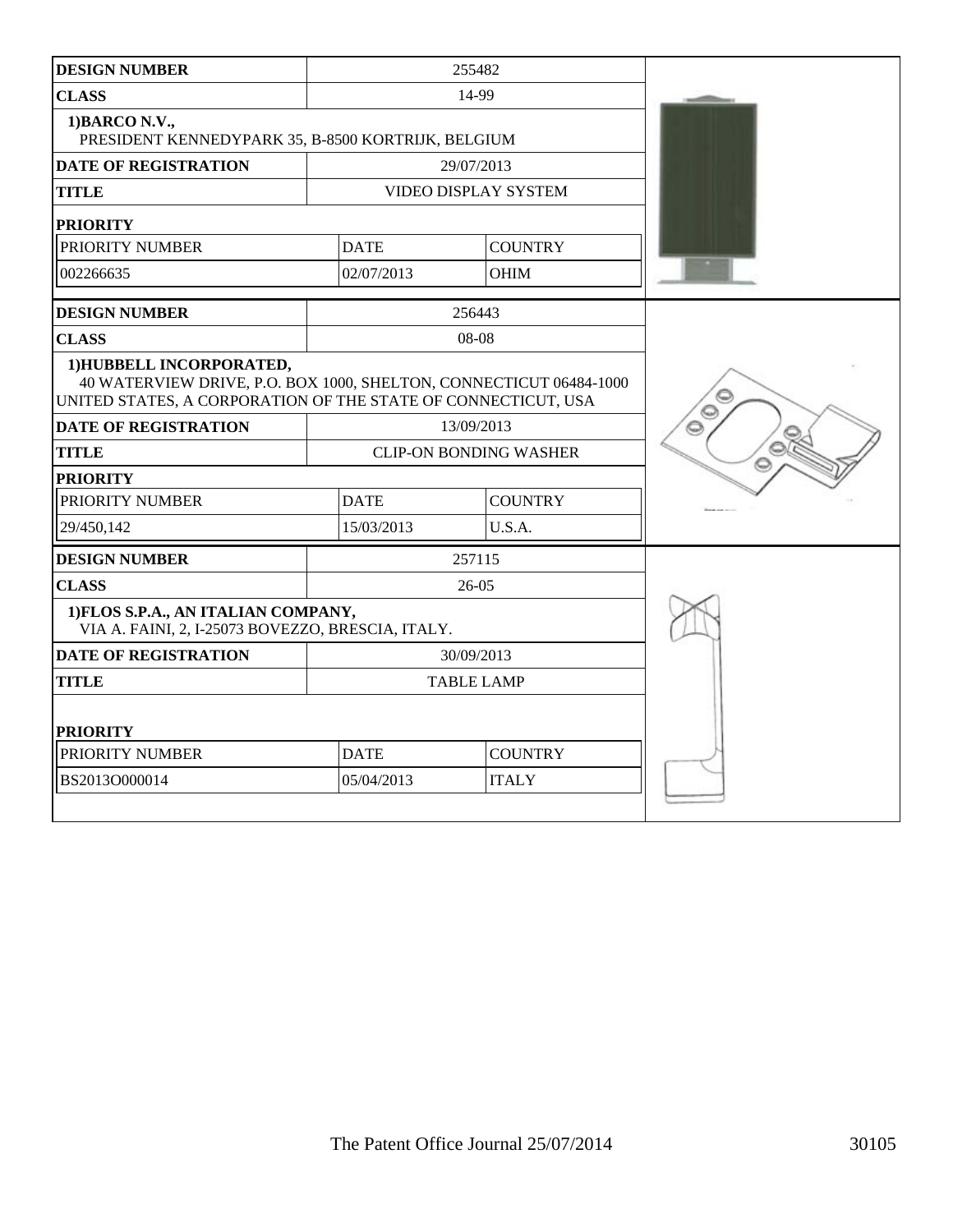| <b>DESIGN NUMBER</b>                                                                                                                                      |             |                                      | 257223              |                        |  |
|-----------------------------------------------------------------------------------------------------------------------------------------------------------|-------------|--------------------------------------|---------------------|------------------------|--|
| <b>CLASS</b>                                                                                                                                              |             | $21 - 01$                            |                     |                        |  |
| 1) INNISFREE CORPORATION, 191, HANGANGRO 2-GA, YONGSAN-GU,<br>SEOUL, KOREA,<br>NATIONALITY:-KOREAN, LEGAL STATUS:-COMPANY INCORPORATED IN<br><b>KOREA</b> |             |                                      |                     |                        |  |
| <b>DATE OF REGISTRATION</b>                                                                                                                               |             |                                      | 07/10/2013          |                        |  |
| <b>TITLE</b>                                                                                                                                              |             |                                      |                     | PAPER DOLL             |  |
| <b>PRIORITY</b><br>PRIORITY NUMBER                                                                                                                        | <b>DATE</b> |                                      | <b>COUNTRY</b>      |                        |  |
| 30-2013-0018195                                                                                                                                           | 09/04/2013  |                                      |                     | REPUBLIC OF KOREA      |  |
| <b>DESIGN NUMBER</b>                                                                                                                                      |             |                                      |                     | 253993                 |  |
| <b>CLASS</b>                                                                                                                                              |             |                                      |                     | 26-05                  |  |
| 1) MAQUET SAS, A FRENCH COMPANY OF,<br>PARC DE LIMÉRE, AVENUE DE LA POMME DE PIN, 45160 ARDON, FRANCE                                                     |             |                                      |                     |                        |  |
| <b>DATE OF REGISTRATION</b>                                                                                                                               |             |                                      |                     | 21/05/2013             |  |
| <b>TITLE</b>                                                                                                                                              |             | SUPPORTING ARM FOR SURGICAL LIGHTING |                     |                        |  |
| <b>PRIORITY</b><br>PRIORITY NUMBER<br>002178020-0002                                                                                                      |             | <b>DATE</b><br>04/02/2013            |                     | <b>COUNTRY</b><br>OHIM |  |
| <b>DESIGN NUMBER</b>                                                                                                                                      |             |                                      | 256220              |                        |  |
| <b>CLASS</b>                                                                                                                                              |             |                                      | 23-02               |                        |  |
| 1) KOHLER CO., A COMPANY ORGANIZED AND EXISTING UNDER THE<br>LAW OF USA,<br>OF 444 HIGHLAND DRIVE, KOHLER, WISCONSIN 53044, UNITED STATES<br>OF AMERICA   |             |                                      |                     |                        |  |
| <b>DATE OF REGISTRATION</b>                                                                                                                               |             | 04/09/2013                           |                     |                        |  |
| <b>TITLE</b>                                                                                                                                              |             |                                      | <b>WATER CLOSET</b> |                        |  |
| <b>PRIORITY</b><br>PRIORITY NUMBER                                                                                                                        |             | <b>DATE</b>                          |                     | <b>COUNTRY</b>         |  |
| 29/448,058                                                                                                                                                |             | 08/03/2013                           | U.S.A.              |                        |  |
|                                                                                                                                                           |             |                                      |                     |                        |  |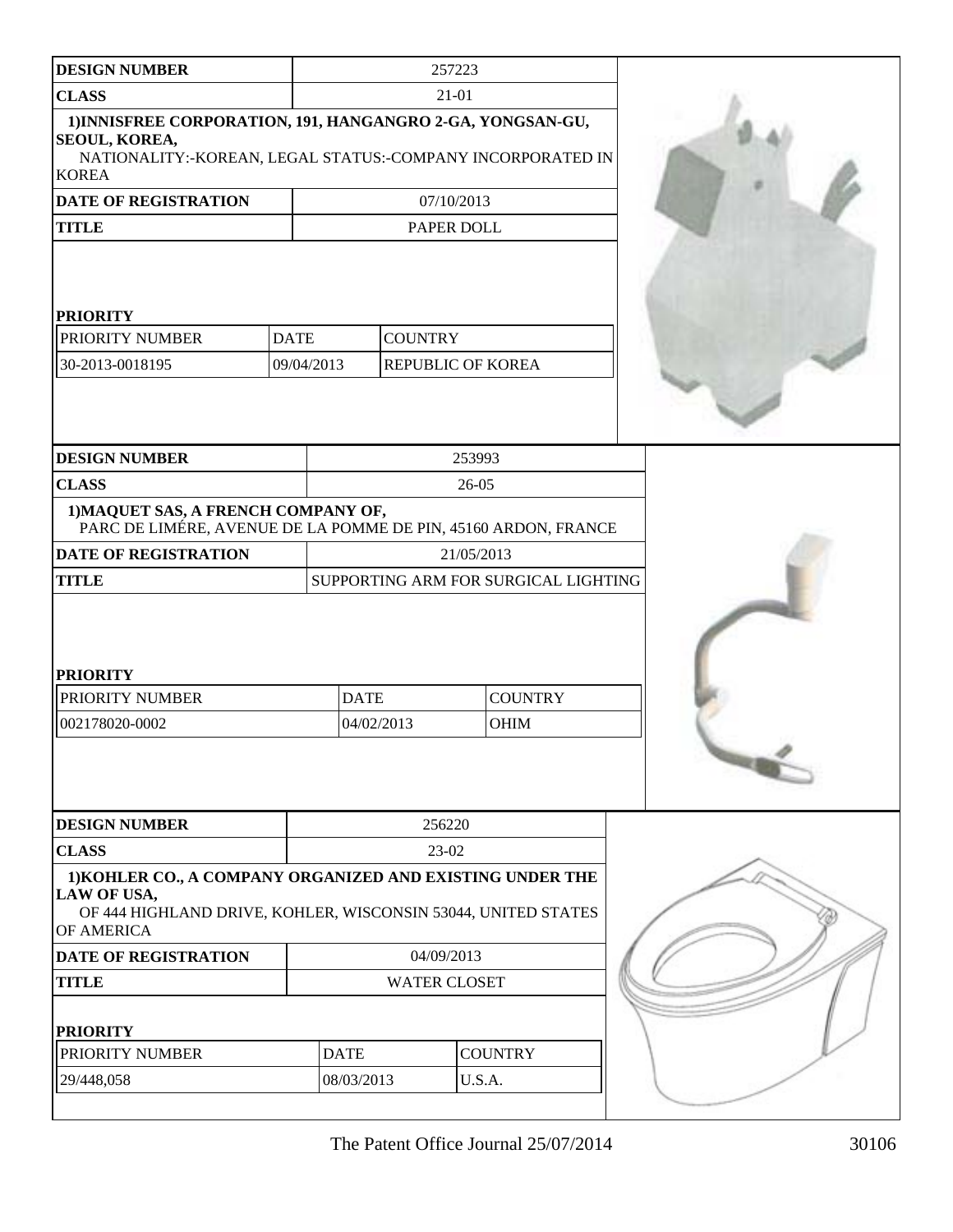| <b>DESIGN NUMBER</b>                                                                                                                                                                               |                               | 256354                        |                             |
|----------------------------------------------------------------------------------------------------------------------------------------------------------------------------------------------------|-------------------------------|-------------------------------|-----------------------------|
| <b>CLASS</b>                                                                                                                                                                                       |                               | 24-01                         |                             |
| 1) RAZ LIRAN WHOSE ADDRESS IS 15 ZVI SHAPIRA STREET, 7528441<br><b>RISHON-LEZION AND</b><br>AVITAL ERAN WHOSE ADDRESS IS 21 HADERA STREET, 4972619 PETACH-<br>TIKVA BOTH ARE ISRAEL BY NATIONALITY |                               |                               |                             |
| <b>DATE OF REGISTRATION</b>                                                                                                                                                                        |                               | 10/09/2013                    |                             |
| <b>TITLE</b>                                                                                                                                                                                       |                               | DEVICE FOR TREATING BACK PAIN |                             |
| <b>PRIORITY</b>                                                                                                                                                                                    |                               |                               |                             |
| PRIORITY NUMBER                                                                                                                                                                                    | <b>DATE</b>                   | <b>COUNTRY</b>                |                             |
| 29/448,156                                                                                                                                                                                         | 11/03/2013                    | U.S.A.                        | <b>CALCTIVE VIEW</b>        |
| <b>DESIGN NUMBER</b>                                                                                                                                                                               |                               | 256839                        |                             |
| <b>CLASS</b>                                                                                                                                                                                       |                               | $26-05$                       |                             |
| 1) FLOS S.P.A., AN ITALIAN COMPANY,<br>VIA A. FAINI, 2, I-25073 BOVEZZO, BRESCIA, ITALY.                                                                                                           |                               |                               |                             |
| <b>DATE OF REGISTRATION</b>                                                                                                                                                                        |                               | 26/09/2013                    |                             |
| <b>TITLE</b>                                                                                                                                                                                       |                               | <b>SUSPENSION LAMP</b>        |                             |
| <b>PRIORITY</b>                                                                                                                                                                                    |                               |                               |                             |
| PRIORITY NUMBER                                                                                                                                                                                    | <b>COUNTRY</b><br><b>DATE</b> |                               |                             |
| BS2013O000012                                                                                                                                                                                      | 29/03/2013                    | <b>ITALY</b>                  |                             |
| <b>DESIGN NUMBER</b>                                                                                                                                                                               |                               | 256221                        |                             |
| <b>CLASS</b>                                                                                                                                                                                       |                               | 23-02                         | obler Co.<br>pp. No. 256231 |
| 1) KOHLER CO., A COMPANY ORGANIZED AND EXISTING UNDER THE LAW<br>OF USA,<br>OF 444 HIGHLAND DRIVE, KOHLER, WISCONSIN 53044, UNITED STATES OF<br><b>AMERICA</b>                                     |                               |                               |                             |
| <b>DATE OF REGISTRATION</b>                                                                                                                                                                        |                               | 04/09/2013                    |                             |
| <b>TITLE</b>                                                                                                                                                                                       |                               | <b>WATER CLOSET</b>           |                             |
| <b>PRIORITY</b>                                                                                                                                                                                    |                               |                               |                             |
| PRIORITY NUMBER                                                                                                                                                                                    | <b>DATE</b>                   | <b>COUNTRY</b>                |                             |
| 29/448,058                                                                                                                                                                                         | 08/03/2013                    | U.S.A.                        |                             |
|                                                                                                                                                                                                    |                               |                               |                             |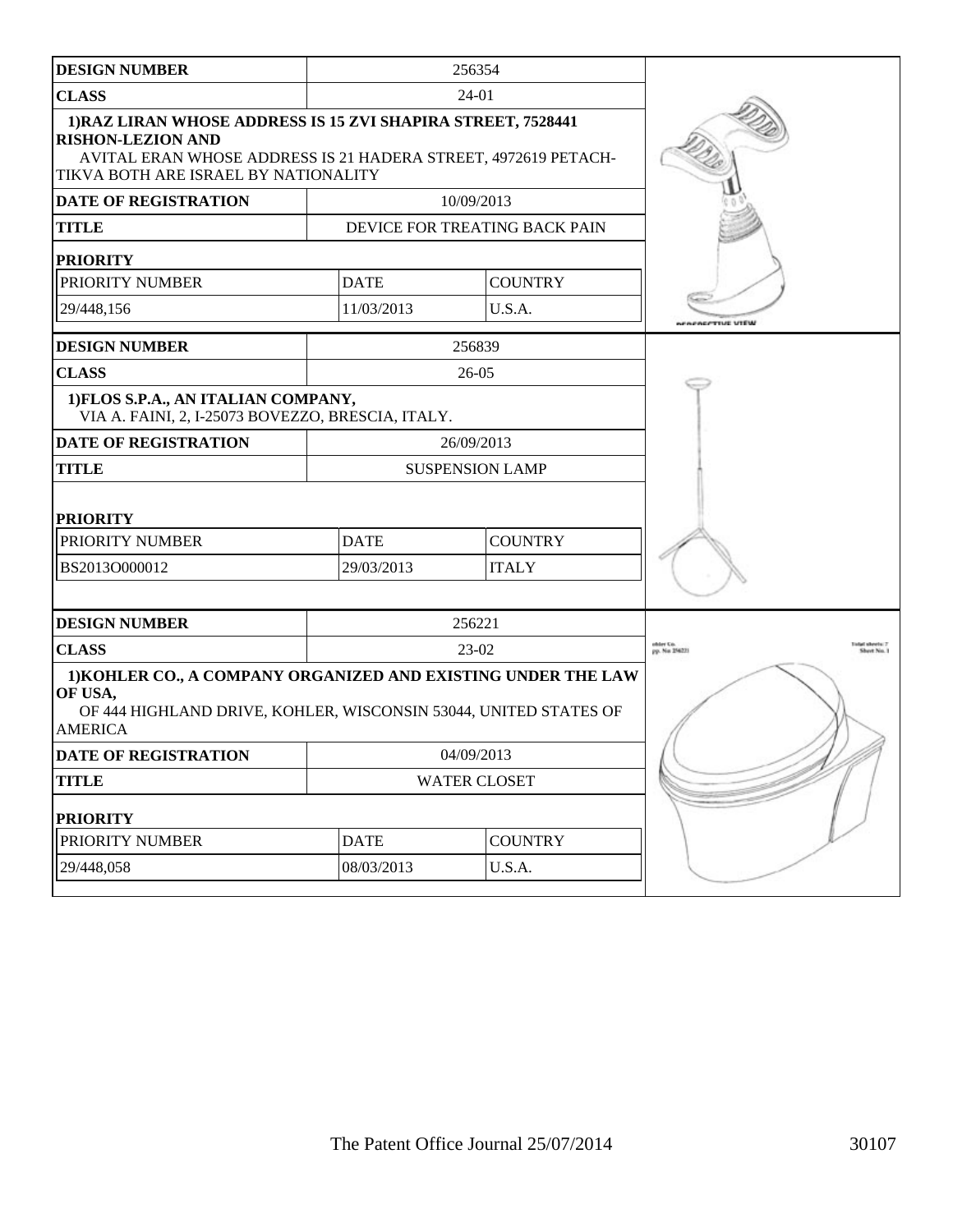| <b>DESIGN NUMBER</b>                                                                                                                                           |             | 256356              |  |
|----------------------------------------------------------------------------------------------------------------------------------------------------------------|-------------|---------------------|--|
| <b>CLASS</b>                                                                                                                                                   |             | 23-02               |  |
| 1) KOHLER CO., A COMPANY ORGANIZED AND EXISTING UNDER THE LAW<br>OF USA,<br>OF 444 HIGHLAND DRIVE, KOHLER, WISCONSIN 53044, UNITED STATES OF<br><b>AMERICA</b> |             |                     |  |
| <b>DATE OF REGISTRATION</b>                                                                                                                                    |             | 10/09/2013          |  |
| <b>TITLE</b>                                                                                                                                                   |             | LID FOR TOILET TANK |  |
| <b>PRIORITY</b>                                                                                                                                                |             |                     |  |
| PRIORITY NUMBER                                                                                                                                                | <b>DATE</b> | <b>COUNTRY</b>      |  |
| 29/448,365                                                                                                                                                     | 12/03/2013  | U.S.A.              |  |
| <b>DESIGN NUMBER</b>                                                                                                                                           |             | 257679              |  |
| <b>CLASS</b>                                                                                                                                                   |             | $12 - 08$           |  |
| 1) HONDA MOTOR CO., LTD., A CORPORATION OF JAPAN OF<br>1-1, MINAMI-AOYAMA 2-CHOME, MINATO-KU, TOKYO, 107-8556 JAPAN                                            |             |                     |  |
| <b>DATE OF REGISTRATION</b>                                                                                                                                    |             | 23/10/2013          |  |
| <b>TITLE</b>                                                                                                                                                   |             | CAR                 |  |
| <b>PRIORITY</b>                                                                                                                                                |             |                     |  |
| PRIORITY NUMBER                                                                                                                                                | <b>DATE</b> | <b>COUNTRY</b>      |  |
| 2013-009584                                                                                                                                                    | 26/04/2013  | <b>JAPAN</b>        |  |
| <b>DESIGN NUMBER</b>                                                                                                                                           |             | 252426              |  |
| <b>CLASS</b>                                                                                                                                                   |             | $06-01$             |  |
| 1) STEELCASE INC.,<br>901-44TH STREET, S.E., GRAND RAPIDS, MICHIGAN 49508 USA,<br>NATIONALITY: USA                                                             |             |                     |  |
| <b>DATE OF REGISTRATION</b>                                                                                                                                    |             | 19/03/2013          |  |
| <b>TITLE</b>                                                                                                                                                   |             | <b>CHAIR</b>        |  |
| <b>PRIORITY</b>                                                                                                                                                |             |                     |  |
| PRIORITY NUMBER                                                                                                                                                | <b>DATE</b> | <b>COUNTRY</b>      |  |
| 29/432,768                                                                                                                                                     | 20/09/2012  | U.S.A.              |  |
|                                                                                                                                                                |             |                     |  |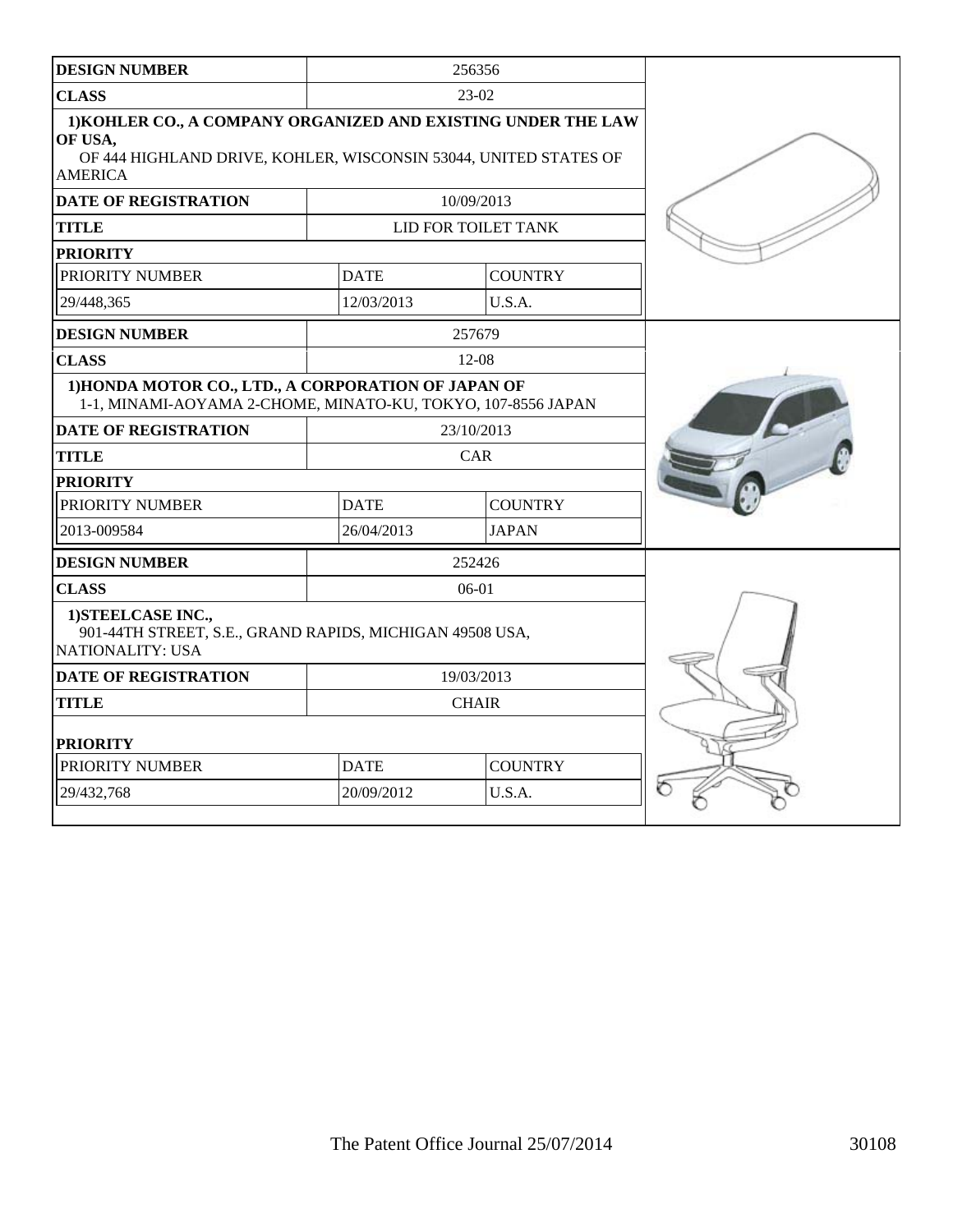| <b>CLASS</b><br>$26 - 05$<br>1) FLOS S.P.A., AN ITALIAN COMPANY,<br>VIA A. FAINI, 2, I-25073 BOVEZZO, BRESCIA, ITALY.<br><b>DATE OF REGISTRATION</b><br>26/09/2013<br><b>TITLE</b><br><b>WALL LAMP</b><br><b>PRIORITY</b><br><b>COUNTRY</b><br>PRIORITY NUMBER<br><b>DATE</b><br>BS2013O000012<br>29/03/2013<br><b>ITALY</b><br>256489<br><b>DESIGN NUMBER</b><br><b>CLASS</b><br>$09-03$<br>1) ALTRIA CLIENT SERVICES INC., A CORPORATION EXISTING UNDER THE<br>LAWS OF THE STATE OF NEW YORK, USA.,<br>OF 6601 WEST BROAD STREET, RICHMOND, VIRGINIA 23230, USA<br><b>DATE OF REGISTRATION</b><br>16/09/2013<br><b>TITLE</b><br><b>DISPLAY PACKAGE</b><br><b>PRIORITY</b><br><b>DATE</b><br><b>COUNTRY</b><br>PRIORITY NUMBER<br>29/450,130<br>15/03/2013<br>U.S.A.<br><b>DESIGN NUMBER</b><br>252427<br><b>CLASS</b><br>$06-01$<br>1) STEELCASE INC.,<br>901-44TH STREET, S.E., GRAND RAPIDS, MICHIGAN 49508 USA,<br><b>NATIONALITY: USA</b><br><b>DATE OF REGISTRATION</b><br>19/03/2013<br><b>TITLE</b><br><b>CHAIR</b><br><b>PRIORITY</b><br><b>DATE</b><br><b>COUNTRY</b><br>PRIORITY NUMBER<br>20/09/2012<br>29/432,766 | <b>DESIGN NUMBER</b> |        | 256840 |  |
|---------------------------------------------------------------------------------------------------------------------------------------------------------------------------------------------------------------------------------------------------------------------------------------------------------------------------------------------------------------------------------------------------------------------------------------------------------------------------------------------------------------------------------------------------------------------------------------------------------------------------------------------------------------------------------------------------------------------------------------------------------------------------------------------------------------------------------------------------------------------------------------------------------------------------------------------------------------------------------------------------------------------------------------------------------------------------------------------------------------------------------|----------------------|--------|--------|--|
|                                                                                                                                                                                                                                                                                                                                                                                                                                                                                                                                                                                                                                                                                                                                                                                                                                                                                                                                                                                                                                                                                                                                 |                      |        |        |  |
|                                                                                                                                                                                                                                                                                                                                                                                                                                                                                                                                                                                                                                                                                                                                                                                                                                                                                                                                                                                                                                                                                                                                 |                      |        |        |  |
|                                                                                                                                                                                                                                                                                                                                                                                                                                                                                                                                                                                                                                                                                                                                                                                                                                                                                                                                                                                                                                                                                                                                 |                      |        |        |  |
|                                                                                                                                                                                                                                                                                                                                                                                                                                                                                                                                                                                                                                                                                                                                                                                                                                                                                                                                                                                                                                                                                                                                 |                      |        |        |  |
|                                                                                                                                                                                                                                                                                                                                                                                                                                                                                                                                                                                                                                                                                                                                                                                                                                                                                                                                                                                                                                                                                                                                 |                      |        |        |  |
|                                                                                                                                                                                                                                                                                                                                                                                                                                                                                                                                                                                                                                                                                                                                                                                                                                                                                                                                                                                                                                                                                                                                 |                      |        |        |  |
|                                                                                                                                                                                                                                                                                                                                                                                                                                                                                                                                                                                                                                                                                                                                                                                                                                                                                                                                                                                                                                                                                                                                 |                      |        |        |  |
|                                                                                                                                                                                                                                                                                                                                                                                                                                                                                                                                                                                                                                                                                                                                                                                                                                                                                                                                                                                                                                                                                                                                 |                      |        |        |  |
|                                                                                                                                                                                                                                                                                                                                                                                                                                                                                                                                                                                                                                                                                                                                                                                                                                                                                                                                                                                                                                                                                                                                 |                      |        |        |  |
|                                                                                                                                                                                                                                                                                                                                                                                                                                                                                                                                                                                                                                                                                                                                                                                                                                                                                                                                                                                                                                                                                                                                 |                      |        |        |  |
|                                                                                                                                                                                                                                                                                                                                                                                                                                                                                                                                                                                                                                                                                                                                                                                                                                                                                                                                                                                                                                                                                                                                 |                      |        |        |  |
|                                                                                                                                                                                                                                                                                                                                                                                                                                                                                                                                                                                                                                                                                                                                                                                                                                                                                                                                                                                                                                                                                                                                 |                      |        |        |  |
|                                                                                                                                                                                                                                                                                                                                                                                                                                                                                                                                                                                                                                                                                                                                                                                                                                                                                                                                                                                                                                                                                                                                 |                      |        |        |  |
|                                                                                                                                                                                                                                                                                                                                                                                                                                                                                                                                                                                                                                                                                                                                                                                                                                                                                                                                                                                                                                                                                                                                 |                      |        |        |  |
|                                                                                                                                                                                                                                                                                                                                                                                                                                                                                                                                                                                                                                                                                                                                                                                                                                                                                                                                                                                                                                                                                                                                 |                      |        |        |  |
|                                                                                                                                                                                                                                                                                                                                                                                                                                                                                                                                                                                                                                                                                                                                                                                                                                                                                                                                                                                                                                                                                                                                 |                      |        |        |  |
|                                                                                                                                                                                                                                                                                                                                                                                                                                                                                                                                                                                                                                                                                                                                                                                                                                                                                                                                                                                                                                                                                                                                 |                      |        |        |  |
|                                                                                                                                                                                                                                                                                                                                                                                                                                                                                                                                                                                                                                                                                                                                                                                                                                                                                                                                                                                                                                                                                                                                 |                      |        |        |  |
|                                                                                                                                                                                                                                                                                                                                                                                                                                                                                                                                                                                                                                                                                                                                                                                                                                                                                                                                                                                                                                                                                                                                 |                      |        |        |  |
|                                                                                                                                                                                                                                                                                                                                                                                                                                                                                                                                                                                                                                                                                                                                                                                                                                                                                                                                                                                                                                                                                                                                 |                      |        |        |  |
|                                                                                                                                                                                                                                                                                                                                                                                                                                                                                                                                                                                                                                                                                                                                                                                                                                                                                                                                                                                                                                                                                                                                 |                      |        |        |  |
|                                                                                                                                                                                                                                                                                                                                                                                                                                                                                                                                                                                                                                                                                                                                                                                                                                                                                                                                                                                                                                                                                                                                 |                      |        |        |  |
|                                                                                                                                                                                                                                                                                                                                                                                                                                                                                                                                                                                                                                                                                                                                                                                                                                                                                                                                                                                                                                                                                                                                 |                      |        |        |  |
|                                                                                                                                                                                                                                                                                                                                                                                                                                                                                                                                                                                                                                                                                                                                                                                                                                                                                                                                                                                                                                                                                                                                 |                      | U.S.A. |        |  |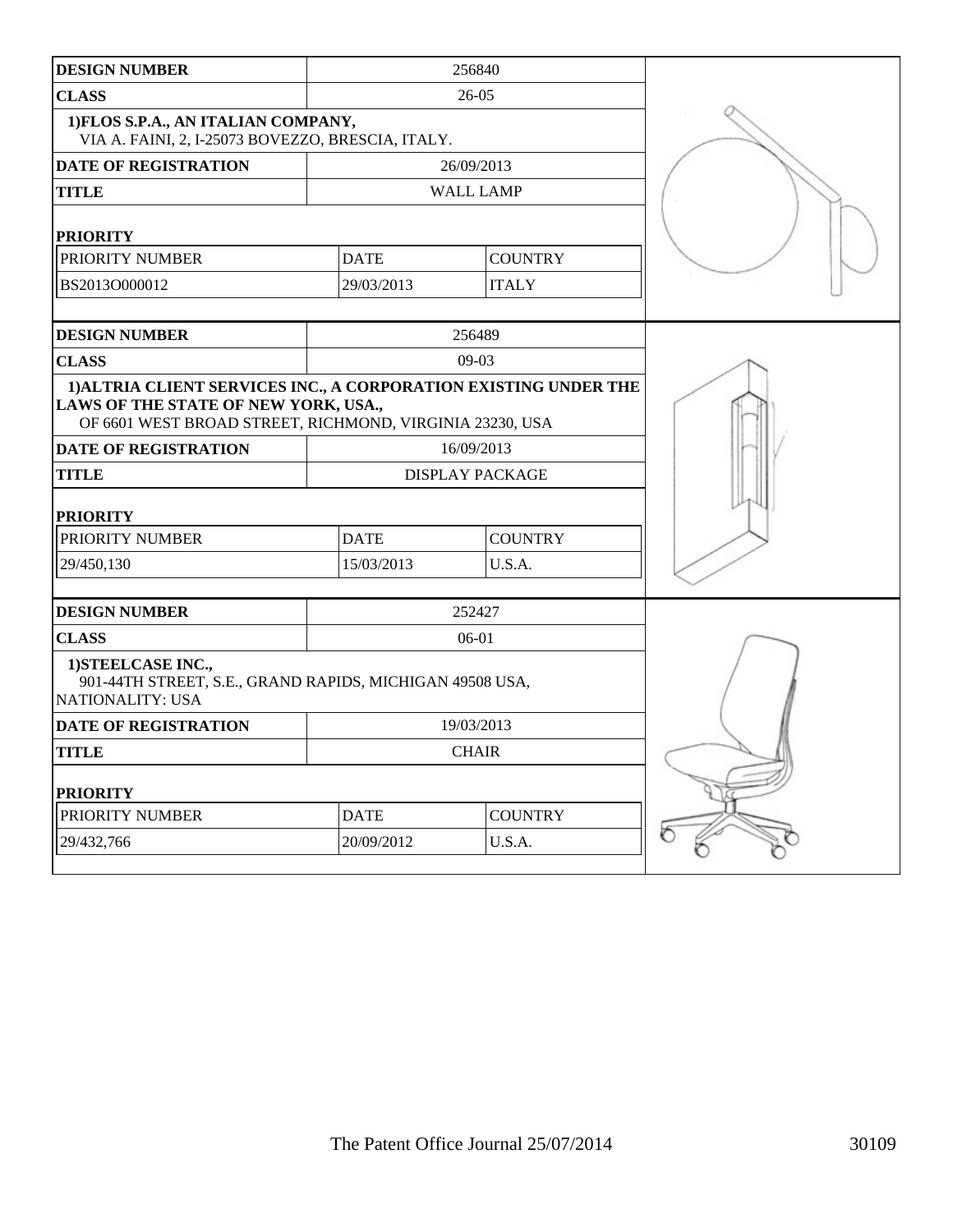| <b>DESIGN NUMBER</b>                                                                                                                                                                         |                                                  | 256842              |                |  |
|----------------------------------------------------------------------------------------------------------------------------------------------------------------------------------------------|--------------------------------------------------|---------------------|----------------|--|
| <b>CLASS</b>                                                                                                                                                                                 | $26 - 05$                                        |                     |                |  |
| 1) FLOS S.P.A., AN ITALIAN COMPANY,<br>VIA A. FAINI, 2, I-25073 BOVEZZO, BRESCIA, ITALY.                                                                                                     |                                                  |                     |                |  |
| <b>DATE OF REGISTRATION</b>                                                                                                                                                                  |                                                  | 26/09/2013          |                |  |
| <b>TITLE</b>                                                                                                                                                                                 |                                                  | <b>CEILING LAMP</b> |                |  |
| <b>PRIORITY</b><br>PRIORITY NUMBER<br>BS2013O000012                                                                                                                                          | <b>DATE</b><br>29/03/2013                        | <b>ITALY</b>        | <b>COUNTRY</b> |  |
|                                                                                                                                                                                              |                                                  |                     |                |  |
| <b>DESIGN NUMBER</b>                                                                                                                                                                         |                                                  | 253765              |                |  |
| <b>CLASS</b><br>1) KONINKLIJKE PHILIPS ELECTRONICS N.V., A COMPANY                                                                                                                           |                                                  | 24-01               |                |  |
| ORGANIZED AND EXISTING UNDER THE LAWS OF THE KINGDOM OF<br>THE NETHERLANDS, RESIDING AT<br>EINDHOVEN, WHOSE POST-OFFICE ADDRESS IS HIGH TECH CAMPUS 5,<br>5656 AE EINDHOVEN, THE NETHERLANDS |                                                  |                     |                |  |
| DATE OF REGISTRATION                                                                                                                                                                         | 09/05/2013                                       |                     |                |  |
| <b>TITLE</b>                                                                                                                                                                                 | CEILING UNIT FOR RELAXATION OF<br><b>PATIENT</b> |                     |                |  |
| <b>PRIORITY</b>                                                                                                                                                                              |                                                  |                     |                |  |
| PRIORITY NUMBER                                                                                                                                                                              | <b>DATE</b>                                      | <b>COUNTRY</b>      |                |  |
| 002134510-0001                                                                                                                                                                               | 12/11/2012                                       | <b>OHIM</b>         |                |  |
| <b>DESIGN NUMBER</b>                                                                                                                                                                         |                                                  | 256490              |                |  |
| <b>CLASS</b>                                                                                                                                                                                 |                                                  | $09-03$             |                |  |
| 1) ALTRIA CLIENT SERVICES INC., A CORPORATION EXISTING UNDER THE<br>LAWS OF THE STATE OF NEW YORK, USA.,<br>OF 6601 WEST BROAD STREET, RICHMOND, VIRGINIA 23230, USA                         |                                                  |                     |                |  |
| <b>DATE OF REGISTRATION</b>                                                                                                                                                                  | 16/09/2013                                       |                     |                |  |
| <b>TITLE</b>                                                                                                                                                                                 | <b>DISPLAY PACKAGE</b>                           |                     |                |  |
| <b>PRIORITY</b><br>PRIORITY NUMBER                                                                                                                                                           | <b>DATE</b>                                      |                     | <b>COUNTRY</b> |  |
| 29/450,130                                                                                                                                                                                   | 15/03/2013                                       | U.S.A.              |                |  |
|                                                                                                                                                                                              |                                                  |                     |                |  |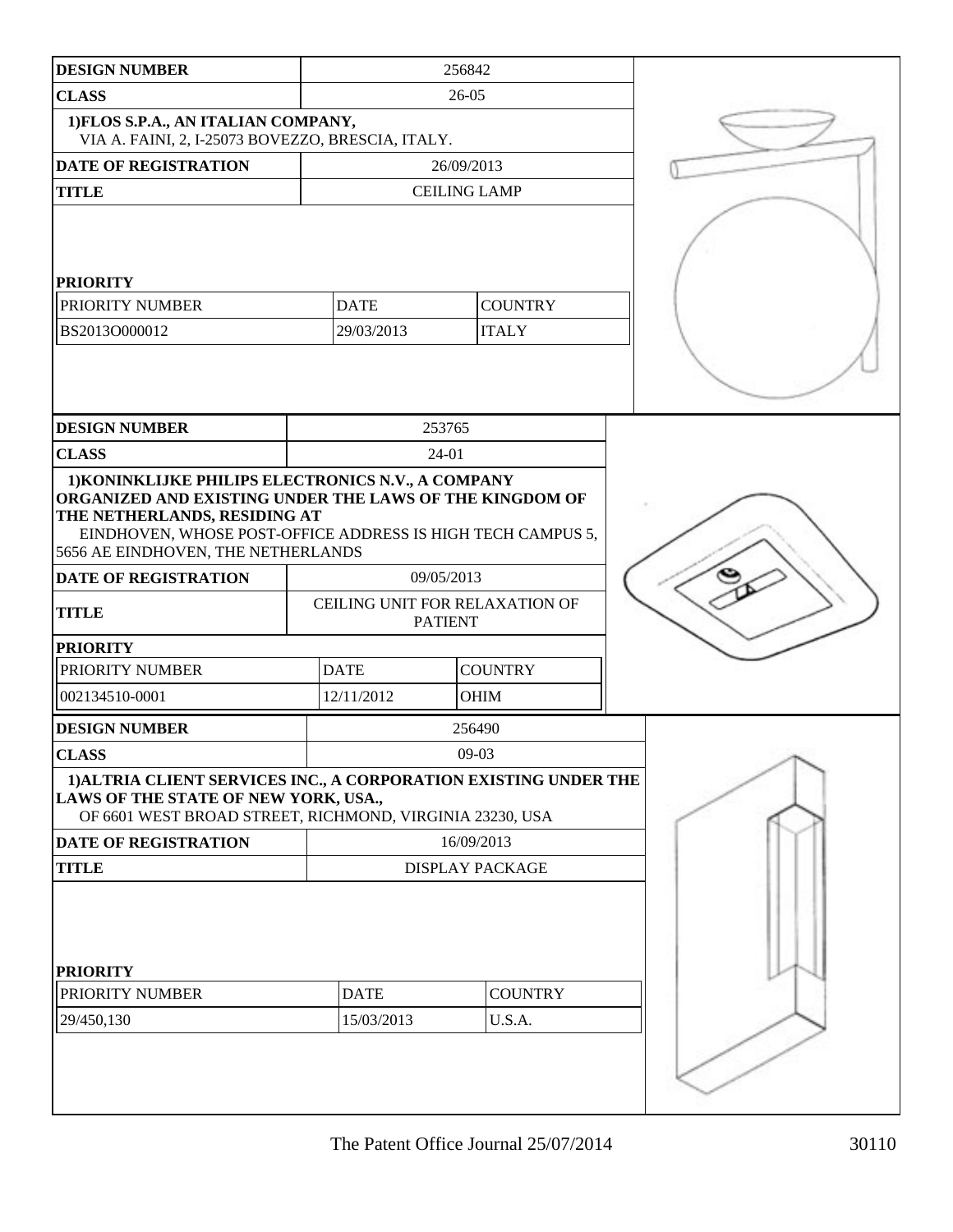| <b>DESIGN NUMBER</b>                                                                                                                                                                  | 255640                                                                                                                                                                                           |  |  |  |
|---------------------------------------------------------------------------------------------------------------------------------------------------------------------------------------|--------------------------------------------------------------------------------------------------------------------------------------------------------------------------------------------------|--|--|--|
| <b>CLASS</b>                                                                                                                                                                          | 15-07                                                                                                                                                                                            |  |  |  |
| 1)LG ELECTRONICS INC.<br><b>KOREA</b>                                                                                                                                                 | OF 20, YEOUIDO-DONG, YEONGDEUNGPO-GU, SEOUL 150-721, REPUBLIC OF                                                                                                                                 |  |  |  |
| <b>DATE OF REGISTRATION</b>                                                                                                                                                           | 05/08/2013                                                                                                                                                                                       |  |  |  |
| <b>TITLE</b>                                                                                                                                                                          | QUICKLIFT DEVICE FOR REFRIGERATOR                                                                                                                                                                |  |  |  |
| PRIORITY NA                                                                                                                                                                           |                                                                                                                                                                                                  |  |  |  |
| <b>DESIGN NUMBER</b>                                                                                                                                                                  | 255814                                                                                                                                                                                           |  |  |  |
| <b>CLASS</b>                                                                                                                                                                          | $23-03$                                                                                                                                                                                          |  |  |  |
| <b>ADDRESS IS</b><br>(INDIA)                                                                                                                                                          | TRADING AS KIRANOTICS INDIA PVT. LTD. (THIS IS A PRIVATE LIMITED<br><b>COMPANY INCORPORATED UNDER COMPANIES ACT, 1956) WHOES</b><br>D-15, SITE-C, INDUSTRIAL AREA, SIKANDRA, AGRA, UTTAR PRADESH |  |  |  |
| <b>DATE OF REGISTRATION</b>                                                                                                                                                           | 14/08/2013                                                                                                                                                                                       |  |  |  |
| <b>TITLE</b>                                                                                                                                                                          | <b>ELECTRIC HEATER</b>                                                                                                                                                                           |  |  |  |
| <b>PRIORITY NA</b>                                                                                                                                                                    |                                                                                                                                                                                                  |  |  |  |
| <b>DESIGN NUMBER</b>                                                                                                                                                                  | 257772                                                                                                                                                                                           |  |  |  |
| <b>CLASS</b>                                                                                                                                                                          | 23-01                                                                                                                                                                                            |  |  |  |
| 1) WATERTEC (MALAYSIA) SDN BHD. A COMPANY INCORPORATED IN<br><b>MALAYSIA, WHOSE ADDRESS IS</b><br>LOT 6, JALAN HALBA 16/16, SECTION 16, 40200 SHAH ALAM, SELANGOR,<br><b>MALAYSIA</b> |                                                                                                                                                                                                  |  |  |  |
| <b>DATE OF REGISTRATION</b>                                                                                                                                                           | 25/10/2013                                                                                                                                                                                       |  |  |  |
| <b>TITLE</b>                                                                                                                                                                          | <b>FAUCET</b>                                                                                                                                                                                    |  |  |  |
| PRIORITY NA                                                                                                                                                                           |                                                                                                                                                                                                  |  |  |  |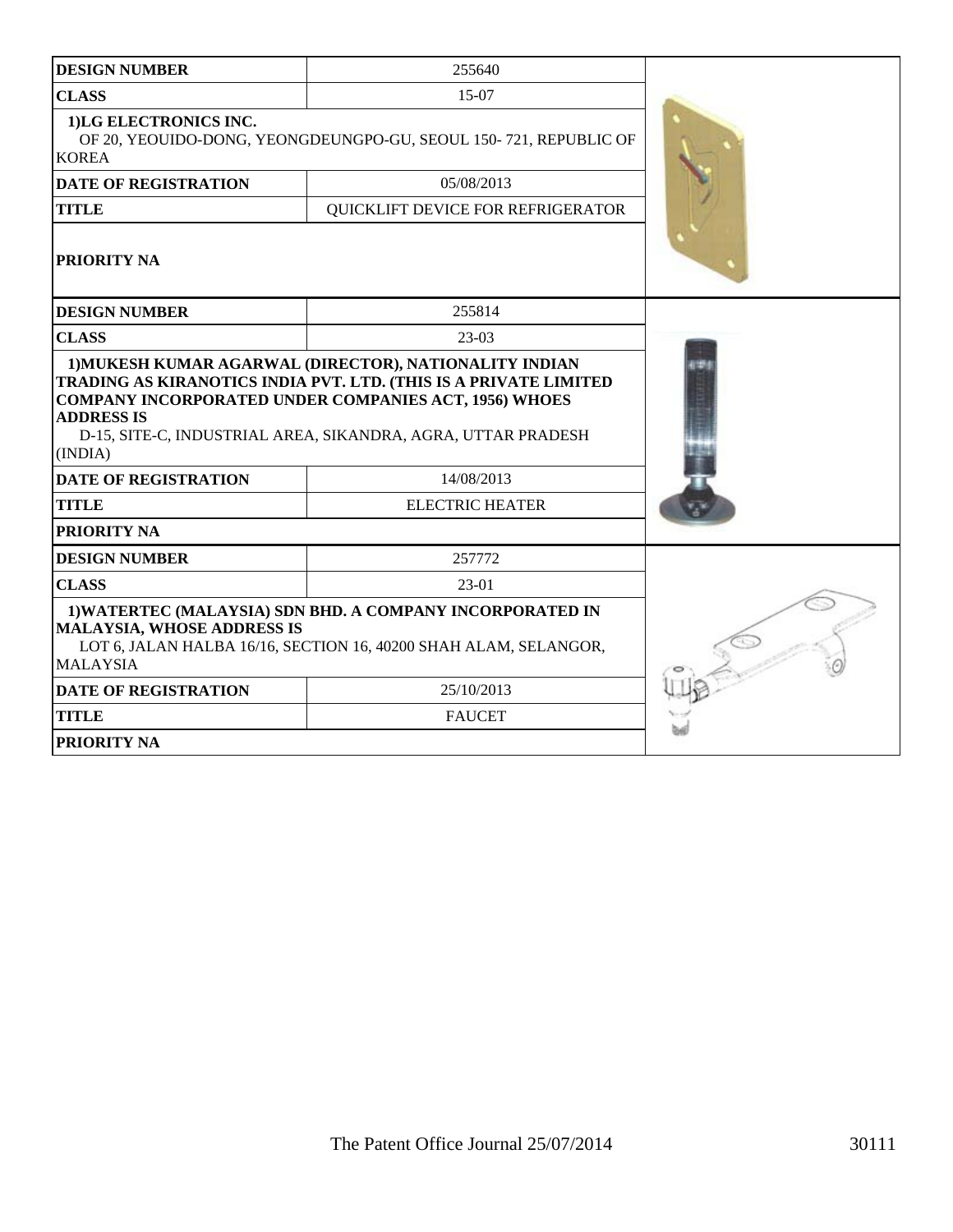| <b>DESIGN NUMBER</b>                                                                                                                                                                                                                          |                               | 256364                          |  |
|-----------------------------------------------------------------------------------------------------------------------------------------------------------------------------------------------------------------------------------------------|-------------------------------|---------------------------------|--|
| <b>CLASS</b>                                                                                                                                                                                                                                  |                               | 23-01                           |  |
| 1) THE GATES CORPORATION, A DELAWARE CORPORATION OF<br>1551 WEWATTA STREET, DENVER, CO 80202, U.S.A.                                                                                                                                          |                               |                                 |  |
| <b>DATE OF REGISTRATION</b>                                                                                                                                                                                                                   |                               | 11/09/2013                      |  |
| <b>TITLE</b>                                                                                                                                                                                                                                  |                               | <b>HYDRAULIC CONNECTOR</b>      |  |
| <b>PRIORITY</b>                                                                                                                                                                                                                               |                               |                                 |  |
| PRIORITY NUMBER                                                                                                                                                                                                                               | <b>DATE</b>                   | <b>COUNTRY</b>                  |  |
| 29/449,856                                                                                                                                                                                                                                    | 15/03/2013                    | U.S.A.                          |  |
| <b>DESIGN NUMBER</b>                                                                                                                                                                                                                          |                               | 259275                          |  |
| <b>CLASS</b>                                                                                                                                                                                                                                  |                               | $12 - 11$                       |  |
| AT NEW 2ND & 3RD FLOOR, KHIVRAJ BUILDING, NO. 616, ANNASALAI,<br>CHENNAI - 600006, STATE OF TAMIL NADU, INDIA,<br>AND REGISTERED OFFICE AT AKURDI, PUNE-411035, STATE OF<br>MAHARASHTRA, INDIA<br><b>DATE OF REGISTRATION</b><br><b>TITLE</b> |                               | 07/01/2014<br><b>MOTORCYCLE</b> |  |
| <b>PRIORITY NA</b>                                                                                                                                                                                                                            |                               |                                 |  |
| <b>DESIGN NUMBER</b>                                                                                                                                                                                                                          | 256493                        |                                 |  |
| <b>CLASS</b>                                                                                                                                                                                                                                  |                               | $09-03$                         |  |
| 1) ALTRIA CLIENT SERVICES INC., A CORPORATION EXISTING UNDER THE<br>LAWS OF THE STATE OF NEW YORK, USA.,<br>OF 6601 WEST BROAD STREET, RICHMOND, VIRGINIA 23230, USA                                                                          |                               |                                 |  |
| <b>DATE OF REGISTRATION</b>                                                                                                                                                                                                                   |                               | 16/09/2013                      |  |
| <b>TITLE</b>                                                                                                                                                                                                                                  | <b>DISPLAY PACKAGE</b>        |                                 |  |
| <b>PRIORITY</b>                                                                                                                                                                                                                               |                               |                                 |  |
| PRIORITY NUMBER                                                                                                                                                                                                                               | <b>DATE</b><br><b>COUNTRY</b> |                                 |  |
| 29/450,130                                                                                                                                                                                                                                    | U.S.A.<br>15/03/2013          |                                 |  |
|                                                                                                                                                                                                                                               |                               |                                 |  |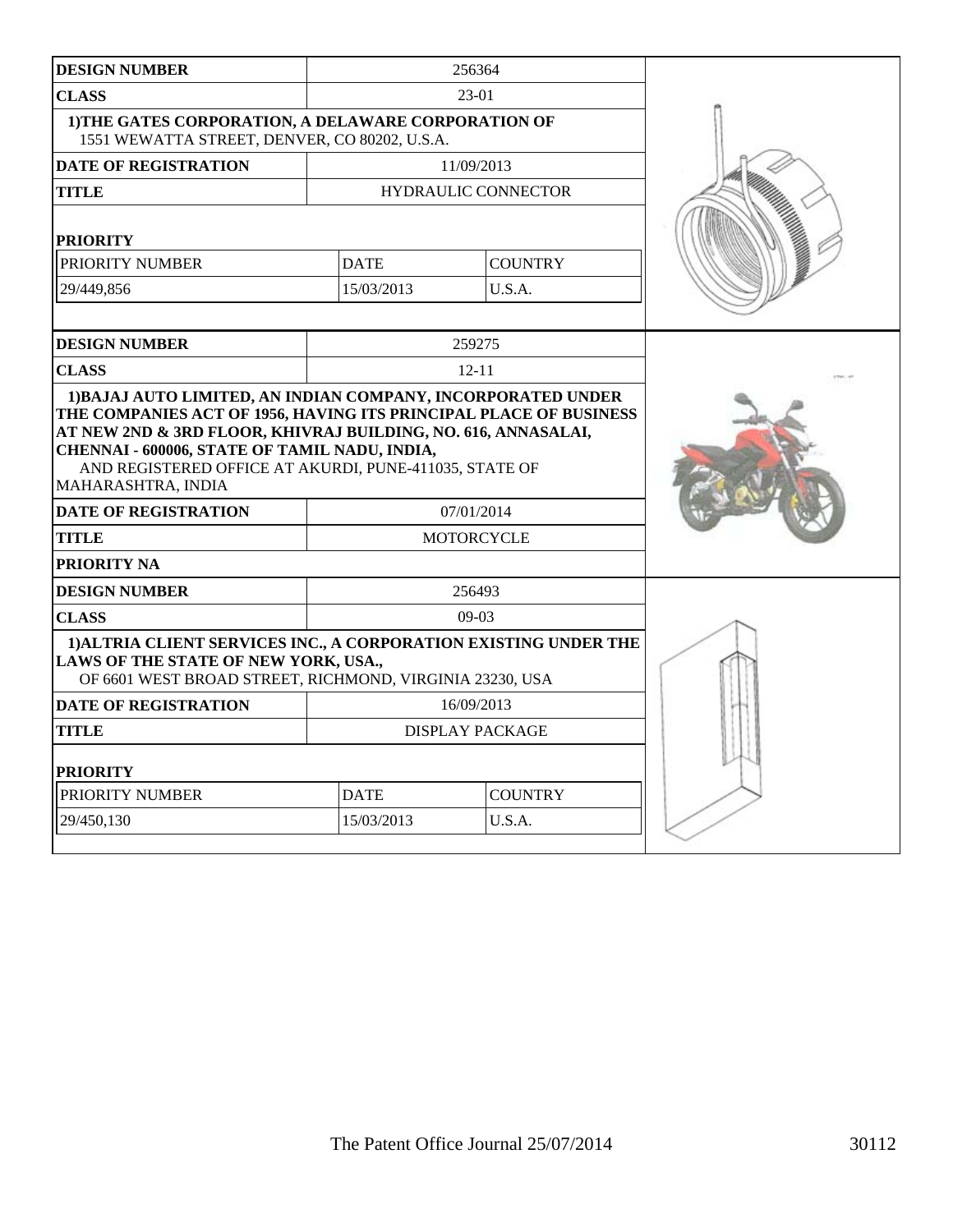| <b>DESIGN NUMBER</b>                                                                                                                                            |                               | 256044                           |         |
|-----------------------------------------------------------------------------------------------------------------------------------------------------------------|-------------------------------|----------------------------------|---------|
| <b>CLASS</b>                                                                                                                                                    |                               | 09-01                            | I (Aug. |
| 1) HOUSE OF AUTH, LLC OF THE ADDRESS<br>1540 RIVERBANK ROAD, STAMFORD, CT 06903, US                                                                             |                               |                                  |         |
| <b>DATE OF REGISTRATION</b>                                                                                                                                     |                               | 26/08/2013                       |         |
| <b>TITLE</b>                                                                                                                                                    |                               | <b>BOTTLE</b>                    |         |
| <b>PRIORITY</b>                                                                                                                                                 |                               |                                  |         |
| PRIORITY NUMBER                                                                                                                                                 | <b>DATE</b><br><b>COUNTRY</b> |                                  |         |
| 29446778                                                                                                                                                        | 27/02/2013                    | U.S.A.                           |         |
|                                                                                                                                                                 |                               |                                  |         |
| <b>DESIGN NUMBER</b>                                                                                                                                            |                               | 257590                           |         |
| <b>CLASS</b>                                                                                                                                                    |                               | $26-05$                          |         |
| 1) M/S SHREE SANT KRIPA INTELLECTUAL, HAVING OFFICE AT<br>7, AKSHAY COMPLEX, OFF. DHOLE PATIL ROAD, PUNE-411001,<br>MAHARASHTRA, INDIA, AN INDIAN COMPANY       |                               |                                  |         |
| <b>DATE OF REGISTRATION</b>                                                                                                                                     |                               | 21/10/2013                       |         |
| <b>TITLE</b>                                                                                                                                                    |                               | <b>CEILING FIXTURE FOR LAMPS</b> |         |
| PRIORITY NA                                                                                                                                                     |                               |                                  |         |
| <b>DESIGN NUMBER</b>                                                                                                                                            |                               | 256437                           |         |
| <b>CLASS</b>                                                                                                                                                    |                               | 08-08                            |         |
| 1) HUBBELL INCORPORATED,<br>40 WATERVIEW DRIVE, P.O. BOX 1000, SHELTON, CONNECTICUT 06484-1000<br>UNITED STATES, A CORPORATION OF THE STATE OF CONNECTICUT, USA |                               |                                  |         |
| <b>DATE OF REGISTRATION</b>                                                                                                                                     | 13/09/2013                    |                                  |         |
| <b>TITLE</b>                                                                                                                                                    | <b>CLIP-ON BONDING WASHER</b> |                                  |         |
| <b>PRIORITY</b>                                                                                                                                                 |                               |                                  |         |
| PRIORITY NUMBER                                                                                                                                                 | <b>COUNTRY</b><br><b>DATE</b> |                                  |         |
| 29/450,142                                                                                                                                                      | 15/03/2013<br>U.S.A.          |                                  |         |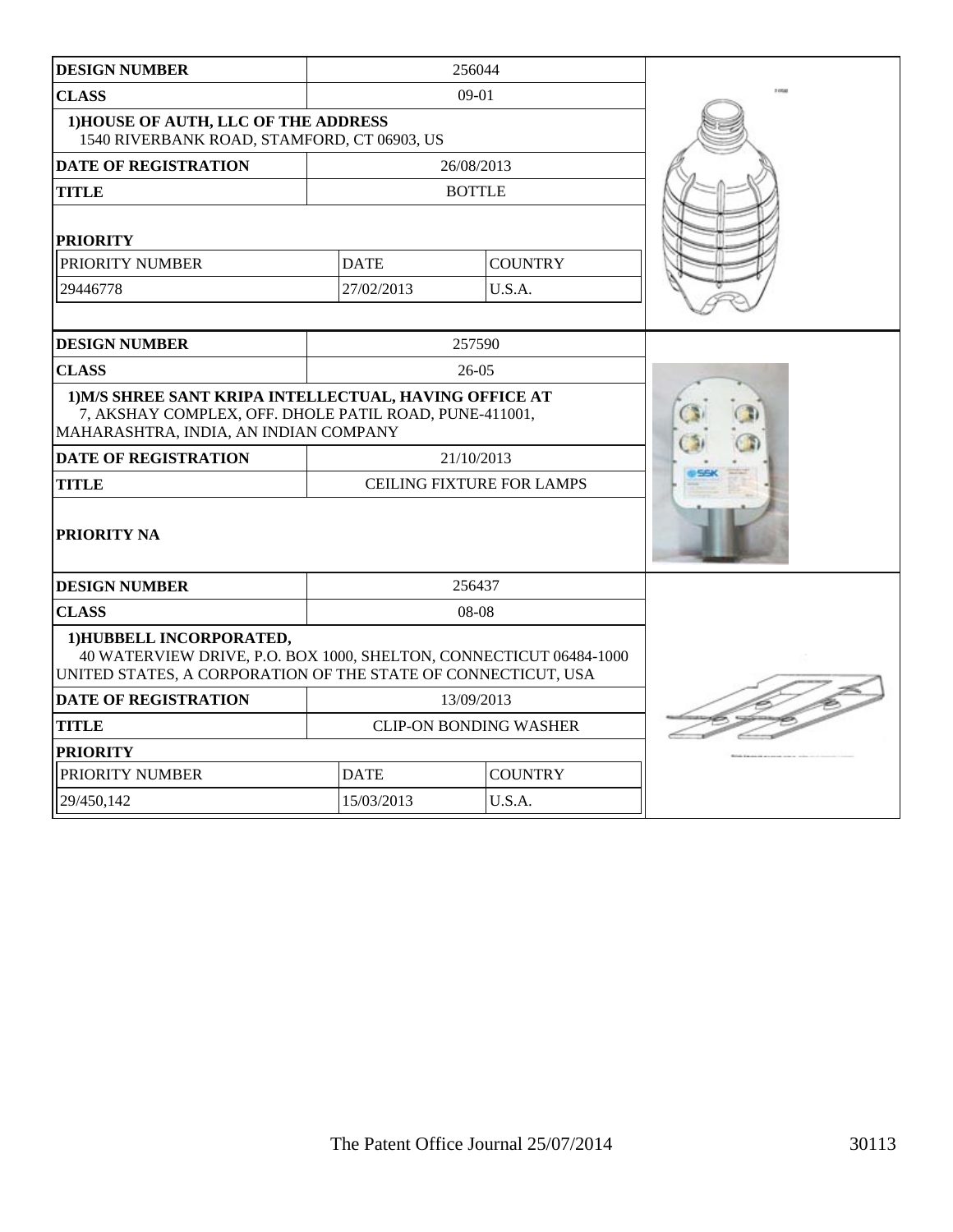| <b>DESIGN NUMBER</b>                                                                                                                                                  |             | 256784                                                                                                                                                                                                                    |  |  |
|-----------------------------------------------------------------------------------------------------------------------------------------------------------------------|-------------|---------------------------------------------------------------------------------------------------------------------------------------------------------------------------------------------------------------------------|--|--|
| <b>CLASS</b>                                                                                                                                                          |             | $14 - 01$                                                                                                                                                                                                                 |  |  |
| 1) SAMSUNG ELECTRONICS CO., LTD., A<br><b>KOREAN COMPANY, OF</b><br>SI, GYEONGGI-DO, 443-742M REPUBLIC OF KOREA                                                       |             | 129, SAMSUNG-RO, YEONGTONG-GU, SUWON-                                                                                                                                                                                     |  |  |
| <b>DATE OF</b><br><b>REGISTRATION</b>                                                                                                                                 |             | 25/09/2013                                                                                                                                                                                                                |  |  |
| <b>TITLE</b>                                                                                                                                                          |             | SPEAKER FOR TELEVISION<br><b>APPARATUS</b>                                                                                                                                                                                |  |  |
| <b>PRIORITY</b>                                                                                                                                                       |             |                                                                                                                                                                                                                           |  |  |
| PRIORITY NUMBER                                                                                                                                                       | <b>DATE</b> | <b>COUNTRY</b>                                                                                                                                                                                                            |  |  |
| 30-2013-0015151                                                                                                                                                       | 25/03/2013  | KOREA(SOUTH)                                                                                                                                                                                                              |  |  |
|                                                                                                                                                                       |             |                                                                                                                                                                                                                           |  |  |
| <b>DESIGN NUMBER</b><br><b>CLASS</b>                                                                                                                                  |             | 257214<br>$25-01$                                                                                                                                                                                                         |  |  |
| PRINCIPAL PLACE OF BUSINESS AT ADDRESS<br>VADODARA, GUJARAT-INDIA.<br><b>DATE OF REGISTRATION</b><br><b>TITLE</b><br>PRIORITY NA                                      |             | 1) STANDARD BELEX (INDIA) PVT. LTD. (A COMPANY<br>INCORPORATED UNDER THE COMPANIES ACT, 1956) HAVING ITS<br>PLOT NO. 463, G.I.D.C. ESTATE, POR-RAMANGAMDI-391243, DIST.:<br>04/10/2013<br><b>CONCRETE FORM WORK FRAME</b> |  |  |
| <b>DESIGN NUMBER</b>                                                                                                                                                  |             | 257594                                                                                                                                                                                                                    |  |  |
| <b>CLASS</b>                                                                                                                                                          |             | 26-05                                                                                                                                                                                                                     |  |  |
| 1) M/S SHREE SANT KRIPA INTELLECTUAL, HAVING<br><b>OFFICE AT</b><br>7, AKSHAY COMPLEX, OFF. DHOLE PATIL ROAD, PUNE-<br>411001, MAHARASHTRA, INDIA, AN INDIAN COPMPANY |             |                                                                                                                                                                                                                           |  |  |
| <b>DATE OF</b><br><b>REGISTRATION</b>                                                                                                                                 |             | 21/10/2013                                                                                                                                                                                                                |  |  |
| <b>TITLE</b>                                                                                                                                                          |             | CEILING FIXTURE FOR LAMPS                                                                                                                                                                                                 |  |  |
| PRIORITY NA                                                                                                                                                           |             |                                                                                                                                                                                                                           |  |  |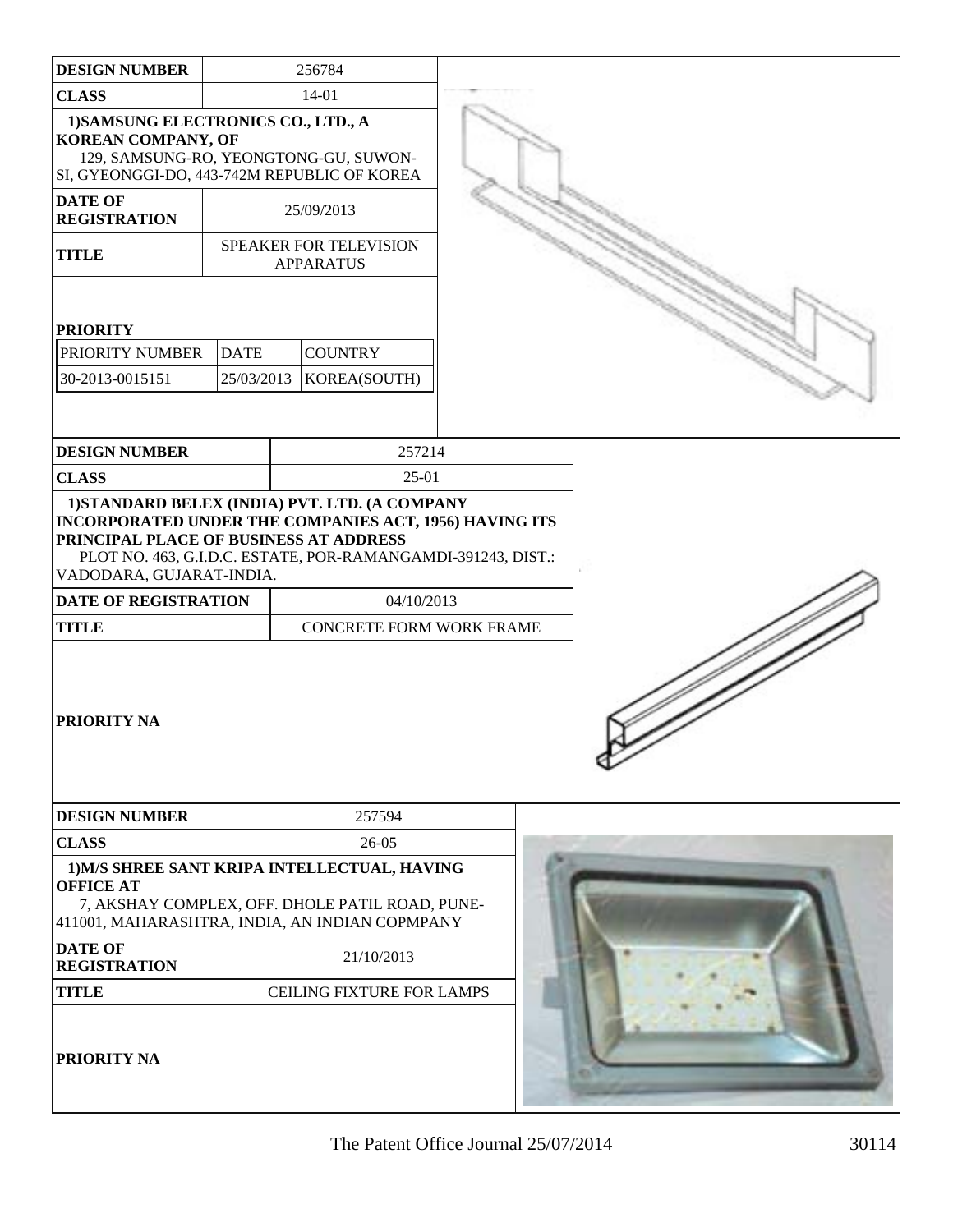| <b>DESIGN NUMBER</b>                                                                                                                                                                                                                                                                     |                               | 256828         |  |
|------------------------------------------------------------------------------------------------------------------------------------------------------------------------------------------------------------------------------------------------------------------------------------------|-------------------------------|----------------|--|
| <b>CLASS</b>                                                                                                                                                                                                                                                                             |                               | $02-01$        |  |
| 1)GALAXY CLOTHING CO., (AN INDIAN SOLE PROPRIETORSHIP<br>CONCERN), HAVING OFFICE AT GALA NO. 212, SHREEJEE INDUSTRIAL<br>ESTATE, SUBHASH ROAD, JOGESHWARI (EAST), MUMBAI-400060,<br>MAHARASHTRA, INDIA.<br>WHOSE PROPRIETOR IS NIMESH SHAH. (INDIAN NATIONAL) OF ABOVE<br><b>ADDRESS</b> |                               |                |  |
| <b>DATE OF REGISTRATION</b>                                                                                                                                                                                                                                                              |                               | 26/09/2013     |  |
| <b>TITLE</b>                                                                                                                                                                                                                                                                             |                               | <b>SHIRT</b>   |  |
| PRIORITY NA                                                                                                                                                                                                                                                                              |                               |                |  |
| <b>DESIGN NUMBER</b>                                                                                                                                                                                                                                                                     |                               | 255474         |  |
| <b>CLASS</b>                                                                                                                                                                                                                                                                             |                               | 14-99          |  |
| 1) BARCO N.V.,<br>PRESIDENT KENNEDYPARK 35, B-8500 KORTRIJK, BELGIUM                                                                                                                                                                                                                     |                               |                |  |
| <b>DATE OF REGISTRATION</b>                                                                                                                                                                                                                                                              |                               | 29/07/2013     |  |
| <b>TITLE</b>                                                                                                                                                                                                                                                                             | <b>VIDEO DISPLAY SYSTEM</b>   |                |  |
| <b>PRIORITY</b>                                                                                                                                                                                                                                                                          |                               |                |  |
| PRIORITY NUMBER                                                                                                                                                                                                                                                                          | <b>DATE</b><br><b>COUNTRY</b> |                |  |
| 002266635                                                                                                                                                                                                                                                                                | 02/07/2013                    | <b>OHIM</b>    |  |
| <b>DESIGN NUMBER</b>                                                                                                                                                                                                                                                                     |                               |                |  |
| <b>CLASS</b>                                                                                                                                                                                                                                                                             |                               | $12 - 11$      |  |
| 1) JILLUDIMUDI V L S SUJIT,<br>FLAT NO 2A, KEERTHANA ENCLAVE-III, AKKAYYAPALEM,<br>VISAKHAPATNAM-PIN-530016                                                                                                                                                                              |                               |                |  |
| <b>DATE OF REGISTRATION</b>                                                                                                                                                                                                                                                              |                               | 17/01/2014     |  |
| <b>TITLE</b>                                                                                                                                                                                                                                                                             |                               | <b>BICYCLE</b> |  |
| PRIORITY NA                                                                                                                                                                                                                                                                              |                               |                |  |